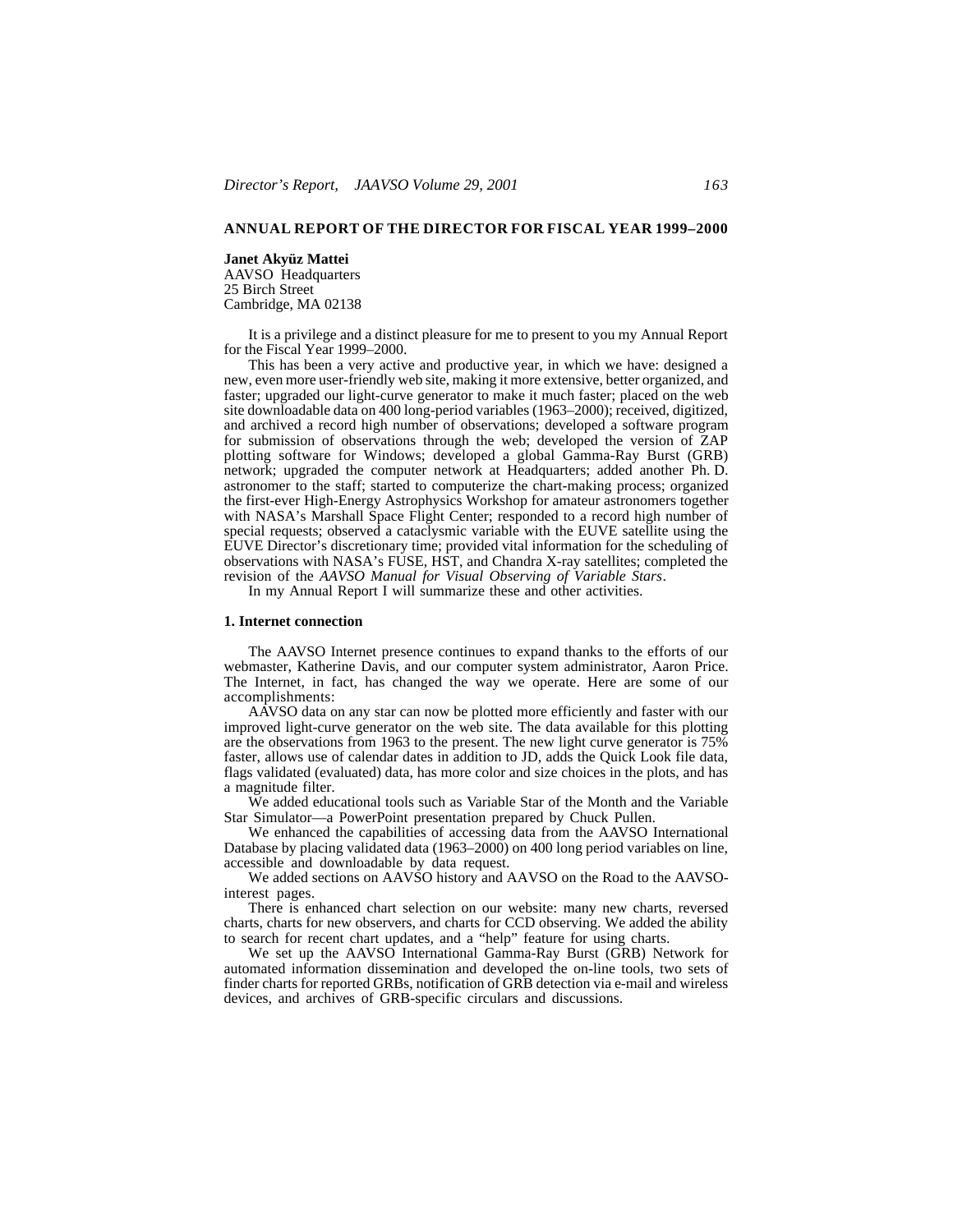Here are some web site statistics from May 10, 2000, to September 30, 2000: Total number of hits—2,059,606; pages downloaded: 358,760.

Popular downloads were: Main—256,426; Charts—86,896 (standard and preliminary). The most popular day on-line was Thursday. The most popular time was 1700 (5 P.M.) EST.

Top destinations: Accessing Data—4,716; Variable Stars—4,696; On-line Charts (links to the chart catalogs)—3,778; Quick Look—3,312; Light Curve generator— 3,271; Committees—3,268; Standard charts page—3,239; Easy-to-Observe Stars— 2,458; Membership—1,816; Variable Star of the Month—1,789; Alert Notices— 1,788; Publications—1,667; Contributing Data—1,667; Links—1,617.

The average number of pages downloaded per day was 2,507, or about 1 page every 35 seconds. The number of individual visitors was 37,268 (lots of returning visitors), or about 261 every day, or 1 every 5 minutes. The average amount of data transferred per day was about 90 Megabytes. The top visitor sites were ISPs, Commercial, US Educational (university and colleges), Italy, Canada, Poland, Germany, Spain, United Kingdom.

Number of light curves plotted since May 10—10,518; number of times "software tools" page downloaded—1,519; number of times "membership application" page downloaded—447.

The number of pages downloaded during June, July, August, and September of this year, as compared to last year: June 1999—42,106, June 2000—63,987; July 1999—69,305, July 2000—62,037; August 1999—55,607, August 2000—82,570; September 1999—63,999, September 2000—107,527.

Here are some comments we received about our revised web site:

• I have just browsed the new AAVSO web site and I found it amazing. The main page is wonderfully designed and the taste in combining the colors is superb. Needless to say, the organization of the site has greatly improved for the easier and the better. —Pablo Pecorelli, Argentina

• ...I think it's pretty fantastic!! The new look is refreshing.... —Steve O'Connor, Canada

• ...Really super nice!! The earth looks a lot better! Rather ironic that on a page for variable stars...we are looking back at ourselves. :)....

—Paul Norris, Massachusetts

### **2. Data management and data processing**

2.1. Computerization and processing of current data

The computerization of the monthly data received at Headquarters by email, fax, and postal mail is up-to-date, thanks to Barbara Silva and Gloria Oritz, who enter and verify the data, Kerriann Malatesta and Michael Saladyga, who process the data, and Elizabeth Waagen, who oversees the data processing and archives the data in the AAVSO International Database. The data processing staff is continually working to streamline the data handling and data processing procedures.

The database from 1963 to date is on the web and updated each month as the data are processed and added to the International Database.

Along with the monthly data, we receive thousands of observations each night for inclusion in our Quick Look files and light-curve generator on the web site. The electronic publication *News Flash* is also created from these "nightly" data. Processing these nightly observation reports and making them available on the web site within one day is an immense job that is accomplished by Gamze Menali. As a result of her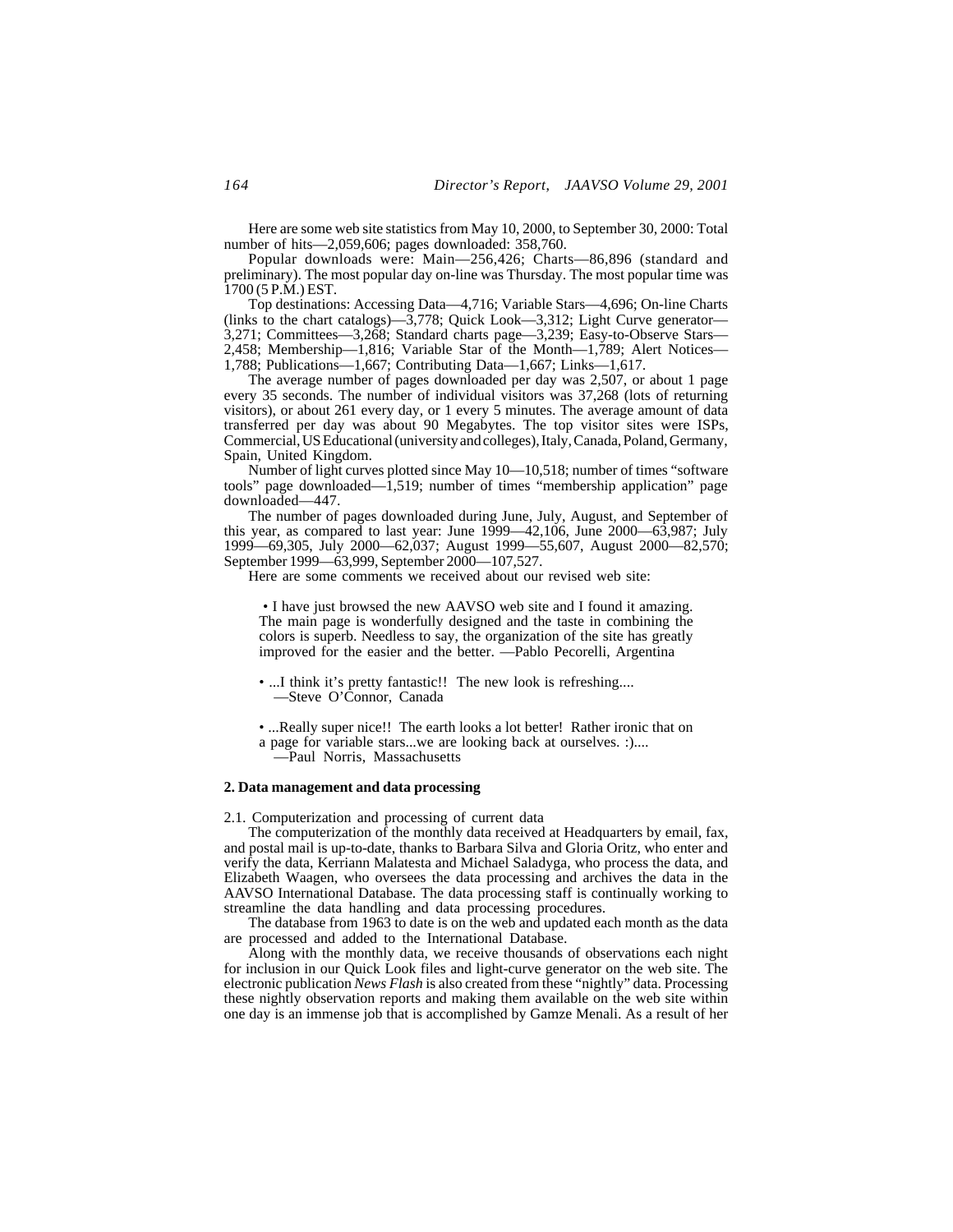efforts, data from the Quick Look file of current observations are available for web site visitors to plot, in addition to the fully processed but unevaluated data from the AAVSO International Database that they may also plot.

A major concern that we have had over the past year is that quite a number of observers have been submitting their "nightly" observations, but not submitting "monthly" observation reports as well. Last year we made a policy that "nightly" observations must be resubmitted in the form of a "monthly report" in order for them to be included in the AAVSO International Database. This decision was made in order to make the data handling procedures more efficient. Unfortunately, since not all observers followed this procedure, quite a problem was created in that we now had observations in the *News Flash* and the Quick Look files that were not a part of the International Database. There were tens of thousands of observations from nearly 200 observers that were sent as "nightly" observations only and thus were not a part of the International Database. In the month of September we carried out a once-only project: we contacted each of these observers and asked them if we could add their observations to the International Database. All of them agreed to have their observations added, including a good number of Southern Hemisphere observers who previously had been archiving their observations exclusively with the Royal Astronomical Society of New Zealand but who decided to archive their observations with the AAVSO as well. Thus, including all of these additional observations, we processed over 80,000 records for the month of September! Compare this to a "normal" September (which is always larger than the rest of the months in the year, anyway) in which we receive 35,000–40,000 observations. To help observers submit monthly reports in the future, Technical Assistant Michael Saladyga wrote several programs that observers can use for converting their "nightly" observations to the "monthly" format.

Aaron Price recently developed software (WebObs) to submit observations through our web site. With this program an observer can enter his or her data, make modifications if necessary, and also pull up earlier observations as far back as 1960. The main purpose of this program is to make data submission and data processing as easy as possible for our members and observers, and the Headquarters staff.

# 2.2. Upgrading the AAVSO computer network

Thanks to the efforts of Aaron Price, our Technical Assistant and Unix Systems Administrator, we have converted both the web site and the email accounts to the Unix system for more security and efficiency and have made hardware and software upgrades to the web, ftp, and e-mail servers.

## **3. Requests for AAVSO data**

This was a record year in responding to requests for AAVSO data. We responded to 278 electronic or postal requests that came directly to AAVSO Headquarters. In addition, 140 requests were filled by downloading validated data (1963–2000) on nearly 400 long period variables through our web site. While the requests for downloaded data were on individual stars, some of those that came to Headquarters contained requests for data on a long list of stars. These requests were in addition to a significant number of researchers and educators who obtained the data and information they needed from materials on our web site, particularly from our *News Flash* files, the light curve generator, and the Quick Look files.

AAVSO data and services were used by astronomers and researchers observing with ground-based telescopes at observatories such as: Tartu Observatory (Latvia), European Southern Observatory (Chile), William Herschel Telescope (Tenerife), Palomar Testbed Interferometer (USA), Mt. Hopkins (USA), and the Very large Array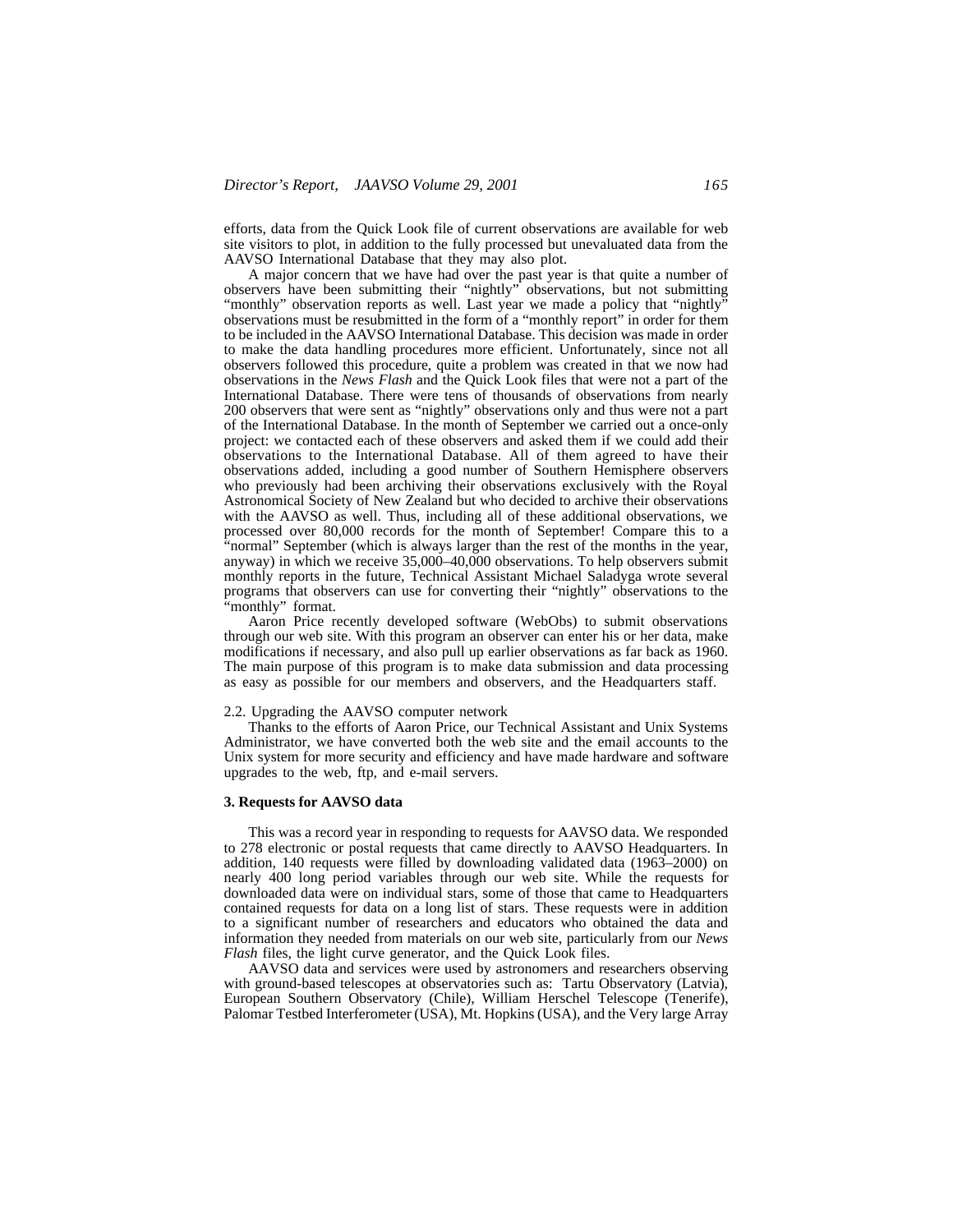Antenna (USA), and with instruments aboard satellites such as NASA's Rossi X-Ray Timing Explorer (RXTE), Extreme Ultraviolet Explorer (EUVE), Hubble Space Telescope (HST), Chandra X-Ray satellite, Far Ultraviolet Explorer (FUSE), European Space Agency's X-Ray Multi Mirror (XMM), and the Japanese Space Agency's ASCA satellites. Those who requested data were professional astronomers and graduate students (37%), amateur astronomers (14%), teachers (5%), newspaper and magazine reporters (2%).

A list of individuals requesting data, as well as each person's affiliation and location, is given in Table 5 at the end of my report.

Below are the statistics on requests that we responded to electronically, by postal mail, and via web data download, all combined.

The types of stars for which AAVSO data and services have been requested this year are given in the list below and in Figure 1:

a. Long-Period variables—48% (Mira 45%; Semiregular 3%)

- b. Cataclysmic variables—43% (Dwarf novae 36%; novae, nova-like, recurrent novae, supernovae 7%)
- c. δ Cep stars—2%
- d. Irregular variables—3%
- e. X-ray sources—1%
- f. Miscellaneous (all other types)—3%

The areas in which AAVSO data or services have been used this year are given in the list below and in Figure 2:

- a. data correlation—12%
- b. scheduling of observing runs and simultaneous observations (particularly with satellites)—19%
- c. data analysis—33%
- d. educational and scientific projects—22%
- e. reference material—10%
- f. setting up observing programs—2%
- g. data for *IAU Circulars*—1%
- h. other— 1%

This year, we sent a questionnaire to those who requested AAVSO data or services electronically in the past three years. We wanted to obtain their input on this very important service that we provide to the astronomical community. Below are the questions asked and the results of that survey.

### Special Request Survey Results:

1. During the past three years how many times have you received data from the AAVSO? Answers: 0-1 times—48%; 2-3 times—28%; 4-5 times—4%; more than 5 times—20%

2. How did you use the AAVSO data in your research? Answers: scheduling observations—27%; data correlation—27%; data analysis—35%; other—11%

3. On a scale of 5 to 1, with 5 meaning "very important," and 1 meaning "not very important," how important was AAVSO data to those specific research projects for which data was requested? Answers:  $5-60\%$ ;  $4-25\%$ ;  $3-11\%$ ;  $2-2\%$ ;  $1-2\%$ 

4. During the past three years how many times have you published a scientific paper or information using data from the AAVSO? Answers: 0-1 times—66%; 2-3 times—26%; 4-5 times—4%; more than 5 times—4%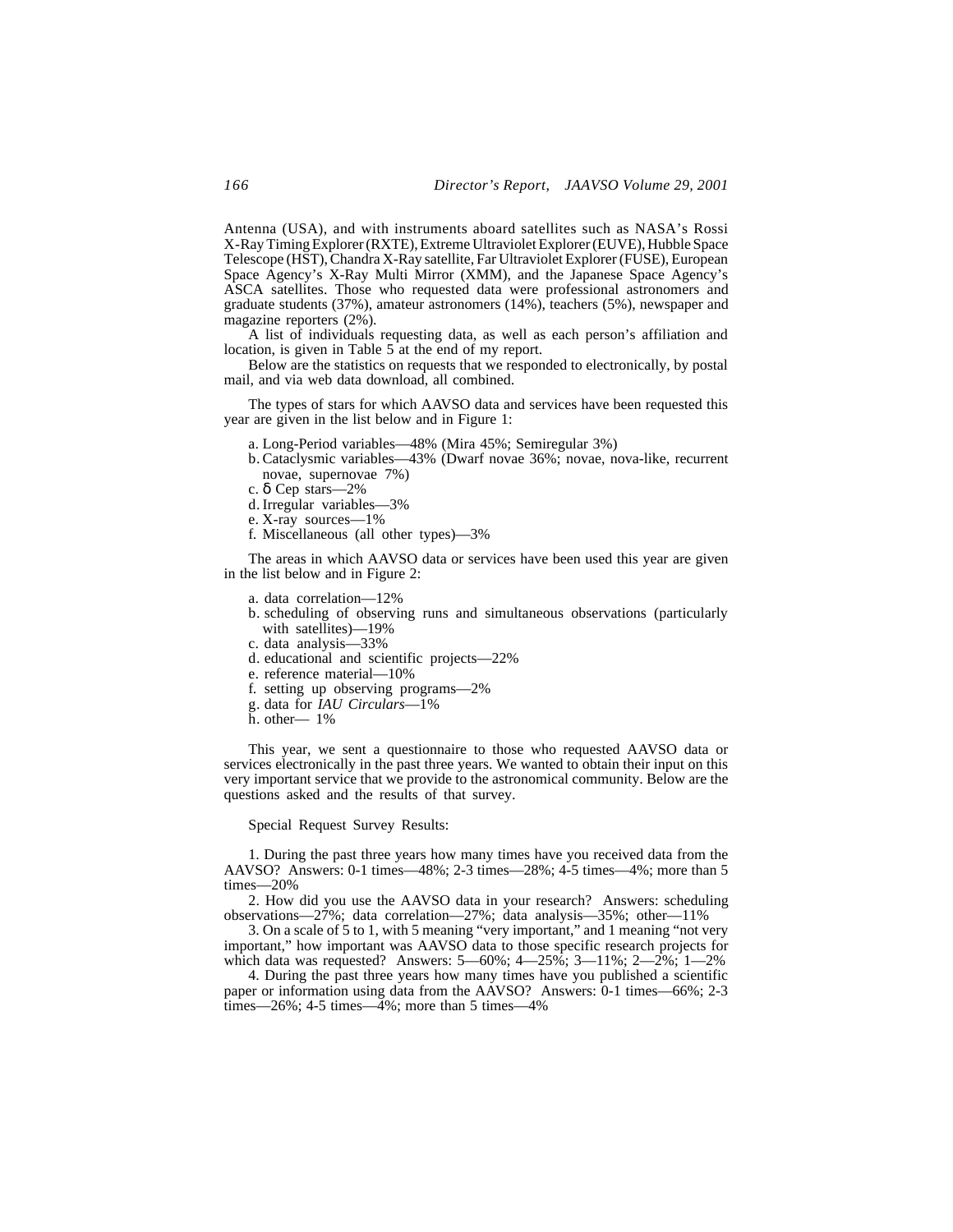

Figure 1. Types of stars for which AAVSO data were requested during fiscal year 1999–2000.



Figure 2. Areas in which AAVSO data or services were used during fiscal year 1999–2000.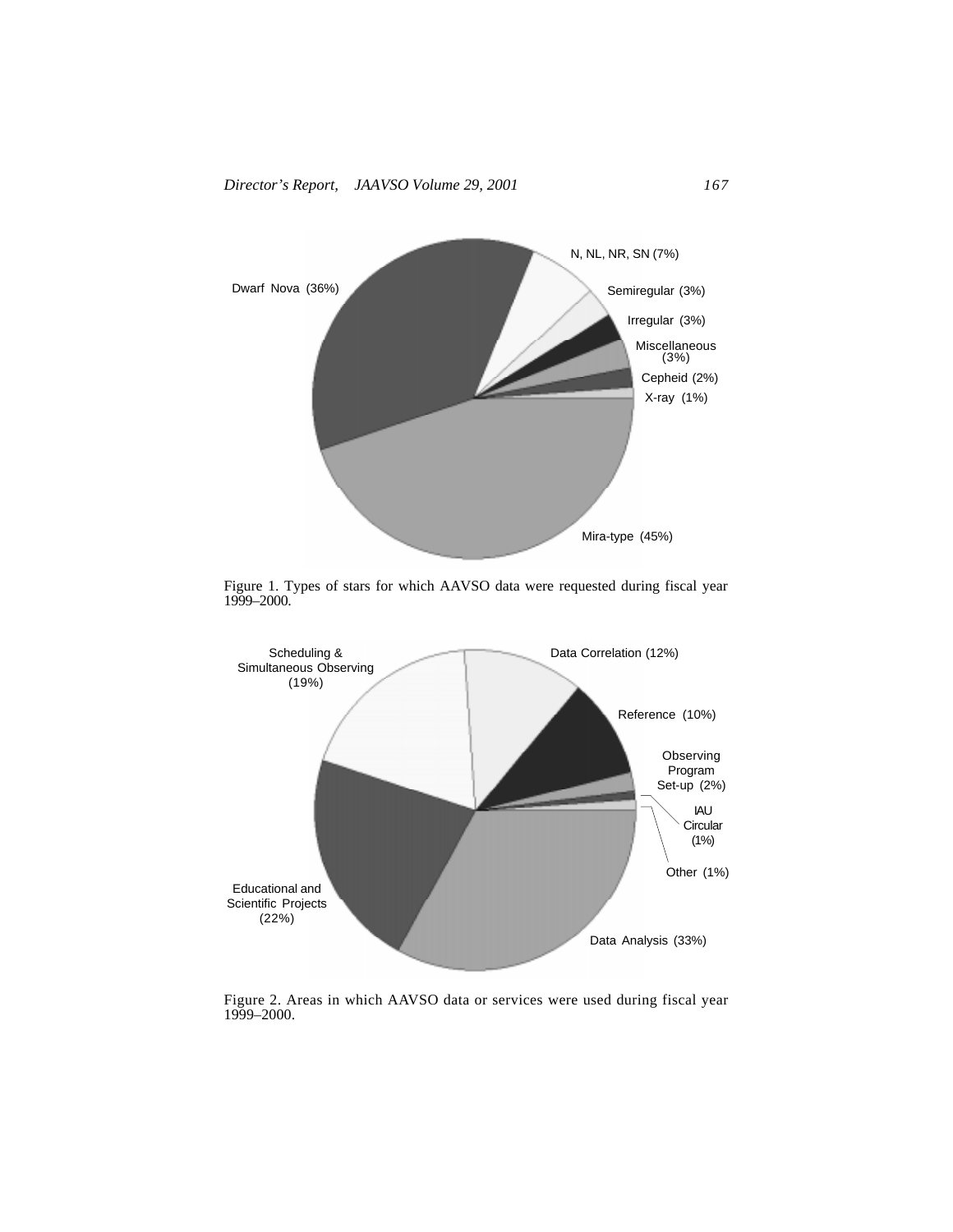5. On a scale of 5 to 1, with 5 meaning "very satisfied" and 1 meaning "very dissatisfied," how satisfied are you with the quality of the AAVSO Data? Answers: 5—58%; 4—34%; 3—4%; 2—2%; 1—2%

6. On a scale of 5 to 1, with 5 meaning "very satisfied" and 1 meaning "very dissatisfied," how satisfied are you with the process of requesting data from the AAVSO? Answers: 5—61%; 4—22%; 3—15%; 2—2%; 1—0%

7. On a scale of 5 to 1, with 5 meaning "very quickly" and 1 meaning "very slowly," how quickly was your data request fulfilled? Answers: 5—39%; 4—41%; 3—10%;  $-8\hat{6}$ : 1—2%

8. On a scale of 5 to 1, with 5 meaning "very useful" and 1 meaning "not useful at all," if you have used our new on-line data request feature, how useful have you found it to be? Answers: 5—63%; 4—27%; 3—7%; 2—0%; 1—3%

9. Selected Additional Comments:

"I found your on-line data service a magnificent tool. It's a quick and efficient way to share with researchers and amateurs the huge amount of observations that AAVSO has collected for decades. Keep it going!"

"Keep up the truly outstanding work that you do. I, and I know many of my colleagues, *really* appreciate it. It's nice to have the chance to say so."

"I congratulate you on maintaining a huge database of variable stars and providing it to all absolutely free of charge."

"The AAVSO database is extremely important and should receive as much funding as possible."

"As you know, I think that the AAVSO is one of the finest organizations in the world!"

"Without the support from the AAVSO, especially some of our space observations (HST, ROSAT) could not have been carried out in a meaningful way."

"Most of my research on variable stars using ground- and space-based observations could not be done without the data and the input from the AAVSO. Thank you very much for all the work and care you take so the variable star research continues to live."

"I am not a researcher, but a serious amateur regularly involved in public outreach and education. It is a joy to be able to talk about ways in which the amateur community contributes to the science. Thank you much for the service and the example."

"It would be nice if you had an (automatic) request queue monitor which could inform the users periodically of the status of their requests."

"Please encourage the CCD owners to concentrate on the fainter targets."

"It would always be nice to have smaller error bars and more coverage for some objects. :)"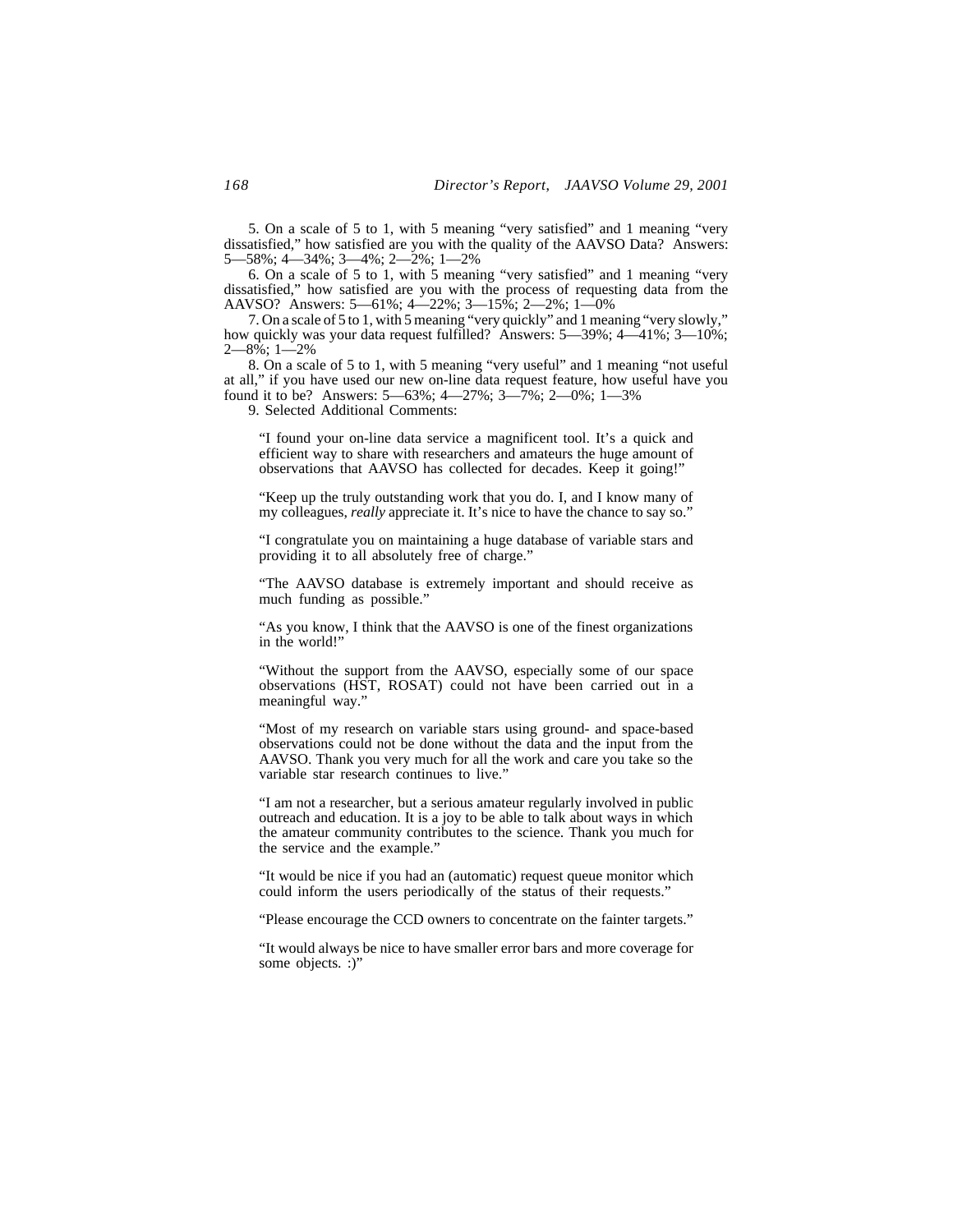Here I would like to share some highlights from some of exciting collaborations.

*Far Ultraviolet Spectroscopic Explorer (FUSE)*. This year has been extremely busy with very significant services that we provided for colleagues who observed with various major satellites. In March we collaborated with Dr. Knox Long and his team in making the observations of U Geminorum with the Far Ultraviolet Spectroscopic Explorer (FUSE). U Gem was the first cataclysmic variable Target-of-Opportunity observation with FUSE, and the satellite operations were triggered due to the early alert of the outburst from our observers. FUSE observed U Gem five times at all stages of its outburst and each time the satellite observations were triggered thanks to the data that were provided by AAVSO observers. Particularly for the very last observing run when U Gem was fading, it was crucial to know its brightness in order to adjust the sensitivity of the instruments aboard the satellite. Again, it was the observations that came every night from our observers that made this very successful run possible.

*Hubble Space Telescope (HST).* The next satellite with which we were very significantly involved was the Hubble Space Telescope (HST) in the observations of VW Hydri. In mid-May, I received an email from Dr. Paula Szkody, who, together with Dr. Ed Sion and Dr. Boris Gaensicke, was planning to make three observations of VW Hydri with the HST. They wanted to know what the star was going to do between May 20 and May 25. Analyzing the data on VW Hyi, it looked like that particular interval was a likely time for a superoutburst. As it turned out, the star went into outburst five days before their observing run started, and two days later it was apparent that this particular outburst was a superoutburst—exactly what the researchers were hoping for.

However, upon finding out that this was going to be a superoutburst, the astronomer in charge of scheduling HST suddenly refused to give time to these astronomers. Apparently, he had seen some observations reported to VSNET that VW Hyi reaches 7.8 magnitude at superoutburst. At that magnitude the Space Telescope Imaging Spectrometer (STIS), which the astronomers were going to use, would burn up! Our colleagues soon got in touch with me asking if there were any possibility that VW Hyi would get that bright. Checking the observations in VSNET and also in our database, I realized that there were only three observations showing VW Hyi with a magnitude of 7.8 and they were all sent in by a new, inexperienced observer. In fact, they were much brighter than what others had reported and we had already flagged these three observations as discordant in the AAVSO data files. Since there is no quality control on VSNET, and no way to follow up on the history of an observer making particular observations, the HST astronomers had no way to validate these very bright observations, and they decided to cancel the observing run to protect the satellite instruments. It took an enormous amount of convincing and real dedication by our southern hemisphere observers who provided nightly data to show that, at the start of the observing run, VW Hyi would be safe to observe and it would probably be much fainter than 7.8 magnitude. After a shower of emails back and forth for a week, the HST astronomer was convinced, HST observed VW Hyi safely, and a very good set of data was obtained.

*Extreme Ultraviolet Explorer (EUVE)*. We continue to have excellent collaboration with Drs. Christopher Mauche and Peter Wheatley in alerting them to the start of outbursts of cataclysmic variables so that they can trigger the Target-of-Opportunity Observations with EUVE and RXTE satellites. In fact, this year the EUVE Director offered 100,000 seconds of observing time (three days of EUVE time) to the AAVSO to observe a variable star of our choice, as a token of appreciation for our contribution to successful EUVE observing runs, particularly of SS Cygni. This was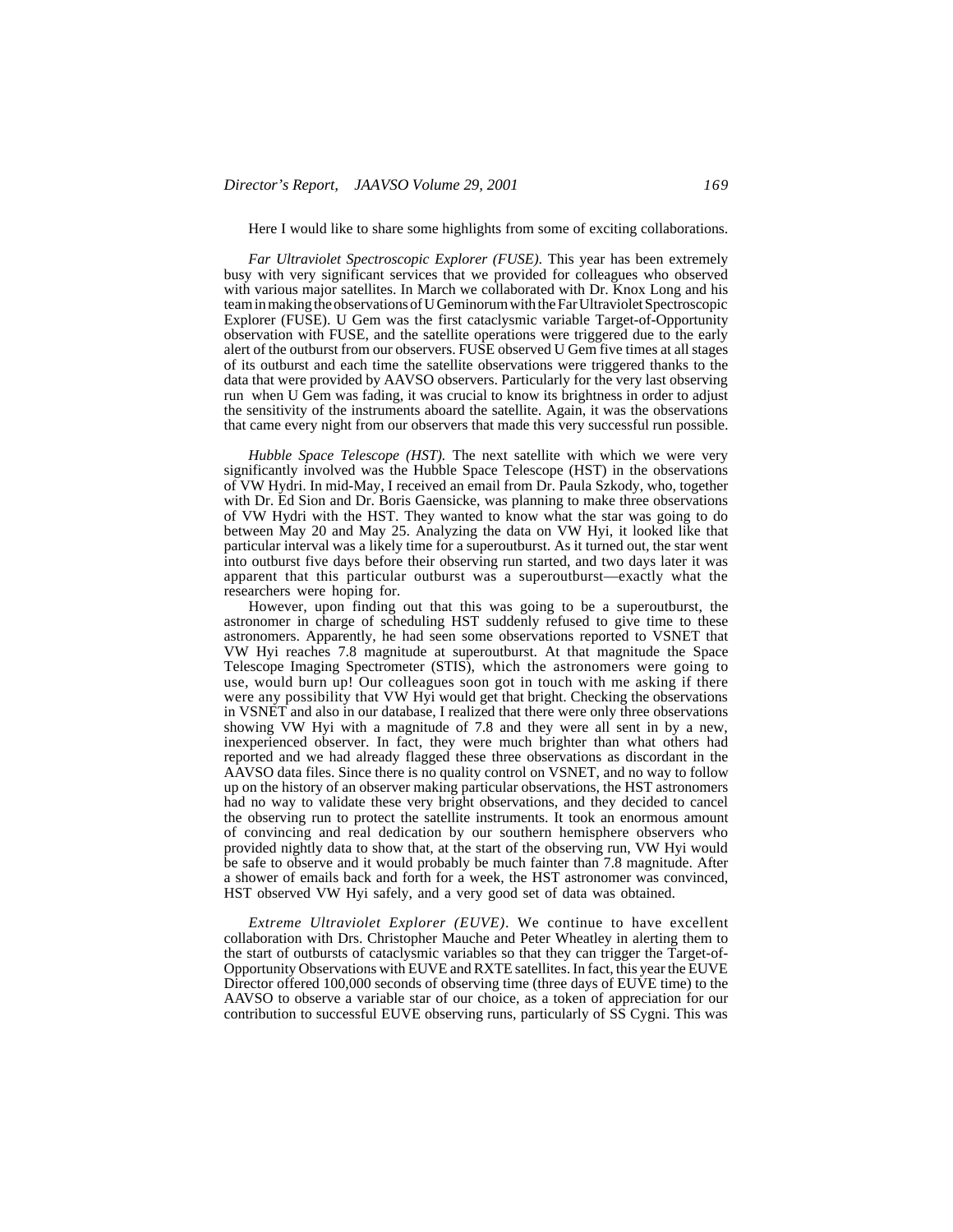the first time that we were actually offered observing time on a satellite! We decided to observe the cataclysmic variable OY Carinae, which had been observed only once with the EUVE, by Dr. Mauche, and had shown some unconfirmed interesting behavior. Despite some initial technical difficulties in communicating with the satellite, the EUVE operation team did a fantastic job in fixing the situation, and EUVE observed OY Car for three days and the initial results confirmed the first set of EUVE data. We are analyzing the data further with Dr. Mauche.

*Chandra X-ray satellite*. We have also been collaborating with Dr. Mauche to observe SS Cygni at maximum with the High Energy Transmission Grating (HETG) Spectrometer of Chandra. The purpose of these observations is to study the spectrum of the hard X-rays emitted by the tenuous upper "atmosphere" of the boundary layer between the accretion disk and the surface of the white dwarf of this compact close binary system. The first observing window to observe SS Cyg with the satellite was between June 20 and mid-July. Using the observations from the AAVSO International Database we predicted the star's activity and informed our observers, who monitored SS Cyg very closely and kept us informed. On July 9th, while Chris Mauche was traveling, SS Cyg went into outburst. Chris had given me the authority to trigger the web-request for Chandra observations, in case SS Cyg did go into outburst in his absence. Thus, near midnight of July 9th, once we were certain that SS Cyg was in full outburst and not having small oscillations around minimum, I sent the web-request. Unfortunately, due to problems with the grating, the satellite observations could not be scheduled, so we had to wait until the next outburst. On Saturday, September 9th, our observers discovered SS Cyg brightening and by Sunday morning it was certain that SS Cyg was in full outburst. We informed Chris Mauche who in turn submitted the request to start the X-ray observations. Within hours the Chandra Operations Team was able to schedule two observations one while SS Cyg was at maximum and the other as it was declining from this short outburst. It was quite an exciting time. In fact, the whole account of this wonderful collaboration was published in the *Chandra Chronicles* on the Chandra website http://chandra.harvard.edu/chronicle/0300/aavso.html. Later, our member Daniel Brannen wrote a nice article on this observing run for Space.com. MSNBC also featured this very successful collaboration between the amateur and professional astronomers.

During the July outburst of SS Cygni, even though the Chandra X-ray satellite could not observe it, we alerted Dr. David Ciardi and his team who had Target-of-Opportunity observations on the Palomar Testbed Interferometer to make the first ever interferometric observations of a cataclysmic variable.

*Gamma Ray Bursts (GRBs)*. In addition to our direct participation with the satellites, there were other exciting happenings this year. In March, member Bill Aquino and a team of observers from the Buffalo Astronomical Association observed a gamma-ray burst afterglow. Our Council member Arne Henden, through the AAVSO on-line GRB discussion group, gave information on this gamma-ray burst, and Bill and his colleagues were able to image it with a 12-inch telescope and a homemade CCD. With the help of Arne the data were reduced and reprocessed, and an afterglow was clearly detected. This particular news was featured in NASA's SpaceScience website (http://spacescience.nasa.gov). In addition, the AAVSO's Gamma-Ray Burst Network was featured in the "Amateur Scientist" column of the February 2000 issue of *Scientific American*.

Later, in September, there was another successful detection of GRB afterglow, this time by Joe Dellinger of the GRB team of the Fort Bend Astronomical Club of Texas. This team was formed by our Vice President, Bill Dillon, who processed Joe's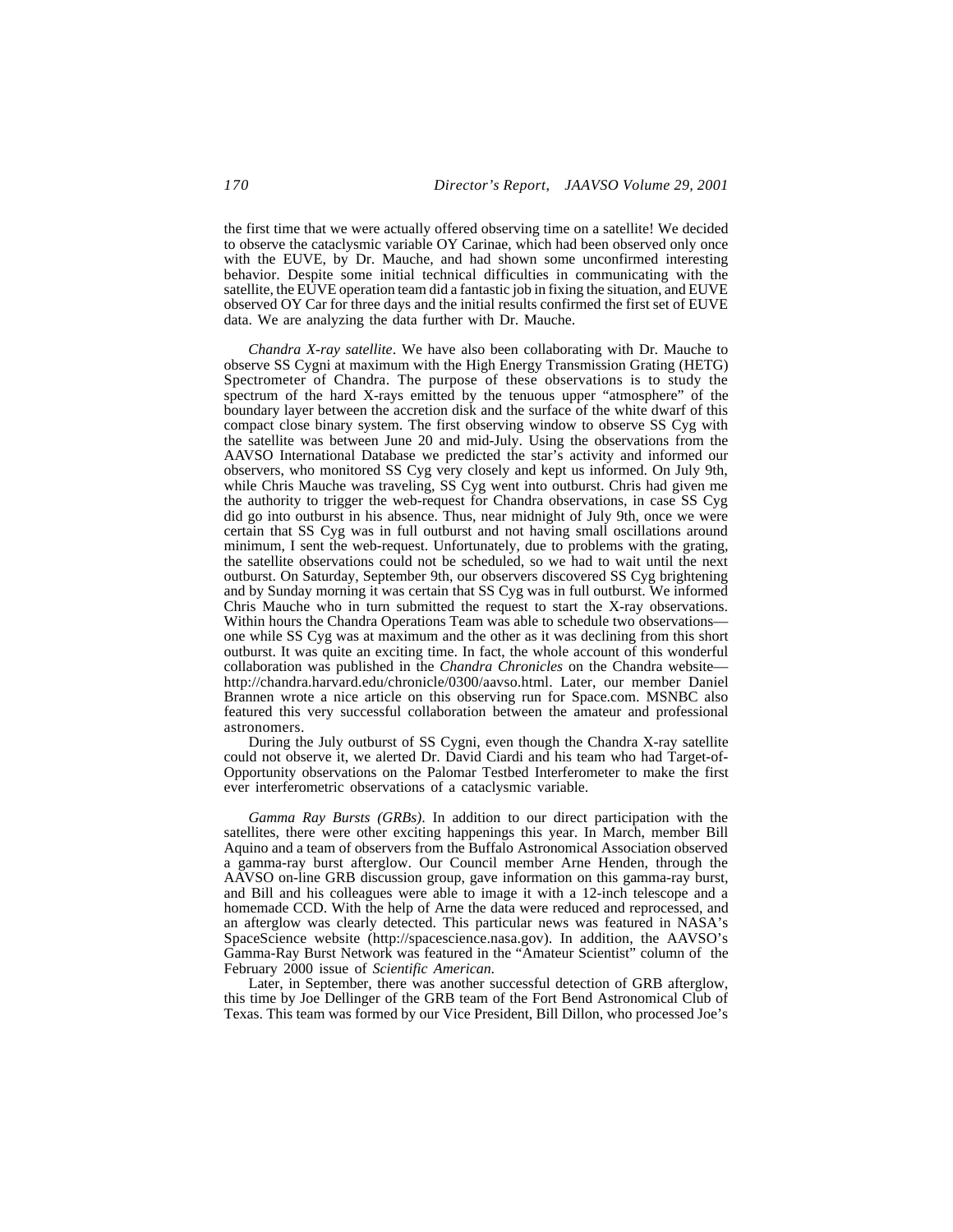CCD images which recorded the GRB afterglow of September 26. This generated much publicity and a web article on NASA *Space News*, and a collaborative article in the January 2001 issue of *Sky & Telescope*.

### **4. Awards and recognition**

#### 4.1. Awards given

a. AAVSO Observer Awards: At the AAVSO Spring Meeting in Huntsville, AL, we presented the following AAVSO Observer Awards: to Warren Morrison, who made over 100,000 observations; to Jose Ripero Osorio, who made over 50,000 observations; three awards to those observers who made 25,000 or more observations; twelve awards to observers who made 10,000 or more observations; and an award to Raymond Thompson, who made over 5000 observations with the photoelectric photometer. The list of Observer Awards was published in *JAAVSO* Vol. 29, p. 65 (2000).

b. AAVSO Director's Award: At the 89th AAVSO Annual Meeting the Director's Award was presented to Ronald E. Zissell for his valuable contributions to special observing programs, particularly with satellites, and for his work in chart revision and making measurements for the extension of comparison star magnitudes.

c. AAVSO Nova Awards: At the 89th AAVSO Annual Meeting we presented the following AAVSO Nova Awards: Gary Nowak, Alfredo Perreira, and Robert Evans.

d. The AAVSO's William Tyler Olcott Award: At the 89th AAVSO Annual Meeting we presented the first William Tyler Olcott Award to David Levy.

### 4.2. Recognition received

Charles Scovil received the Astronomical League's Leslie C. Peltier Award.

Dorrit Hoffleit was inducted into the 1999 Connecticut State Register and Manual. John Percy was elected a fellow of the American Association for the Advancement

of Science.

## **5. Special projects**

5.1. The AAVSO Gamma-Ray Burst Network project

The AAVSO Gamma-Ray Burst Network was created from initiatives begun two years ago with my visit to NASA-Marshall Space Flight Center (MSFC) in Huntsville, AL, followed by an exciting talk on GRBs given last year by Dr. Jerry Fishman of MSFC at our Annual Meeting. This past December, a questionnaire was sent out inviting participation in the network, and approximately 60 entries were received.

The initiative really took off after the High-Energy Workshop and Spring Meeting in Huntsville this past April, which took place very shortly after the successful imaging of GRB 000301C by Bill Aquino and the Buffalo Astronomical Society. Since then, and especially since Aaron Price joined the full-time staff, progress has been rapid in setting up the electronic GRB network and developing automated computerized charts for distribution via the web on notification of a GRB detection from the GCN.

Unfortunately, since the demise of the Compton Gamma-Ray Observatory, few GRBs are being detected, so we did not activate the network, particularly the pageralert aspect of it. Happily, now HETE-2 is in full operation and working very well, the AAVSO GRB Network is operational, alerts are going out by email, charts are being made, more participants are signing up all the time, and the pager-alert function is about to be activated.

We are looking forward to the exciting future of this special AAVSO project.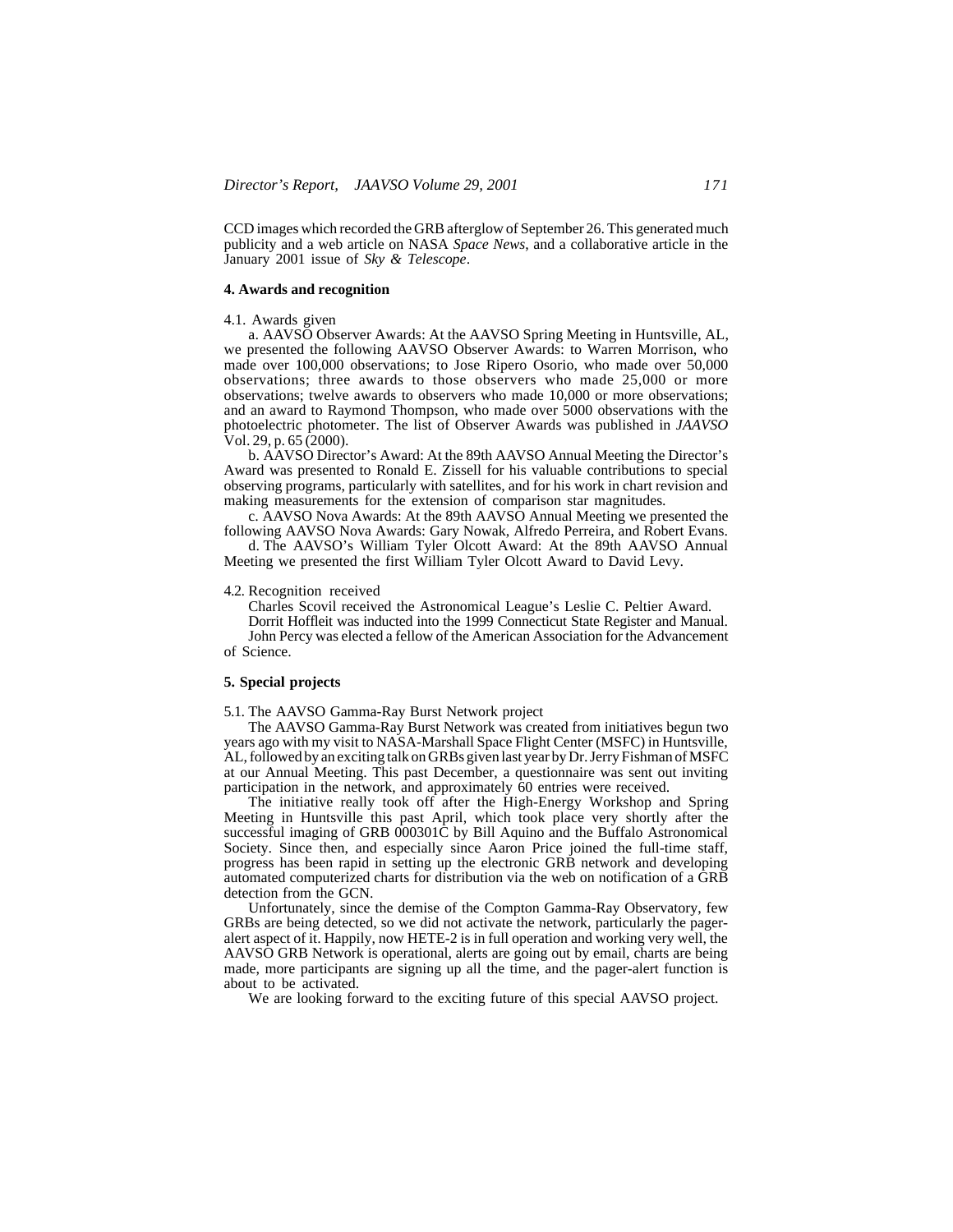5.2. AAVSO educational project: *Hands-on Astrophysics*

The sale and dissemination of *Hands-On Astrophysics* (HOA) is going very well. In the past fiscal year we distributed 149 copies of HOA from sales through the Astronomical Society of the Pacific and through the AAVSO. In addition, we distributed 15 sets of slides, 4 videos, and 3 sets of software. The United Nations (UN) Space Program endorsed *Hands-On Astrophysics* and made it the observing curriculum of six UN sites around the world. Each of these sites in Paraguay, Colombia, Jordan, Sri Lanka, Honduras, and the Philippines has an observatory and a telescope donated by Japan. We sent to each site a copy of the HOA curriculum and an extensive collection of observing materials. Hopefully, they will start observing variable stars and use HOA in public outreach and educational programs.

HOA has been highlighted around the country and around the world in the past year through talks given at astronomical meetings and workshops. We organized an HOA workshop for 20 teachers the day before the High-Energy Astrophysics Workshop in Huntsville, Alabama. Ray Berg, Chuck Pullen, and Brian Rogan joined me in making presentations on HOA and the various ways it can be used by educators.

In June, HOA was highlighted and extensively used in a two-week teacher and student workshop held on the Big Island of Hawaii. The program, called "Toward Other Planetary Systems" (TOPS), was highly successful. Several students from that workshop participated in our Annual meeting this year.

During the International Astronomical Union General Assembly in Manchester, England, John Percy and I made several presentations. I gave a talk at the special "Education Symposium" and John made a presentation at the special teacher's workshop.

Other HOA presentations included: a poster paper by John Percy and myself given at the AAS meeting in Atlanta, Georgia; John's talk at the International Planetarium Society; and my presentation at Naugatuck Valley Community College in Waterbury, Connecticut, during their Astronomy Day. Several members also made HOA presentations at the following meetings:

At Astrocon 2000, in Ventura, CA, July 19–22, 2000, Both Ray Berg and Chuck Pullen gave a HOA workshop and tended the AAVSO display; Ray also gave a talk on "Eta Carinae: the Ultimate Supernova."

At the MCE Homeschooling Convention, in Sturgis, Michigan, June 24, 2000, Ray gave a HOA workshop and tended the display.

At the Sacramento (California) Valley Astronomical Society's Astronomy Day, May 20, 2000, Lance Shaw and Chuck Pullen manned the display booth on the AAVSO and HOA, and featured a presentation on the Variable Star Telescope Simulator.

One member, Ann McMahon, our former assistant and now an education coordinator in the St. Louis area, has been promoting HOA in her district. She also did a workshop on HOA at the National Science Teachers Association national meeting in Orlando, Florida.

Donna Young, who is the principal author of the HOA Manual, publicized HOA during the Science Olympiad programs. Several new members resulted from those programs.

#### **6. Summary of observations**

This year we received 440,099 observations. This record high number was partly due to the incorporation of the "nightly" observations mentioned above, partly to receiving "backlogs" of observations from two observers (Rod Stubbings of Australia sent us 18 months' data, and Albert Jones of New Zealand sent 27 months' data), and partly to a major CCD observing undertaking on the part of Lew Cook.

An unusually high number of observers also contributed observations this year. This was due largely to the discovery of two bright novae—Nova Aquilae 1999 No. 2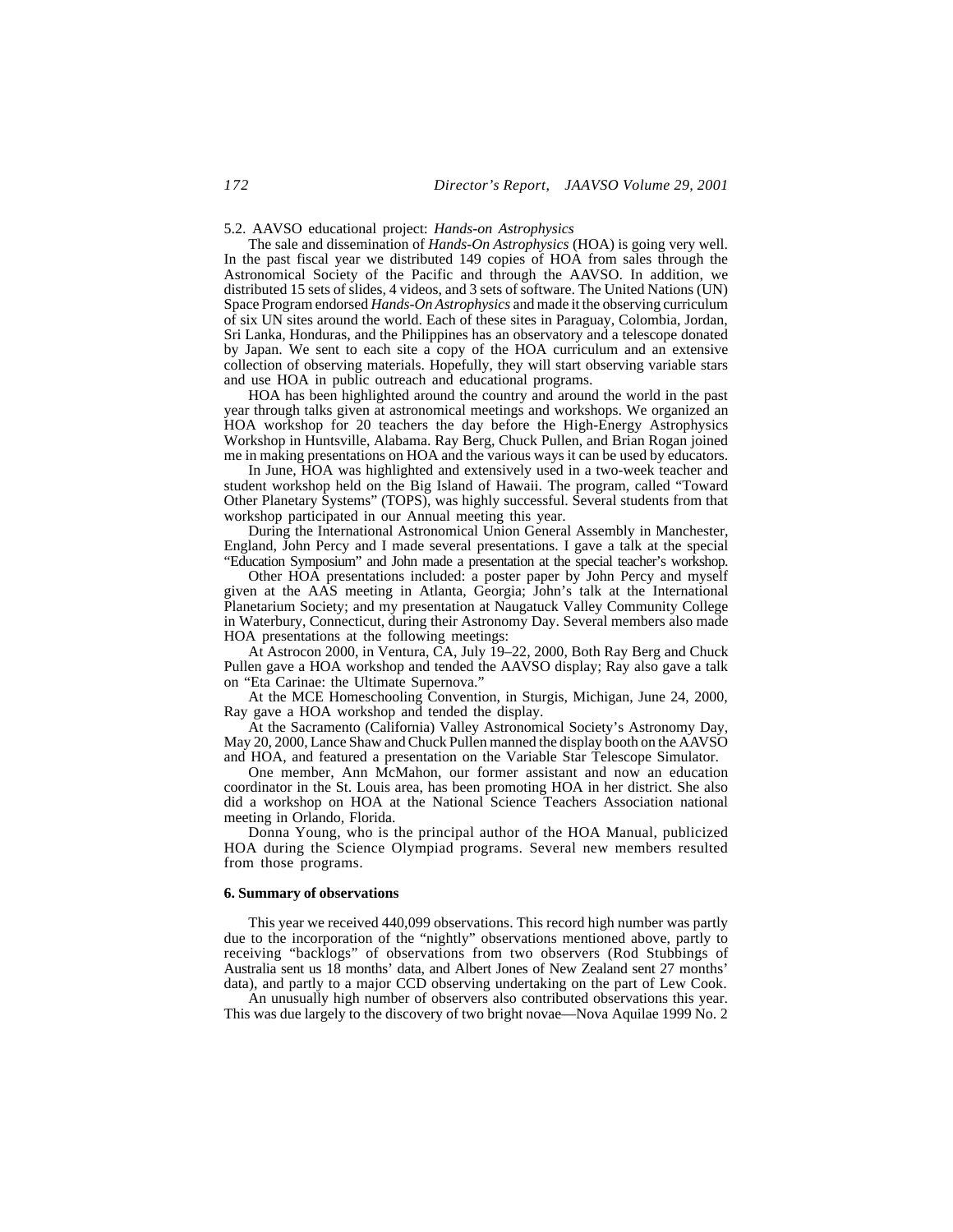and Nova Velorum 1999. Nearly 100 observers were added to our observing files because of these two objects alone.

### 6.1. Annual observations

This year we received 440,099 visual, photoelectric, and CCD observations from 708 observers worldwide. These totals include 142,929 observations, of which 25,090 are inner sanctum observations, from 244 observers in the United States, and 299,170 observations, of which 63,358 are inner sanctum observations, from 464 observers abroad.

The total number of observations since 1911 in the AAVSO International Database is 9,957,086. Figure 3 shows the number of observations submitted annually to the AAVSO International Database since 1911.

Our top six observers for this fiscal year were Georg Comello (The Netherlands) with 10,059 observations, Gene Hanson (USA) with 10,728, Gary Poyner (England) with 11,091, Lewis Cook (USA) with 19,842 (all CCD), Rod Stubbings (Australia) with 25,736 (18 months' data), and Albert Jones (New Zealand) with 26,181 (27 months' data).

Table 1 lists the number of observers and the total observational contribution from each country during this fiscal year. Table 2 gives the same information for each state or territory in the United States. Table 3 is an alphabetical list of observers, giving each person's AAVSO observer initials, location, and annual totals of observations and inner sanctum observations (magnitude 13.8 or fainter, or "fainter than" 14.0 or fainter).

Table 4 lists the numbers of observers, each of whom made 1 to 999 observations; 1,000 to 9,9999 observations (in increments of 1,000); and 10,000 or more observations this year. Table 4 also lists for each category the total number of observations and the percentage of all observations the category represents. Figures 4, 5, and 6 are schematic representations of the information in Table 4.

We received 2,884 observations (including 2,873 observations of program stars) from 23 photoelectric observers. Howard Landis, chair of the AAVSO Photoelectric Photometry Committee, digitizes these observations, reduces them to standard format, archives them, and sends them to Headquarters to be included in the AAVSO Photoelectric Photometry Database.

We received 47,863 CCD observations (including 1,403 observations of program stars) from 47 observers. These include B, V, R, I observations of CCD program stars and the CCD observations of other types of stars, particularly faint cataclysmic and long period variables. Gary Walker, the chair of the AAVSO CCD Committee, makes sure that the CCD-program star observations are reduced in the standard format, archived, and submitted to Headquarters for inclusion in the AAVSO CCD Database.

We received 31, 625 eclipsing binary and RR Lyrae stars observations (including 30,107 observations of program stars) from 78 observers. Marvin Baldwin, chair of the AAVSO Eclipsing Binary and RR Lyrae Committees, together with committee member Gerry Samolyk, reduces and archives the observations for the determination of times of minima and maxima, respectively.

We received 6,130 Supernova Search observations from 4 observers. These observations, which are not included in the annual totals, are archived at AAVSO Headquarters. Rev. Robert Evans, chair of the AAVSO Supernova Search Committee, continues to provide vital guidance to the observers.

We received 13,086 Nova Search observations from 6 observers. These observations are not included in the annual totals. Rev. Kenneth Beckmann, chair of the AAVSO Nova Search Committee, compiles these observations and provides valuable guidance to observers.

We received 10,982 sunspot observations from 68 observers, and 354 SID observations from 10 observers (due to the resignation of our SID analyst in the early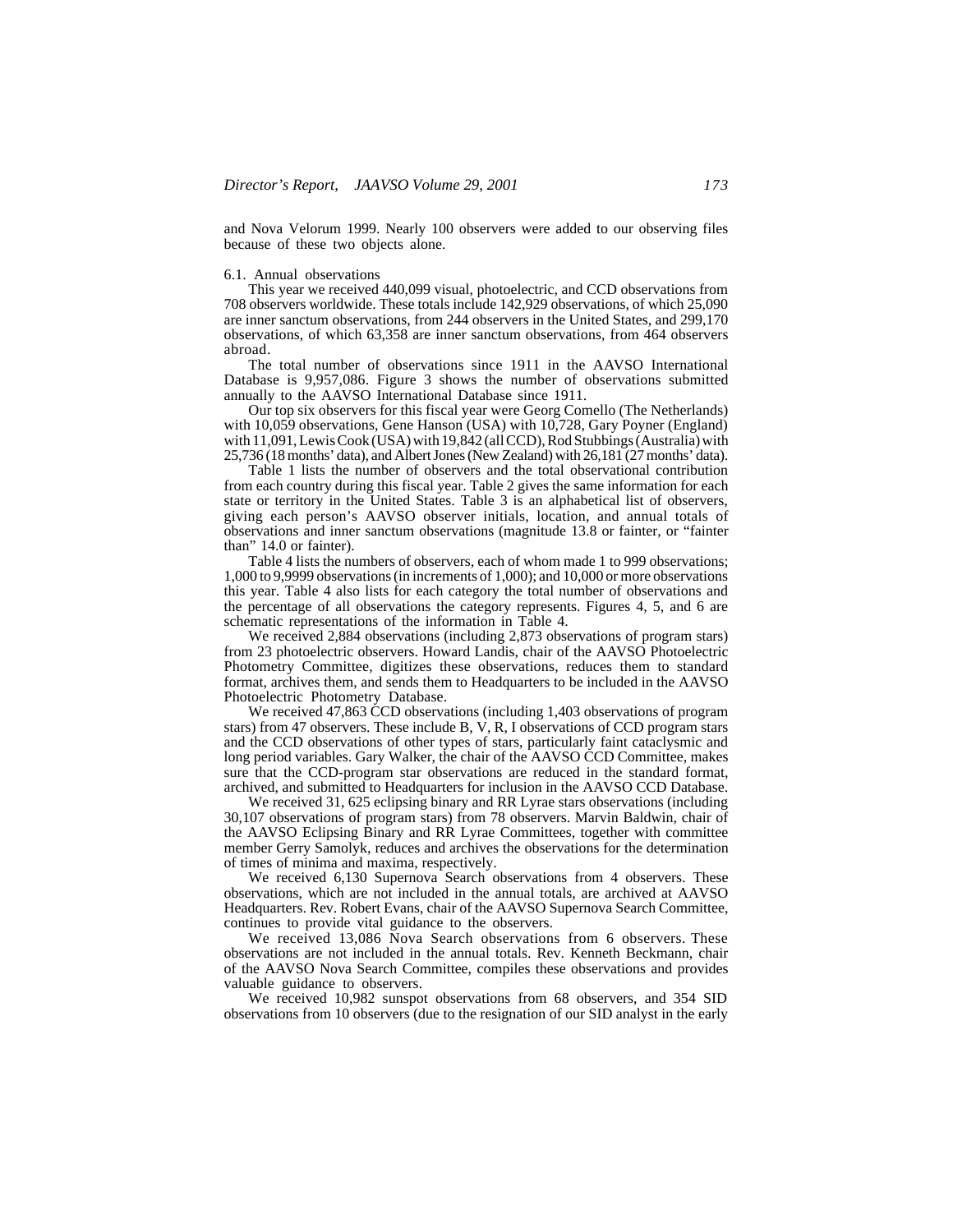

Figure 3. Number of observations submitted each year to the AAVSO International Database since its founding in 1911.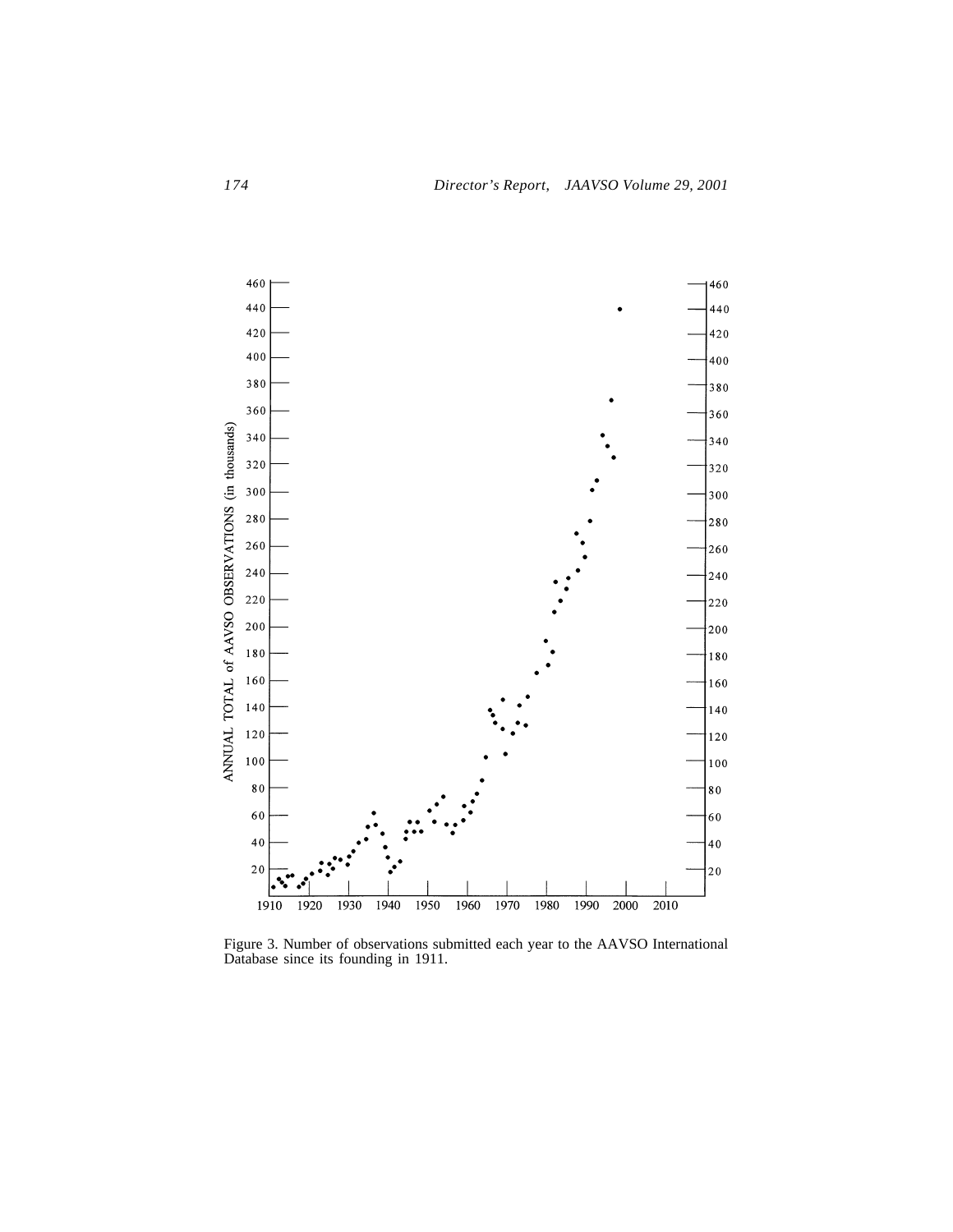

Figures 4, 5, and 6. These figures represent the information given in Table 4. Figure 4 (left) shows the number of observers, each of whom contributed 1–999; 1,000–9,999 (in increments of 1000), and 10,000 or more observations in fiscal 1998–1999. Figure 5 (top right) shows, for each increment of 1,000 observations, the total number of observations contributed by the corresponding number of observers shown in Figure 4. Figure 6 (bottom right) shows, for each increment of 1,000 observations, the number of observations given in Figure 5, represented as a percentage of the total number of observations contributed to the AAVSO in fiscal 1999–2000.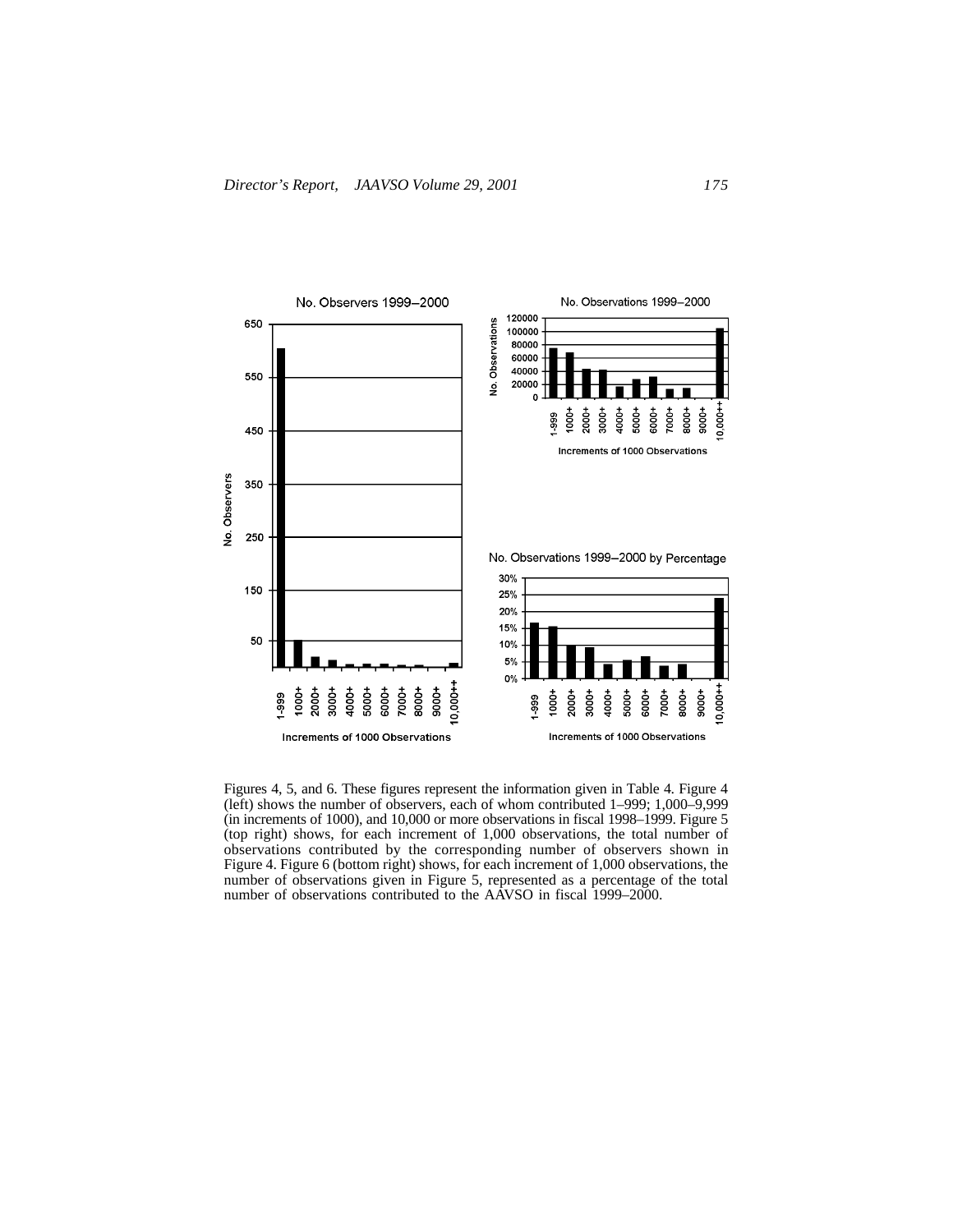part of 2000, SID reports from the first 5 months of 2000 were not analyzed). Carl Feehrer, chair of the AAVSO Solar Division, assisted by Arthur Ritchie, compiles and digitizes the sunspot observations, and provides valuable guidance to the solar observers. Michael Hill performs the SID analysis.

My most sincere thanks to all our observers for their tireless efforts, dedication, and vital astronomical contributions to the AAVSO International Database.

My sincere thanks to our data processing and archiving staff—Elizabeth Waagen, Kerriann Malatesta, Michael Saladyga, Barbara Silva, Gamze Menali, and Gloria Ortiz, who very carefully digitize, process, and archive our hundreds of thousands of observations received each year.

My thanks also to Marvin Baldwin, Howard Landis, Gary Walker, and Ken Beckmann—the chairs of the Eclipsing Binary, RR Lyrae Stars, Photoelectric Photometry, CCD, and Nova Search committees, respectively—for compiling and archiving the observations they receive.

### 6.2. International cooperation

We acknowledge with appreciation the observations sent to the AAVSO by members of the following variable star associations, either individually or as a group, for inclusion in the AAVSO International Database for dissemination to the astronomical community worldwide:

- a. Agrupacia Astronomica Albireo of Seville (Spain);
- b. Associacion Argentina Amigos de la Astronomia;
- c. Asociacion de Variabilistas de Espagne (Spain);
- d. Association Française des Observateurs d'Étoiles Variables (France);
- e. Astronomical Society of South Australia;
- f. Astronomical Society of Southern Africa, Variable Star Section;
- g. Astronomischer Jugendclub (Austria);
- h. Astronomisk Selskab (Scandinavia);
- i. British Astronomical Association, Variable Star Section;
- j. Brazilian Observational Network REA;
- k. Bundesdeutsche Arbeitsgemeinschaft für Veränderliche Sterne e.V. (BAV) (Germany);
- l. Grupo Astronomico Silos (Zaragoza, Spain);
- m. Liga Ibero-Americana de Astronomia (South America);
- n. Madrid Astronomical Association M1 (Spain);
- o. Magyar Csillagàszati Egyesület, Valtozócsillag Szakcsoport (Hungary);
- p. Nederlandse Vereniging Voor Weer-en Sterrenkunde, Werkgroep Veranderlijke Sterren (Netherlands);
- q. Norsk Astronomisk Selskap, Variable Stjernegruppen (Norway);
- r. Planetario e Observatoria Astronomicao do Colegio Estadual do Paraná;
- s. Red de Observatores de Estrellas Variables—MIRA (Spain);
- t. Royal Astronomical Society of Canada;
- u. Royal Astronomical Society of New Zealand, Variable Star Section;
- v. Sociedad Astronomica 'Syrma' (Valladolid, Spain);
- w. Svensk Amator Astronomisk Förening, variabelsektionen (Sweden);
- x. Ukraine Astronomical Group, Variable Star Section;
- y. Uniao Brasileria de Astronomia, Variable Star Commission (Brazil);
- z. Unione Astrofili Italiani (Italy);
- aa. URSA Astronomical Association, Variable Star Section (Finland);
- bb. Variable Star Observers League in Japan;
- cc. Vereniging Voor Sterrenkunde, Werkgroep Veranderlijke Sterren (Belgium).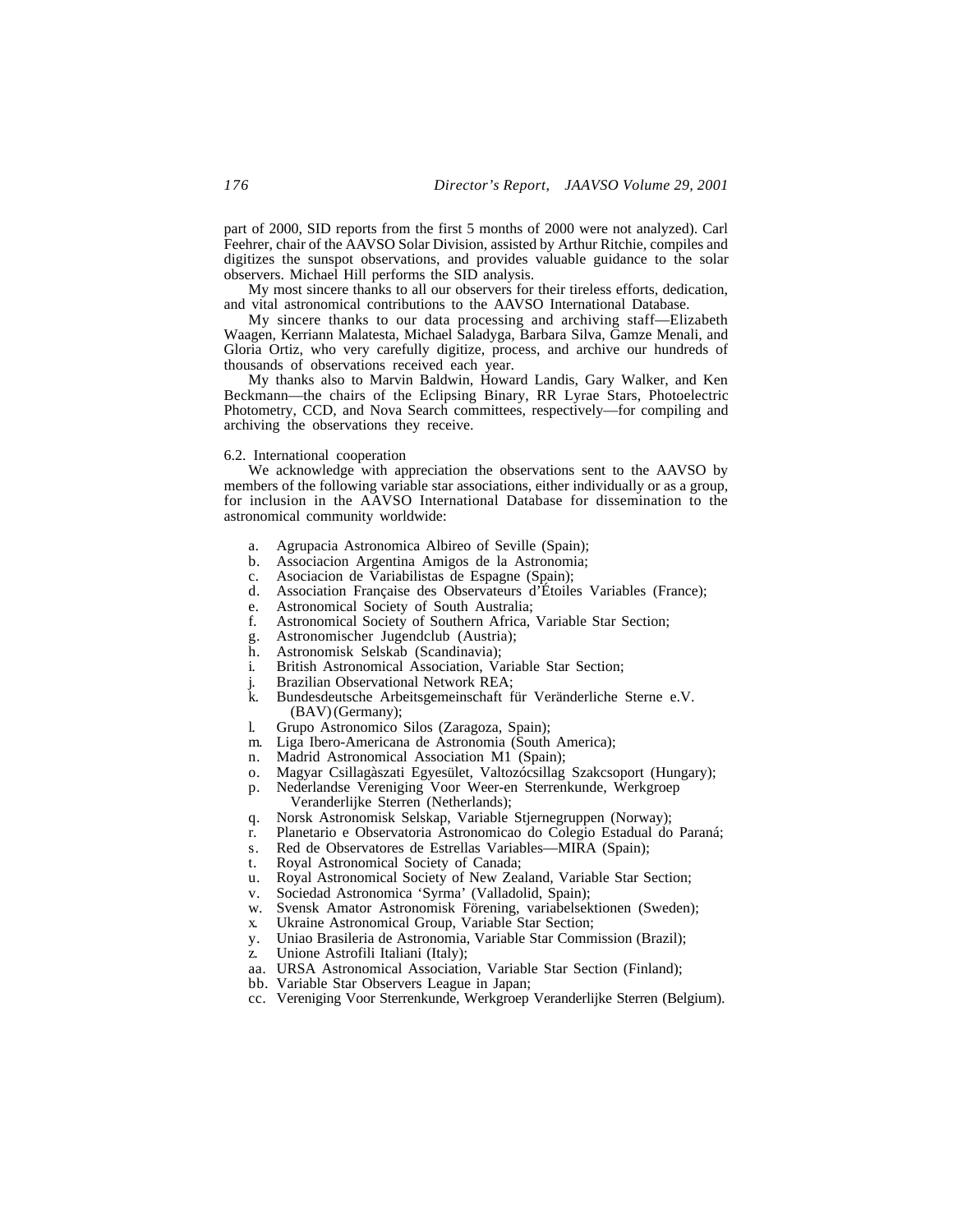### **7. Membership**

At the 89th Spring Meeting, held in Huntsville, AL, on April 15, 2000, we elected 83 new members, one of whom joined as a Sustaining member. A list of these new members appears on page 64 of Volume 29, No. 1, of the *Journal of the AAVSO*.

At the 89th Annual Meeting, held in Waltham, MA, we elected 78 new members, including 3 junior and 3 sustaining members. A list of these new members appears in this issue of the *Journal* following the Minutes.

### **8. Publications**

This year the following were published by the AAVSO:

a. *Journal of the AAVSO*, Vol. 28, Nos. 1 and 2, edited by by Charles A. Whitney, with assistance from Elizabeth O. Waagen, Michael Saladyga, and Lynn M. Anderson (Vol. 28, No. 1).

b. *AAVSO Bulletin 63: 2000 Predicted Dates of Maxima and Minima of 561 Long Period Variables*, prepared by Janet A. Mattei, with assistance from Elizabeth O. Waagen.

c. *AAVSO Alert Notice,* Nos. 263–277, prepared by Janet A. Mattei, with assistance from Elizabeth O. Waagen.

d. *AAVSO News Flash,* Nos. 505–678, prepared by Janet A. Mattei, with assistance from Rebecca T. Pellock, Kerriann Malatesta, and Gamze Menali.

e. *AAVSO Newsletter,* No. 23, Edited by Lynn M. Anderson.

f. *AAVSO Circular,* Nos. 347–359, prepared by John E. Bortle, with assistance from Leonard Abbey and Charles E. Scovil.

g. *AAVSO 2000 Ephemeris for Eclipsing Binaries*, prepared by Gerard Samolyk and Marvin E. Baldwin.

h. *AAVSO 2000 Ephemeris for RR Lyrae Stars*, prepared by Gerard Samolyk and Marvin E. Baldwin.

i. *AAVSO Solar Bulletin,* Vol. 55, Nos. 9–12, prepared by Joseph D. Lawrence, Vol. 56, Nos. 1–8 prepared by Carl Feehrer.

j. *AAVSO Photoelectric Photometry Newsletter*, Vol. 19, No. 2, edited by John. R. Percy.

k. *AAVSO Eclipsing Binary Update*, Nos. 8 and 9, edited by David. B. Williams.

### **9. Other publications with AAVSO participation**

a. "The Light Curve and Evolutionary Status of the Carbon Star V Hya" by G. R. Knapp, S. I. Dobrovolsky, Z. Ivezic, K. Young, M. Crosas, J. A. Mattei, and M. P. Rupen was published in *Astronomy and Astrophysics*, **351**, 97; 1999.

b. "Hands-On Astrophysics: Variable Stars in Math, Science, and Computer Education" by J. A. Mattei and J. R. Percy was published in the *Bulletin of the American Astronomical Society*, **31**, 5, 1528; 1999.

c. "Orbital Light Curve of the Peculiar Binary V Sagittae in Extended High States of Brightness" by V. Simon and J. A. Mattei was published in *Astrophysics and Space Science*, **272**, 333; 2000.

d. "Variable-Star Measurement and Analysis: Tools to Develop Astronomical Research and Education" by J. A. Mattei and J. R. Percy was published in *Astronomy for Developing Countries, the proceedings of the 24th meeting of the IAU, Special Session*, ed. Alan Batten; 2000.

e. "Changes of the Physical State in Semiregular Variables" by L. L. Kiss, G. Szabo, K. Szatmary, and J. A. Mattei was published in *The Impact of Large-Scale Surveys*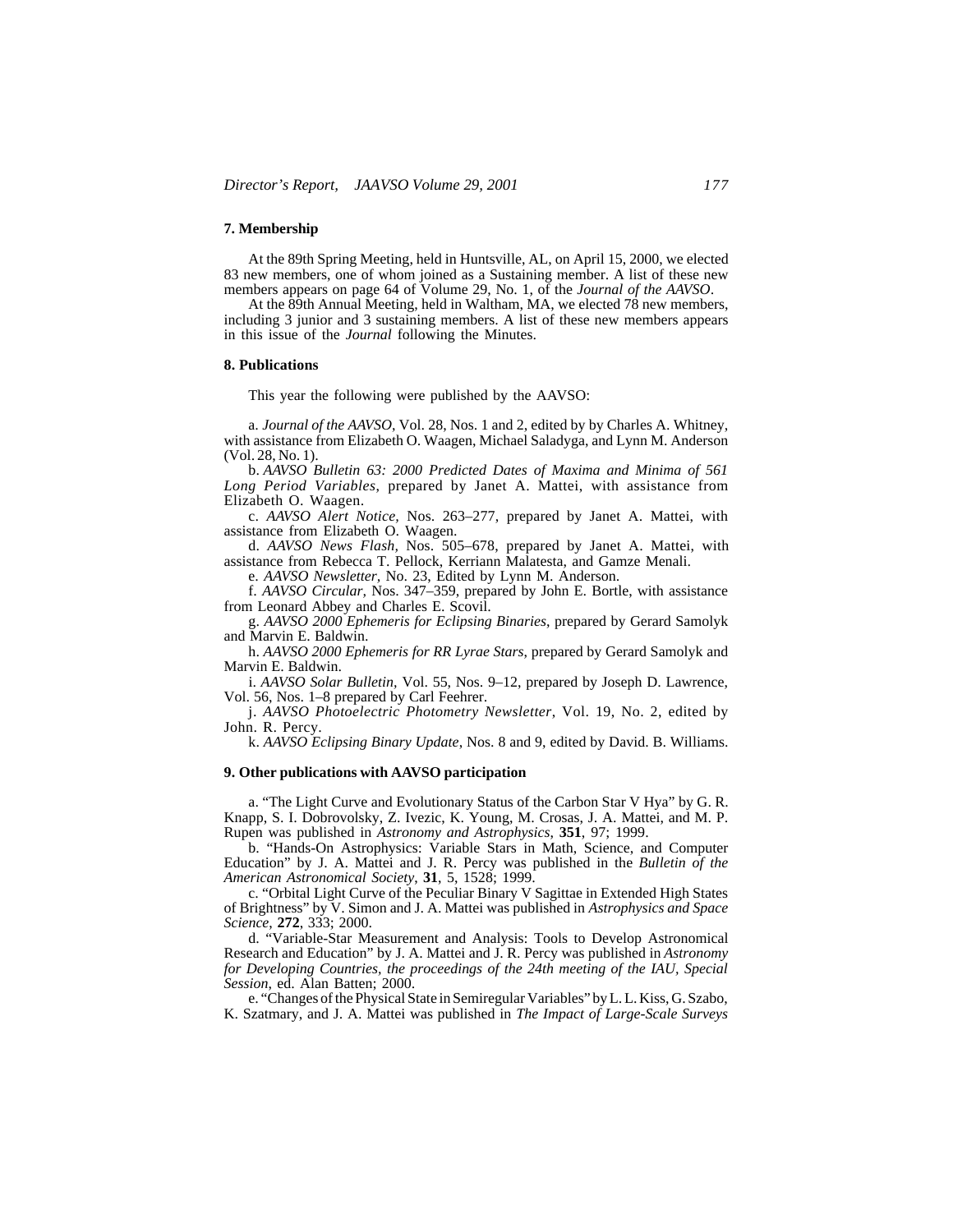*on Pulsating Star Research*, *ASP Conference Series 203* (also IAU Colloquium #176), ed. L. Szabados and D. Kurtz, 117; 2000.

f. "Trend Analysis of Long Period Variables" by J. A. Mattei and G. Foster was published in *Variable Stars as Essential Astrophysical Tools*, ed. C. Ibanoglu, Kluwer Academic Publishers, Dordrecht, 485; 2000.

g. "Flickering in FU Orionis" by S. J. Kenyon, E. A. Kolotilov, M. A. Ibragimov, and J. A. Mattei was published in the *Astrophysical Journal*, **531**, 1028; 2000.

h. "Amateur-Professional Collaborations in the AAVSO" by E. O. Waagen, J. A. Mattei, and G. Hawkins was published in the *Bulletin of the American Astronomical Society*, **32**, 2, 688; 2000.

i. "Partnership in Variable Star Research from Ground and Space" by J. A. Mattei and G. A. Hanson was published in the *Bulletin of the American Astronomical Society*, **32**, 2, 690; 2000.

j. "EUVE TOO Helps Reveal Stages of Optical, X-ray, and EUV Emission Observed in SS Cygni Observations" by J. A. Mattei, C. W. Mauche, and P. J. Wheatley was published in the *Bulletin of the American Astronomical Society*, **32**, 2, 692; 2000.

k. "Outburst Characteristics in the Dwarf Nova SU Ursae Majoris" by P. Rosenzwieg, J. A. Mattei, S. Kafka, G. W. Turner, and R. K. Honeycutt was published in the *Publ. Astron. Soc. of the Pacific*, **112**, 632; 2000.

l. "Multiperiodicity in Semiregular Variables. II. Systematic Amplitude Variations" by L. L. Kiss, K. Szatmary, G. Szabo, and J. A. Mattei was published in *Astronomy and Astrophysics*, **145**, 283; 2000.

In addition, during the IAU General Assembly, while Brian Marsden and Daniel Green, the editors of the *IAU Circular*, were in England attending the meetings, AAVSO Senior Technical Assistant Elizabeth O. Waagen edited the *IAU Circulars* Nos. 7475, 7476, and 7478.

We have finished the revision of the *Manual for Visual Observing of Variable Stars* and it is almost ready to go to press.

### **10. Meetings attended and talks given**

10.1 Meetings attended

I attended the following scientific meetings during fiscal 1999–2000:

a. 195th Meeting of the American Astronomical Society, January 11–15, 2000, Atlanta, GA.

b. INTEGRAL (INTErnational Gamma Ray Astrophysics Laboratory), March 26–April 1, 2000, Les Diablerets, Switzerland.

c. 196th Meeting of the American Astronomical Society, June 3–8, 2000, Rochester, NY.

d. TOPS (Towards Other Planetary Systems), June 16–29, Hawaii.

- e. 24th General Assembly of the IAU, August 7–18, 2000, Manchester, UK.
- f. New Virtual Observatory, June 10–13, 2000, Pasadena, CA.

10.2 Talks given

I have given the following talks this year:

a. "Hands-on Astrophysics," at the 195th Meeting of the American Astronomical Society, January 11–15, 2000, Atlanta, GA.

b. "Hands-on Astrophysics," at Naugatuck Valley Community College, April 29, 2000, Waterbury, CT.

c. Workshop on Variable Stars and Hands-on Astrophysics, with Ray Berg, Chuck Pullen, and Brian Rogan, April 12, 2000, Huntsville, AL.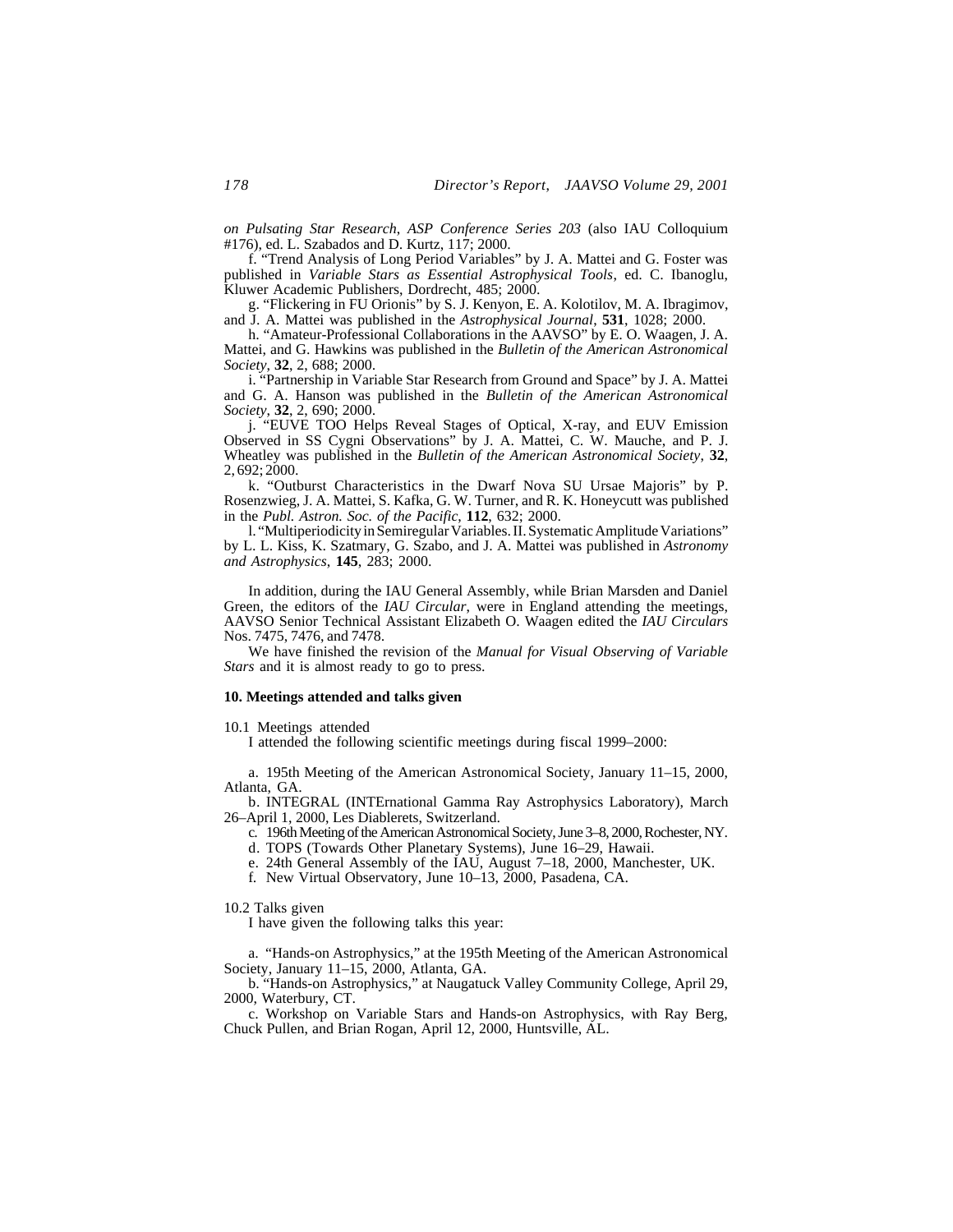d. "Partnership in Variable Star Reasearch," with Gene Hanson at the 196th Meeting of the American Astronomcal Society, June 4–8, 2000, Rochester, NY.

e. "EUVE TOO Helps Reveal Stages of Optical, X-ray, and EUV Emission Observed in SS Cygni Observations," with C. Mauche and P. Wheatley at the 196th Meeting of the American Astronomcal Society, June 4–8, 2000, Rochester, NY.

f. Commission 42 Science papers, presented at the 24th General Assembly of the International Astronomcal Union (IAU), August 12, 2000, Manchester, UK.

g. Special Education session, at the 24th General Assembly of the International Astronomcal Union (IAU), August 14–16, 2000, Manchester, UK.

In addition, Ray Berg, Dan Kaiser, Chuck Pullen, John Percy, Elizabeth Waagen, and Lance Shaw made presentations on the AAVSO at meetings or public events.

### **11. Personnel at Headquarters**

Our Association is extremely fortunate to have a very special group of people as staff at Headquarters.

After quite a number of changes in the first three months of the fiscal year, the staff has stabilized and morale in the office has been greatly improved. They all chipped in with determination to get the work done, and together we built a stronger technical and administrative staff.

I express my sincere appreciation and thanks to our dedicated, hardworking, conscientious, and team-spirited staff who assist me in running the AAVSO:

George Hawkins, Staff Astronomer; Elizabeth Waagen, senior technical assistant and Associate Editor of the *Journal of the AAVSO*; Rebecca Pellock, technical assistant and meetings coordinator; Kerriann Malatesta, technical assistant; Michael Saladyga, technical assistant and *Journal* Production Editor; Gamze Menali, technical assistant; Katherine Davis, technical assistant and web site administrator; Victor Gonzalez, membership services coordinator and administrative assistant; Travis Searle, administrative assistant and publications assistant; Sarah Turner, office assistant; Aaron Price, technical assistant and Unix System administrator; Sara Beck, our 7-month full-time technical assistant; Barbara Silva and Gloria Ortiz, our part-time data entry technicians; and Carl Feehrer, Arthur Ritchie, and Frank McCorrison, our loyal volunteers.

I also wish to thank our contract personnel: Charles Scovil, Mark Biesmann, and Mike Gutner—chart preparation; Ronald Zissell—comparison star measurement; Ayo Ijidakinro—visual-basic programming; and Ann Saladyga—accounting.

Special thanks go to Rebecca Pellock for her 5 years of service to the AAVSO as Astronomical Technical Assistant and Meetings Coordinator.

#### **12. Acknowledgements**

I want to thank with deep feelings of appreciation and gratitude all those who have contributed so much to the Association this year.

We remember Clint Ford with fond memories and are grateful to him for providing us with our own Headquarters and with a legacy—the Clinton B. Ford Fund—that will assure a sound future for the AAVSO.

We remember Margaret Walton Mayall for her dedicated service to the AAVSO, for making it survive during very hard times, and for the bequest that she and Newton made to assure the sound future of the AAVSO.

We remember Leonard Kalish, who had been a long time member, and who left a bequest to the AAVSO.

Our appreciation and thanks go to our dedicated, devoted, and untiring observers—708 of them (a record high)—around the world this year, the unsung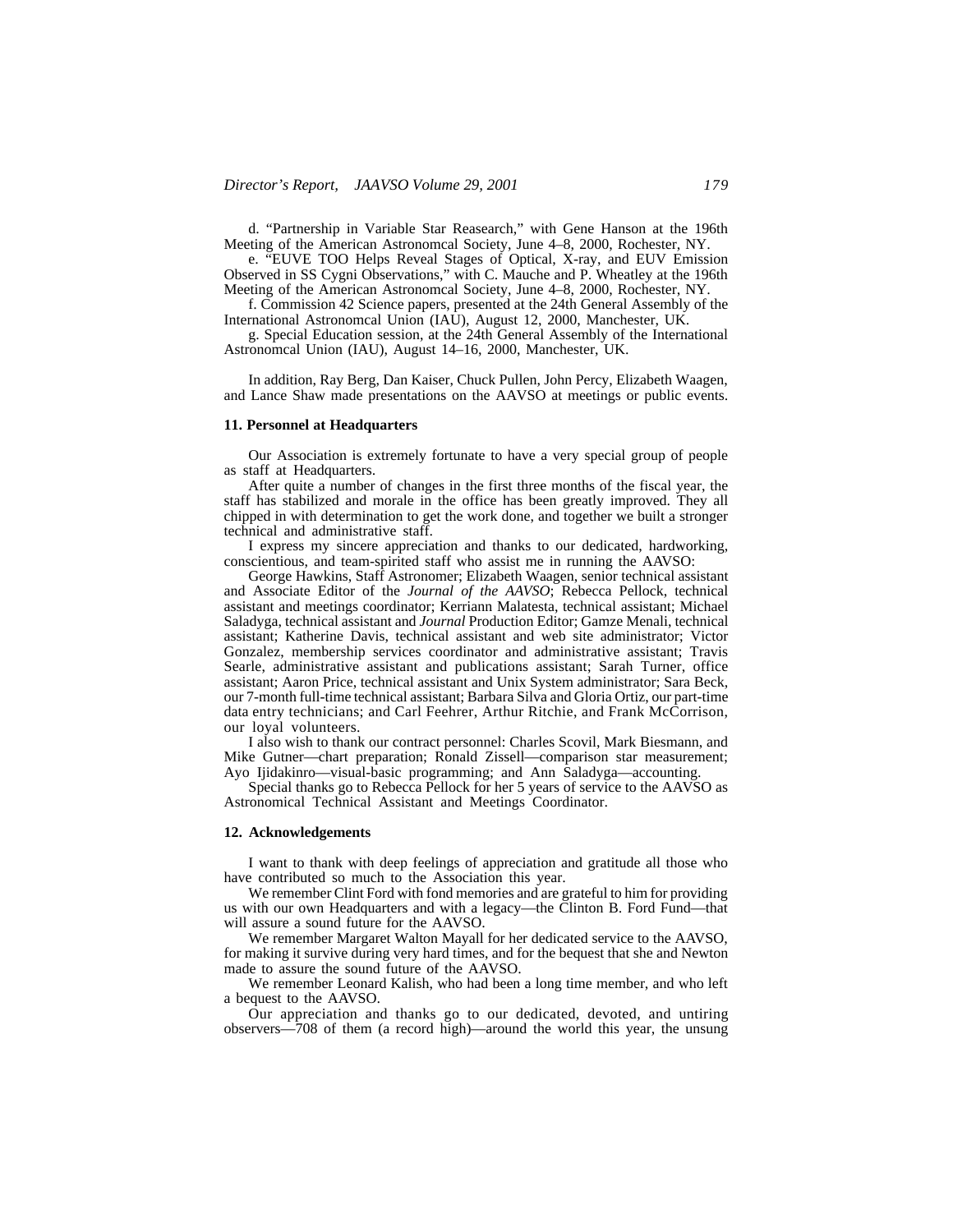heroes of the AAVSO who make this Association vital to variable star research. Special thanks to all those who have contributed to the AAVSO *News Flash*, and to our special observing programs.

Our thanks go to members who support the AAVSO with their dues; special thanks to those who are sponsoring the membership of an active observer, and to those who have generously contributed above their dues so that we can serve you, our members, and the astronomical community, well.

My sincere thanks and appreciation go to our Committee Chairpersons who give so generously of their time and wisdom to the Committee for which they are responsible. Thanks to: Gary Walker, Marvin Baldwin, Rev. Kenneth Beckmann, Howard Landis, Carl Feehrer, Charles Scovil, and Rev. Robert Evans.

I appreciate the support of and thank our Vice Presidents Daniel Kaiser and William Dillon, and our Council members Raymond Berg, Peter Garnavich, Arne Henden, Margarita Karovska, Kristine Larsen, Mario Motta, Msgr. Ronald Royer, and David Williams.

Additional thanks to Dan Kaiser for his being in charge of our Mentorship program, Arne Henden for his leadership in our GRB program, and Bill Dillon for his contribution to the selection of the AAVSO Olcott award.

I especially want to thank Lee Anne Willson, our President, and Martha Hazen, our Secretary.

A special thanks goes to Ted Wales, our past Treasurer, for his help and advice, and to Ann Saladyga, our accountant, for her hard work, particularly during the illness of our Treasurer, Wayne Lowder.

My sincere appreciation to Charles Whitney for his continuing editorship of the *Journal of the AAVSO*.

Our thanks to John Percy for his excellent editorship of the *AAVSO Photoelectric Photometry Newsletter*.

Thanks go to Stamford Observatory for allowing Charles Scovil and John Griesé to use the 22-inch telesocpe for making variable star observations, and for allowing Charles Scovil to use the facilities of the Observatory to prepare charts.

Our thanks to Lenny Abbey for his help in formatting the *AAVSO Circular*, to Doug Welch for administering the AAVSO and GRB discussion groups, and to Ray Berg, Chuck Pullen, and Lance Shaw for their presentations on the AAVSO and Variable Stars.

We received financial support from institutions, private foundations, and government agencies this year. We gratefully acknowledge the following:

The Curry Foundation—a grant to support the High-Energy Astrophysics Workshop, AAVSO Gamma-Ray Burst Network, and operations;

National Oceanic and Atmospheric Administration—a grant in support of the AAVSO Solar Division activities in 1998 (last quarter) and 1999;

National Aeronautics and Space Administration—a grant in support of our collaboration with Chris Mauche for EUVE observations;

NASA Goddard Space Flight Center—a grant in support of the HEA Workshop; NASA Headquarters—a grant in support of the HEA Workshop;

International Astronomical Union—a grant for registration and partial accommodations to attend the 24th IAU General Assembly;

American Astronomical Society—a travel grant to attend the IAU General Assembly.

We are very fortunate to have the support of so many individuals and organizations and we sincerely thank each of them.

Finally, my personal thanks to my husband Mike for his continuous understanding and support.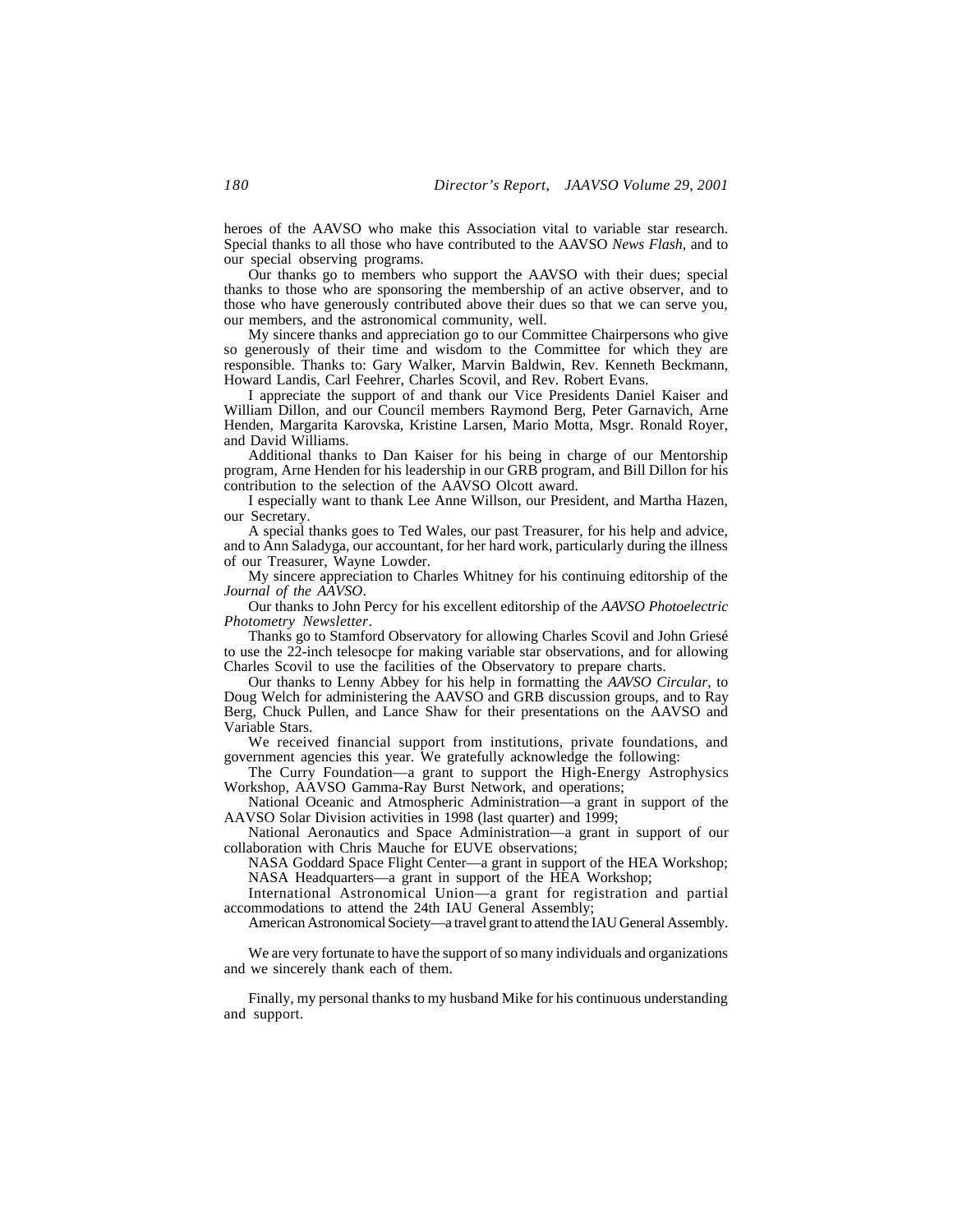Table 1. AAVSO Observer Totals 1999–2000 by Country.

|                       | No.                     | No.   |                     | No.              | No.         |
|-----------------------|-------------------------|-------|---------------------|------------------|-------------|
| Country               | <i><b>Observers</b></i> | Obs.  | Country             | <b>Observers</b> | Obs.        |
| <b>ARGENTINA</b>      | 15                      | 10522 | <b>MALTA</b>        | 1                | 1           |
| <b>AUSTRALIA</b>      | 8                       | 36390 | <b>NETHERLANDS</b>  | 16               | 15251       |
| <b>AUSTRIA</b>        | $\overline{2}$          | 725   | <b>NEW ZEALAND</b>  | 5                | 28662       |
| <b>BELGIUM</b>        | 15                      | 20317 | <b>NORWAY</b>       | 14               | 2737        |
| <b>BRAZIL</b>         | 25                      | 4883  | <b>PARAGUAY</b>     | 1                | 15          |
| <b>CANADA</b>         | 25                      | 17208 | <b>POLAND</b>       | 16               | 15391       |
| <b>CHILE</b>          | 1                       | 126   | <b>PORTUGAL</b>     | 3                | 95          |
| <b>CZECH REPUBLIC</b> | 3                       | 320   | <b>ROMANIA</b>      | 6                | 8279        |
| <b>DENMARK</b>        | 6                       | 9001  | <b>RUSSIA</b>       | 8                | 578         |
| <b>ENGLAND</b>        | 17                      | 22452 | <b>SCOTLAND</b>     | 1                | 1           |
| <b>FINLAND</b>        | 7                       | 8689  | <b>SLOVAKIA</b>     | 1                | 3168        |
| <b>FRANCE</b>         | 32                      | 15421 | <b>SOUTH AFRICA</b> | 12               | 13386       |
| <b>GERMANY</b>        | 39                      | 21394 | <b>SPAIN</b>        | 31               | 4164        |
| <b>GREECE</b>         | 7                       | 3030  | <b>SWEDEN</b>       | 1                | 325         |
| <b>HAITI</b>          | 1                       | 273   | <b>SWITZERLAND</b>  | 7                | 2728        |
| <b>HUNGARY</b>        | 81                      | 16854 | <b>TURKEY</b>       | 1                | 5           |
| <b>INDIA</b>          | 3                       | 449   | <b>UKRAINE</b>      | 12               | 3785        |
| <b>IRELAND</b>        | 3                       | 343   | <b>URUGUAY</b>      | 9                | 92          |
| <b>ISLE OF MAN</b>    | $\mathbf{1}$            | 53    | <b>USA</b>          | 244              | 142929      |
| <b>ISRAEL</b>         | 3                       | 148   | <b>VENEZUELA</b>    | 1                | 1           |
| <b>ITALY</b>          | 17                      | 8128  | YUGOSLAVIA          | $\overline{2}$   | 32          |
| <b>JAPAN</b>          | $\overline{4}$          | 1669  | ZIMBABWE            | 1                | 81          |
|                       |                         |       | TOTAL               |                  | 708 440,099 |

|  |  |  | Table 2. AAVSO Observer Totals 1999-2000 USA by State or Territory. |
|--|--|--|---------------------------------------------------------------------|
|  |  |  |                                                                     |

| State           | <i><b>Observers</b></i> | No.            | No.<br>Obs. | <i>State</i>         | <i><b>Observers</b></i> | No.            | No.<br>Obs. |
|-----------------|-------------------------|----------------|-------------|----------------------|-------------------------|----------------|-------------|
| ALABAMA         | (AL)                    | 1              | 64          | MISSISSIPPI          | (MS)                    | 1              | 32          |
| <b>ARIZONA</b>  | (AZ)                    | 12             | 12774       | <b>MISSOURI</b>      | (MO)                    | 3              | 178         |
| <b>ARKANSAS</b> | (AR)                    | $\mathbf{1}$   | 614         | <b>MONTANA</b>       | (MT)                    | 1              | 1           |
| CALIFORNIA      | (CA)                    | 25             | 25385       | <b>NEBRASKA</b>      | (NE)                    | 1              | 7           |
| COLORADO        | (CO)                    | 6              | 2370        | <b>NEW HAMPSHIRE</b> | (NH)                    | $\overline{c}$ | 562         |
| CONNECTICUT     | (CT)                    | 10             | 2595        | <b>NEW JERSEY</b>    | (NJ)                    | 6              | 870         |
| <b>FLORIDA</b>  | (FL)                    | 5              | 1841        | <b>NEW MEXICO</b>    | (NM)                    | 5              | 5710        |
| <b>GEORGIA</b>  | (GA)                    | 6              | 9560        | <b>NEW YORK</b>      | (NY)                    | 18             | 10336       |
| HAWAII          | (HI)                    | $\overline{c}$ | 47          | <b>NORTHCAROLINA</b> | (NC)                    | $\overline{2}$ | 4           |
| IDAHO           | (ID)                    | $\mathbf{1}$   | 6           | OKLAHOMA             | (OK)                    | 1              | 7           |
| <b>ILLINOIS</b> | (IL)                    | 14             | 7163        | OHIO                 | (OH)                    | 12             | 4537        |
| <b>INDIANA</b>  | (IN)                    | 7              | 11244       | <b>PENNSYLVANIA</b>  | (PA)                    | 9              | 2818        |
| IOWA            | (IA)                    | 6              | 348         | PUERTO RICO          | (PR)                    | $\overline{c}$ | 249         |
| <b>KANSAS</b>   | (KS)                    | $\overline{c}$ | 94          | <b>RHODEISLAND</b>   | (RI)                    | 3              | 1607        |
| <b>KENTUCKY</b> | (KY)                    | 1              | 96          | <b>TEXAS</b>         | (TX)                    | 8              | 602         |
| LOUISIANA       | (LA)                    | $\overline{c}$ | 92          | UTAH                 | (UT)                    | $\overline{c}$ | 1931        |
| MAINE           | (ME)                    | $\overline{4}$ | 3098        | <b>VIRGINIA</b>      | (VA)                    | $\overline{4}$ | 2288        |
| MARYLAND        | (MD)                    | 8              | 1146        | WASHINGTON           | (WA)                    | 8              | 369         |
| MASSACHUSETTS   | (MA)                    | 16             | 12543       | WEST VIRGINIA        | (WV)                    | 1              | 439         |
| MICHIGAN        | (MI)                    | 6              | 5422        | WISCONSIN            | (WI)                    | 11             | 10922       |
| MINNESOTA       | (MN)                    | 8              | 2821        | WYOMING              | (WY)                    | 1              | 137         |
|                 |                         |                |             | TOTAL                |                         | 244            | 142,929     |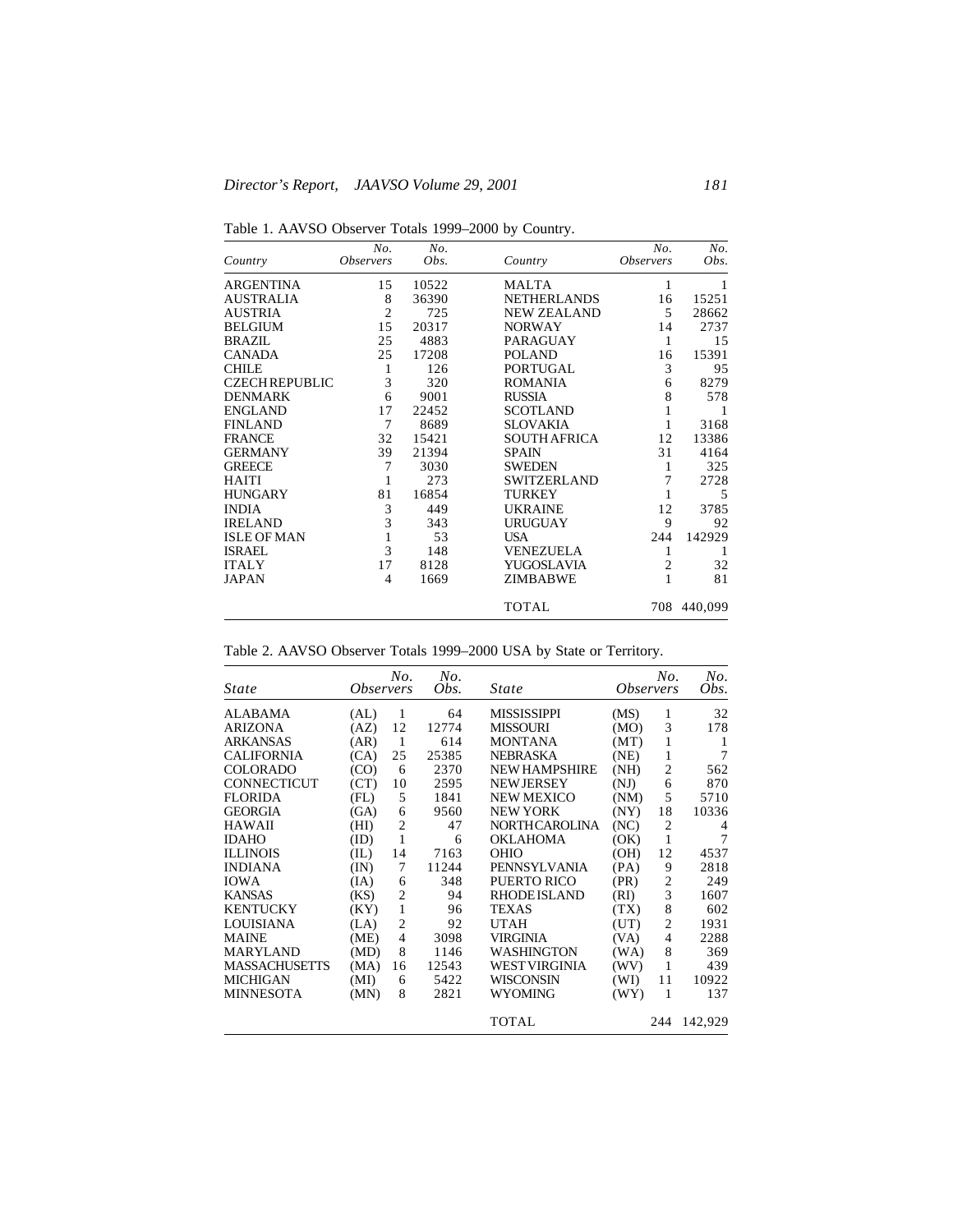Table 3. AAVSO Observers, 1999–2000.

|                         |   |             |                                       |                  | No. No.   |                          |    |            |                               | No.                 | No.            |
|-------------------------|---|-------------|---------------------------------------|------------------|-----------|--------------------------|----|------------|-------------------------------|---------------------|----------------|
| Code                    |   | Name        |                                       | <i>Obs. I.S.</i> |           | Code                     |    |            | Name                          | Obs.                | I.S.           |
| AAP                     |   | А.          | Abbott, Canada                        | 1515             | 107       | BMU                      |    | & R.       | Bouma, Netherlands            | 1841                | 65             |
| $\ast$<br>ACH           |   | С.          | Accary, France                        | 213              |           | <b>BPI</b>               | *  | Ρ.         | Bourret, France               | 26                  |                |
| #<br>AAK                |   | А.          | Ackermann, Hungary                    | $\overline{4}$   |           | <b>BOJ</b>               | #  | J.         | Bozsoky, Hungary              | 7                   |                |
| ABB                     |   | Β.          | Adams, CA                             | 710              | 83        | BMK                      |    |            | M. Bradbury, IN               | 258                 | $\overline{2}$ |
| *<br>AJO                |   | J.          | Afonso, Portugal                      | 4                |           | BDT                      |    | D.         | Branchett, FL                 | 45                  |                |
| $\sqrt{}$<br>AJF        |   | J.          | Alcazar Fernandez, Spain              | 5                |           | <b>BQD</b>               |    | D.         | Brannen, PA                   | 12                  |                |
| ARL                     |   | £ R.        | Alencar Caldas, Brazil                | 544              |           | BCC                      |    | £ C.       | Brasil, Brazil                | 1                   |                |
| <b>ALN</b>              |   |             | R. Allison, IA                        | 97               | 21        | BHT                      |    | Т.         | Brennan, WA                   | 3                   |                |
| AAA<br>£                |   | A.          | Alves, Brazil                         | 28               |           | BVM                      |    |            | & M. Brentjens, Netherlands   | 1                   |                |
| AAX                     |   | £ A.        | Amorim, Brazil                        | 912              |           | <b>BTB</b>               |    | Τ.         | Bretl, MN                     | 260                 | 47             |
| AEJ                     |   | Е.          | Anderson, NY                          | 384              |           | <b>BHA</b>               | ¶  | Н.         | Bretschneider, Germany        | 758                 |                |
| ABG<br>\$               |   | В.          | Andresen, Norway                      | 25               |           | <b>BPL</b>               |    | Р.         | Brierley, England             | 1                   |                |
| AWI                     |   |             | W. Anthony, NJ                        | 122              | 15        | <b>BLP</b>               | #  | Ρ.         | Brlas, Hungary                | 8                   |                |
| AWJ                     |   |             | W. Aquino, NY                         | 44               |           | <b>BOS</b>               | ţ. | Ε.         | Broens, Belgium               | 1                   |                |
| AGI<br>AKT              |   | Τ.          | G. Arcuri, Italy                      | 1<br>273         |           | <b>BJQ</b><br><b>BXV</b> |    | J.<br>Х.   | Brooks, CA                    | 17<br>30            |                |
| AAI                     |   | А.          | Atkin, Haiti                          | 46               |           | BHJ                      |    | J.         | Bros, Spain<br>Brownfield, OH | 205                 | 26             |
| BQA                     |   | ⊗ A.        | Axenovsky, Russia<br>Bachi, Uruguay   | 1                |           | BOA                      | *  | A.         | Bruno, France                 | 6                   |                |
|                         |   |             | BXM £ M. Bain, Brazil                 | 7                |           | BCY                      |    | C.         | Bryja, NY                     | 33                  | 24             |
| BAH                     |   | А.          | Balcerek, Poland                      | 86               |           | <b>BTH</b>               |    | Т.         | Burrows, CA                   | 1069                | 436            |
| BМ                      |   |             | M. Baldwin, IN                        | 6673             |           | <b>BVO</b>               |    | ⊗V.        | Buso, Argentina               | 9                   |                |
| <b>BGQ</b><br>#         |   |             | G. Balogh, Hungary                    | 1                |           | <b>CVJ</b>               |    | λJ.        | Carvajal Martinez, Spain      | 19                  | 6              |
| BIV                     |   | $#$ I.      | Balogh, Hungary                       | 639              |           | <b>CVR</b>               |    | % R.       | Carver, Australia             | 90                  | $\overline{4}$ |
| BHZ                     | # | Z.          | Balogh, Hungary                       | 287              |           | <b>CLQ</b>               |    | L.         | Cason, VA                     | 22                  |                |
| <b>BGZ</b>              |   | G.          | Banialis, IL                          | 29               |           | <b>CKN</b>               |    | K.         | Castle, AZ                    | 409                 | 54             |
| BDI<br>ſ                |   | D.          | Bannuscher, Germany                   | 591              |           | CGN                      |    | ⊗ G.       | Cerrutti, Uruguay             | 24                  |                |
| BXA<br>¢                |   | А.          | Baransky, Ukraine                     | 1276             |           | <b>CNB</b>               |    | ⊗ N.       | Cerrutti, Uruguay             | 23                  |                |
| BSF                     |   | S.          | Barnhart, OH                          | 2                |           | <b>CNT</b>               |    | D.         | Chantiles, CA                 | 509                 | 3              |
| BSR                     |   | @ S.        | Baroni, Italy                         | 529              |           | <b>CMH</b>               | *  |            | M. Chapelet, France           | 13                  |                |
| <b>BCT</b>              | * | C.          | Barret, France                        | 3                |           | CGF                      |    | G.         | Chaple, MA                    |                     | 3490 1419      |
| BCW & C.                |   |             | Bassa, Netherlands                    | 3                |           | $_{\rm CJL}$             |    | J.         | Charles, MI                   | 138                 |                |
| <b>BBA</b>              |   | <b>B.</b>   | Beaman, IL                            | 608              | 36        | <b>CPT</b>               |    | Ρ.         | Chevalley, Switzerland        | 9                   |                |
| BJS                     |   | J.          | Bedient, HI                           | 22               |           | <b>OCR</b>               | ţ  |            | O. Chretien, Belgium          | 36                  |                |
| BEI                     |   | J.          | Beisser, Germany                      | 1                |           | <b>CLK</b>               |    |            | W. Clark, MO                  | 55                  |                |
| BXL                     |   | L.          | Bell, MN                              | 35               |           | <b>CRX</b>               |    | R.         | Cnota, Poland                 | 1100                |                |
| BTY                     |   | Τ.          | Benner, PA                            | 58               | 9         | CJU                      | Λ  | J.         | Coco Lopez, Spain             | 2                   |                |
| BBE                     |   | # B.        | Berente, Hungary                      | 9                | 1         | CAY                      | £  | А.         | Coelho, Brazil                | 4                   |                |
| BTU                     |   | Τ.          | Beresky, MO                           | 118              |           | <b>CCT</b>               |    | £ C.       | Colesanti, Brazil             | $\overline{4}$      |                |
| BEB                     |   | R.          | Berg, IN                              | 2534             | 5         | COL                      |    | Ρ.         | Collins, AZ                   | 17                  |                |
| BEN<br>#                |   | Ε.          | Berko, Hungary                        | 14               | 9         | <b>CME</b>               |    | @ E.       | Colombo, Italy                | 584                 |                |
| BMM ‡<br>BGW            |   | М.<br>G.    | Biesmans, Belgium                     | 272<br>6         | 125       | CMG<br>$_{\rm COO}$      |    | & G.<br>L. | Comello, Netherlands          | 10059 1212<br>19842 | 48             |
| *<br>BXN                |   |             | Billings, Canada<br>M. Bisson, France | 8                |           | СK                       |    | S.         | Cook, CA<br>Cook, AR          | 614                 |                |
| <b>BNV</b><br>\$        |   | N.          | Biver, Norway                         | 19               |           | <b>CTM</b>               |    | <b>T</b> . | Cook, NY                      | 28                  |                |
| \$<br>BXT               |   | <b>T</b> .  | Bjerkgaard, Norway                    | 1                |           | $COM +$                  |    | Т.         | Cooper, South Africa          | 530                 | 15             |
| <b>BGX</b>              |   | G.          | Blair, NJ                             | $\mathbf{1}$     |           | <b>CPJ</b>               |    | Ρ.         | Corbally, NY                  | $\mathfrak{2}$      |                |
| <b>BXC</b><br>$\sqrt{}$ |   | $C_{\cdot}$ | Blanco Arca, Spain                    | 25               | 10        | <b>CDV</b>               |    | D.         | Cornell, IL                   | 13                  | 3              |
| BOI                     |   | В.          | Bois, Canada                          | 79               |           | CLZ                      | *  | L.         | Corp, France                  | 18                  |                |
| BNO<br>#                |   | N.          | Boja, Hungary                         | 6                |           | CAI                      |    | А.         | Correia, Portugal             | 43                  |                |
| BYJ<br>#                |   | J.          | Bonyak, Hungary                       | 1                |           | <b>CTO</b>               | İ  | Т.         | Corstjens, Belgium            | 9                   |                |
| BEC<br>1                |   | Е.          | Born, Germany                         | 25               |           | COV                      |    | V.         | Coulehan, NY                  | 526                 |                |
| BRJ                     |   | J.          | Bortle, NY                            |                  | 6069 2408 | CGD                      | *  | G.         | Coute, France                 | 15                  |                |
| BJB                     |   | λJ.         | Bosch, Switzerland                    | 1                | 1         | <b>CMV</b>               |    |            | M. Covington, GA              | $\mathbf{1}$        |                |
| <b>BBW</b>              |   | Β.          | Bose, India                           | 44               |           | <b>CWD</b>               |    | D.         | Cowall, MD                    | 80                  |                |
| BTW *                   |   | T.          | Boudoyen, France                      | 13               |           | <b>CLX</b>               |    | L.         | Cox, Canada                   | 190                 |                |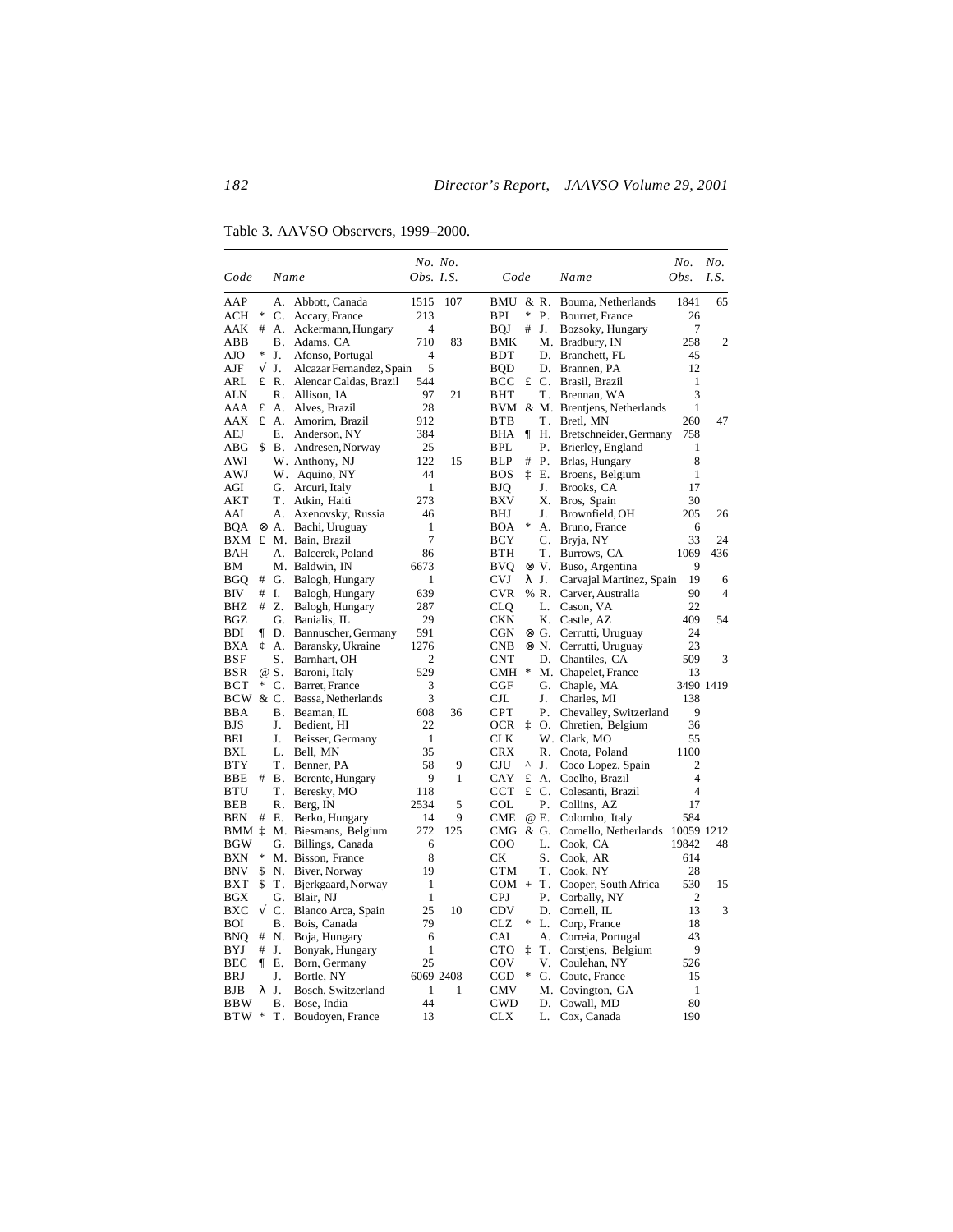Table 3. AAVSO Observers, 1999–2000, cont.

| Code         |         | Name         |                             | No. No.<br>Obs. I.S. |              | Code         |              |                | Name                       | No.<br>Obs.    | No.<br>I.S.    |
|--------------|---------|--------------|-----------------------------|----------------------|--------------|--------------|--------------|----------------|----------------------------|----------------|----------------|
| CR           |         | % T.         | Cragg, Australia            | 2612                 | 750          | FRF          | #            | R.             | Fidrich, Hungary           | 539            | 14             |
| CCU          |         | C.           | Cremaschini, Italy          | 22                   |              | FSE          |              | @ S.           | Foglia, Italy              | 5593           |                |
| <b>CRR</b>   |         | R.           | Crumrine, NY                | 39                   |              | <b>FDO</b>   | #            | D.             | Foldesi, Hungary           | 1              |                |
| CBZ          | #       | В.           | Csak, Hungary               | 15                   |              | FFC          | #            | F.             | Foldesi, Hungary           | 123            | $\overline{4}$ |
| <b>CJK</b>   | #       | J.           | Csanyi, Hungary             | 12                   |              | <b>FJD</b>   |              | J.             | Foley, WI                  | 52             |                |
| $_{\rm CGB}$ | #       | G.           | Cseri, Hungary              | 55                   |              | <b>FJT</b>   | $\ast$       | J.             | Fontalba, France           | 127            |                |
| <b>CTI</b>   | #       | T.           | Csorgei, Hungary            | 326                  |              | FT           |              | G.             | Fortier, Canada            | 230            | 2              |
| <b>CSM</b>   | #       |              | M. Csukas, Romania          | 469                  |              | <b>FWD</b>   |              |                | W. Fortune, IA             | 4              |                |
| CKB          |         | В.           | Cudnik, CA                  | 518                  | 10           | FXJ          |              | J.             | Fox, MN                    | 1113           | 18             |
| DAH          | \$      | Н.           | Dahle, HI                   | 25                   |              | FMC          | *            |                | M. Frangeul, France        | 42             |                |
| DMI          | 1       |              | M. Dahm, Germany            | 41                   |              | <b>FBN</b>   |              | $+$ B.         | Fraser, South Africa       | 182            |                |
| DSG          |         | @ S.         | Dallaporta, Italy           | 273                  |              | FJS          | $\otimes$ J. |                | Freitas, Uruguay           | 2              |                |
| DMP          |         |              | M. Dasgupta, India          | 25                   |              | <b>FDD</b>   |              | D.             | Friday, NC                 | 1              |                |
| DVA          |         | D.           | Del Valle, PR               | 244                  |              | FML          |              |                | & M. Fridlund, Netherlands | 100            |                |
| DRO          |         | R.           | Demara, CO                  | 14                   |              | <b>FMG</b>   |              | G.             | Fugman, IA                 | 103            |                |
| DFR          |         | F.           | Dempsey, Canada             | 127                  | 1            | <b>FFL</b>   |              | £ F.           | Funari, Brazil             | 3              |                |
| DAY          | ¢       | А.           | Deputatov, Ukraine          | 146                  |              | GMB          |              |                | M. Gable, OH               | 1087           | 2              |
| DNO          |         | О.           | Deren, Poland               | 1702                 |              | GBZ          |              | O.             | Gabzo, Israel              | 21             |                |
| DSJ          | £       | J.           | De Souza Aguiar, Brazil     | 5                    |              | GEC          |              | Е.             | Gale, IA                   | 122            |                |
| DVN          | $^{+}$  | C.           | De Villiers, South Africa   | 35                   |              | GDX          | *            | D.             | Gamero, France             | 9              |                |
| DVI          | $+$     | F.           | De Villiers, South Africa   | 98                   |              | GFE          |              | ⊗F.            | Garcia, Argentina          | 41             |                |
| DHN          | $\P$    | Н.           | Diederich, Germany          | 96                   | 38           | GPA          |              | λF.            | Garcia, Spain              | 2              |                |
| <b>DPA</b>   | İ       | А.           | Diepvens, Belgium           | 5010                 | 483          | GAJ          |              | $\otimes$ J.   | Garcia, Argentina          | 168            |                |
| DRG          |         | R.           | Diethelm, Switzerland       | 1292                 | 904          | GGO          |              | ⊗ G.           | Gaynicotch, Uruguay        | 2              |                |
| DRD          |         | R.           | Dietz, CO                   | 1                    |              | GMD          |              |                | & M. Geldorp, Netherlands  | 38             |                |
| DLA          |         | А.           | Dill, KS                    | 71                   |              | GJN          | ſ            | J.             | Gensler, Germany           | 236            |                |
| DIL          |         |              | W. Dillon, TX               | 48                   | $\mathbf{1}$ | <b>GCP</b>   |              | C.             | Gerber, Germany            | 1302           |                |
| DST          |         | S.           | Dodder, AZ                  | 13                   |              | $_{\rm GBT}$ | #            | <b>B.</b>      | Gere, Hungary              | 4              |                |
| DKT          | #       | Κ.           | Dolp, Hungary               | 14                   |              | GSR          |              | R.             | Geschwind, OH              | 285            | 2              |
| DPL          |         | Ρ.           | Dombrowski, CT              | 814                  | 234          | GGU          |              | & G.           | Gilein, Netherlands        | 422            | 1              |
| GDB          | #       | G.           | Domeny, Hungary             | 7                    |              | GMC          |              |                | M. Gill, England           | 10             |                |
| DZS          |         | $\otimes$ S. | Dominguez, Argentina        | 6229                 |              | GMH          |              |                | M. Gille, NJ               | 1              | 1              |
| DEH          |         | Ε.           | Donaghy, WY                 | 137                  | 12           | GVN          |              | V.             | Giovannone, NY             | 78             |                |
| <b>DHE</b>   |         | $+$ H.       | Doyle, South Africa         | $\mathbf{1}$         |              | GDO          |              | ⊗ D.           | Giraudi, Argentina         | $\overline{2}$ |                |
| DOH          |         | О.           | Drucker, Israel             | 4                    |              | GMY          |              |                | M. Glennon, Ireland        | 151            |                |
| <b>DPV</b>   |         | Р.           | Dubovsky, Slovakia          | 3168                 | 982          | GLG          |              | G.             | Gliba, MD                  | 14             |                |
| DLQ          | £       | L.           | Duczmal, Brazil             | $\overline{c}$       |              | GLC          |              | C.             | Glowinski, Germany         | $\overline{c}$ |                |
| DMB          | ξ       |              | M. Duenas Becerril, Spain   | $\overline{2}$       |              | GHA          | 1            | Н.             | Goldhahn, Germany          | 1004           |                |
| DMO          | *       |              | M. Dumont, France           | 279                  |              | GIN          | V            | I.             | Gomez, Spain               | 12             |                |
| DKS          |         | S.           | Dvorak, OH                  | 1926                 | 348          | GOT          | $\ast$       | Τ.             | Gomez, Spain               | 19             |                |
| DGP          |         | G.           | Dyck, MA                    | 5580 3829            |              | <b>GZN</b>   | *            | А.             | Gonzales Herrera, Spain    | 523            | 40             |
| EEZ          |         | Е.           | Eggleston, TX               | 4                    |              | GKA          |              | Κ.             | Graham, IL                 | 292            | 76             |
| EМ           |         | G.           | Emerson, CO                 | 5                    | 1            | GRL          | \$           | Β.             | Granslo, Norway            | 1165           | 1              |
| <b>EPE</b>   | ſ       | Ρ.           | Enskonatus, Germany         | 440                  |              | GRI          |              | J.             | Griese, CT                 | 64             | 45             |
| <b>EJO</b>   | $^{\#}$ | J.           | Erdei, Hungary              | 1650                 | 71           | <b>GVD</b>   |              | V.             | Grigorenko, Russia         | 177            |                |
| FMA          |         |              | @ M. Fadda, Italy           | 414                  |              | GCE          |              | C.             | Grigoropoulos, Greece      | 12             |                |
| <b>FMX</b>   |         | % F.         | Farrell, Australia          | 25                   |              | GBI          |              | <b>B.</b>      | Grim, UT                   | 63             |                |
| <b>FCA</b>   |         | С.           | Fausel, IN                  | 74                   |              | GJJ          |              | J.             | Grnja, Yugoslavia          | 17             |                |
| FGI          |         | G.           | Favero, Italy               | 103                  |              | GHR          |              | R.             | Grossenbacher, OH          | 1              |                |
| FMI          |         |              | M. Feist, England           | 1                    |              | GIO          | *            | L.             | Grouiller, France          | 17             | 2              |
| FKJ          | #       | J.           | Fekete, Hungary             | 664                  |              | GCT          | ∉            | $\mathbf{C}$ . | Grunnet, Denmark           | 223            |                |
| <b>FNI</b>   | ¢       | N.           | Felbaba, Ukraine            | 150                  |              | GPR          |              | Ρ.             | Guilbault, RI              | 1142           |                |
| FPX          | £       | Ρ.           | Fernandes, Brazil           | 4                    |              | GUN          | *            | J.             | Gunther, France            | 4051           | 943            |
| FJM          | ξ       | J.           | Fernandez Andujar, Spain 28 |                      |              | GUS          |              | S.             | Guryanov, Russia           | 5              |                |
| <b>FMQ</b>   |         |              | M. Fiaschi, Italy           | 7                    |              | <b>GGX</b>   | *            | G.             | Guzman, France             | 355            | 15             |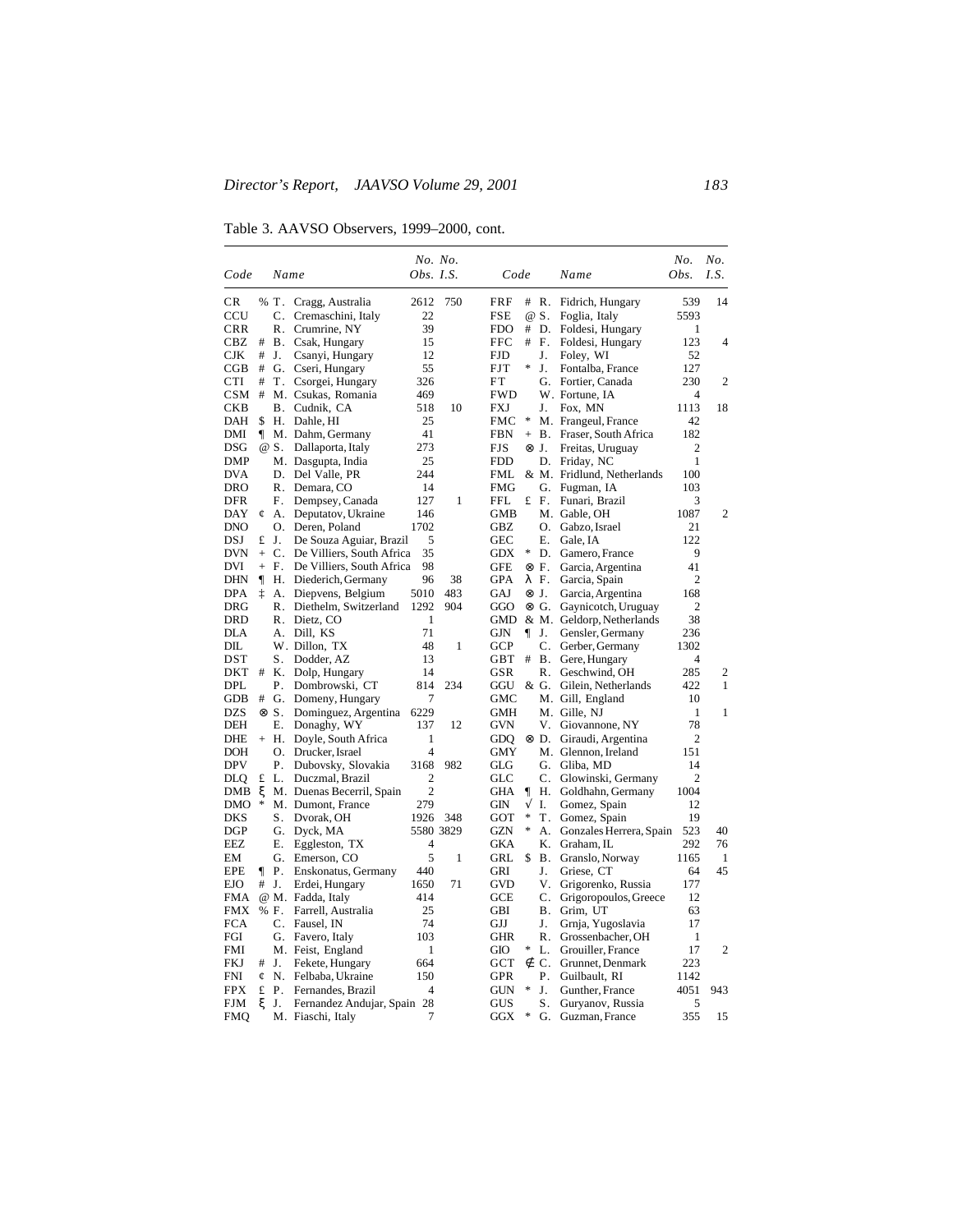Table 3. AAVSO Observers, 1999–2000, cont.

| Obs. I.S.<br>Obs.<br>Name<br>Code<br>Name<br>Code<br>5<br><b>HCS</b><br>#<br>$\mathbf{C}$ .<br>Hadhazi, Hungary<br>1960<br><b>JMR</b><br>M. Johns, MO<br><b>HTY</b><br><b>JOG</b><br>169<br>Τ.<br>Hager, CT<br>24<br>G.<br>Johnson, MD<br>19<br>HК<br>Е.<br>Halbach, CO<br>2347<br><b>JRA</b><br>R.<br>Johnson, MN<br>142<br>ţ<br>HMG<br>#<br>G.<br>Halmi, Hungary<br>27<br><b>JON</b><br>K.<br>Jonckheere, Belgium<br>$\overline{4}$<br>⊗ J.<br>2<br>JA<br>% A.<br>Jones, New Zealand<br>26181<br>HJU<br>Halo, Uruguay<br>7<br>HDW<br>D.<br><b>JCN</b><br>C.<br>3482 2218<br>Hamilton, NE<br>Jones, England<br>HP<br>W. Hampton, CT<br>107<br>JRW<br>R.<br>Jones, South Africa<br>463<br>$+$<br>149<br><b>JSH</b><br>S.<br>Jones, MA<br>29<br>HAN<br>J.<br>Hannon, CT<br>149<br>29<br>HSG<br>G.<br>10728 7093<br>KDA<br>D.<br>Kaiser. IN<br>Hanson, AZ<br><b>HAV</b><br>191<br>W. Kaminski, NM<br>1184<br>R.<br>Harvan, MD<br>KΒ<br>HRX<br>R.<br>Harvey, Canada<br>1<br>KAD<br>#<br>Karpati, Hungary<br>43<br>А.<br>HAI<br>А.<br>Hastings, MA<br>66<br>KKI<br>Κ.<br>Kasai, Switzerland<br>568<br>ţ<br>HHU<br>Н.<br>Hautecler, Belgium<br>2083<br>5<br>KMZ<br>M. Kazmierczak, GA<br>1<br><b>KRX</b><br>$\overline{2}$<br>HAB<br>R.<br>Hays, IL<br>1051<br>R.<br>Keen, CO<br>HZL<br>L.<br>Hazel, NY<br>266<br>94<br>KDI<br>D.<br>Kell, WA<br>15<br>HTP<br>Ρ.<br>Heath, MT<br>1<br>KIV<br>#<br>Ι.<br>Kelley, Hungary<br>50<br>\$<br>3<br><b>KZX</b><br>#<br>Z.<br>Kereszty, Hungary<br>$\overline{c}$<br>HLS<br>L.<br>Heen, Norway<br><b>HQA</b><br>10<br>3<br><b>KSZ</b><br>#<br>А.<br>Henden, AZ<br>S.<br>Keszthelyi, Hungary<br>151<br><b>HEN</b><br>С.<br>Henshaw, England<br>373<br><b>KRB</b><br>R.<br>623<br>King, MN<br>VT.<br>6020 4590<br>HJN<br>$+$ J.<br>Hers, South Africa<br>440<br>48<br><b>KTO</b><br>Kinnunen, Finland<br>C.<br>J.<br><b>HES</b><br>Hesseltine, WI<br>1579<br>KJН<br>Kirkland, NY<br>1<br>$\mathbf{1}$<br>KHN | I.S. |
|----------------------------------------------------------------------------------------------------------------------------------------------------------------------------------------------------------------------------------------------------------------------------------------------------------------------------------------------------------------------------------------------------------------------------------------------------------------------------------------------------------------------------------------------------------------------------------------------------------------------------------------------------------------------------------------------------------------------------------------------------------------------------------------------------------------------------------------------------------------------------------------------------------------------------------------------------------------------------------------------------------------------------------------------------------------------------------------------------------------------------------------------------------------------------------------------------------------------------------------------------------------------------------------------------------------------------------------------------------------------------------------------------------------------------------------------------------------------------------------------------------------------------------------------------------------------------------------------------------------------------------------------------------------------------------------------------------------------------------------------------------------------------------------------------------------------------------------------------------------------------------------------------------------------------------------------|------|
|                                                                                                                                                                                                                                                                                                                                                                                                                                                                                                                                                                                                                                                                                                                                                                                                                                                                                                                                                                                                                                                                                                                                                                                                                                                                                                                                                                                                                                                                                                                                                                                                                                                                                                                                                                                                                                                                                                                                              |      |
|                                                                                                                                                                                                                                                                                                                                                                                                                                                                                                                                                                                                                                                                                                                                                                                                                                                                                                                                                                                                                                                                                                                                                                                                                                                                                                                                                                                                                                                                                                                                                                                                                                                                                                                                                                                                                                                                                                                                              |      |
|                                                                                                                                                                                                                                                                                                                                                                                                                                                                                                                                                                                                                                                                                                                                                                                                                                                                                                                                                                                                                                                                                                                                                                                                                                                                                                                                                                                                                                                                                                                                                                                                                                                                                                                                                                                                                                                                                                                                              | 1    |
|                                                                                                                                                                                                                                                                                                                                                                                                                                                                                                                                                                                                                                                                                                                                                                                                                                                                                                                                                                                                                                                                                                                                                                                                                                                                                                                                                                                                                                                                                                                                                                                                                                                                                                                                                                                                                                                                                                                                              |      |
|                                                                                                                                                                                                                                                                                                                                                                                                                                                                                                                                                                                                                                                                                                                                                                                                                                                                                                                                                                                                                                                                                                                                                                                                                                                                                                                                                                                                                                                                                                                                                                                                                                                                                                                                                                                                                                                                                                                                              |      |
|                                                                                                                                                                                                                                                                                                                                                                                                                                                                                                                                                                                                                                                                                                                                                                                                                                                                                                                                                                                                                                                                                                                                                                                                                                                                                                                                                                                                                                                                                                                                                                                                                                                                                                                                                                                                                                                                                                                                              |      |
|                                                                                                                                                                                                                                                                                                                                                                                                                                                                                                                                                                                                                                                                                                                                                                                                                                                                                                                                                                                                                                                                                                                                                                                                                                                                                                                                                                                                                                                                                                                                                                                                                                                                                                                                                                                                                                                                                                                                              |      |
|                                                                                                                                                                                                                                                                                                                                                                                                                                                                                                                                                                                                                                                                                                                                                                                                                                                                                                                                                                                                                                                                                                                                                                                                                                                                                                                                                                                                                                                                                                                                                                                                                                                                                                                                                                                                                                                                                                                                              |      |
|                                                                                                                                                                                                                                                                                                                                                                                                                                                                                                                                                                                                                                                                                                                                                                                                                                                                                                                                                                                                                                                                                                                                                                                                                                                                                                                                                                                                                                                                                                                                                                                                                                                                                                                                                                                                                                                                                                                                              |      |
|                                                                                                                                                                                                                                                                                                                                                                                                                                                                                                                                                                                                                                                                                                                                                                                                                                                                                                                                                                                                                                                                                                                                                                                                                                                                                                                                                                                                                                                                                                                                                                                                                                                                                                                                                                                                                                                                                                                                              |      |
|                                                                                                                                                                                                                                                                                                                                                                                                                                                                                                                                                                                                                                                                                                                                                                                                                                                                                                                                                                                                                                                                                                                                                                                                                                                                                                                                                                                                                                                                                                                                                                                                                                                                                                                                                                                                                                                                                                                                              | 522  |
|                                                                                                                                                                                                                                                                                                                                                                                                                                                                                                                                                                                                                                                                                                                                                                                                                                                                                                                                                                                                                                                                                                                                                                                                                                                                                                                                                                                                                                                                                                                                                                                                                                                                                                                                                                                                                                                                                                                                              |      |
|                                                                                                                                                                                                                                                                                                                                                                                                                                                                                                                                                                                                                                                                                                                                                                                                                                                                                                                                                                                                                                                                                                                                                                                                                                                                                                                                                                                                                                                                                                                                                                                                                                                                                                                                                                                                                                                                                                                                              |      |
|                                                                                                                                                                                                                                                                                                                                                                                                                                                                                                                                                                                                                                                                                                                                                                                                                                                                                                                                                                                                                                                                                                                                                                                                                                                                                                                                                                                                                                                                                                                                                                                                                                                                                                                                                                                                                                                                                                                                              |      |
|                                                                                                                                                                                                                                                                                                                                                                                                                                                                                                                                                                                                                                                                                                                                                                                                                                                                                                                                                                                                                                                                                                                                                                                                                                                                                                                                                                                                                                                                                                                                                                                                                                                                                                                                                                                                                                                                                                                                              |      |
|                                                                                                                                                                                                                                                                                                                                                                                                                                                                                                                                                                                                                                                                                                                                                                                                                                                                                                                                                                                                                                                                                                                                                                                                                                                                                                                                                                                                                                                                                                                                                                                                                                                                                                                                                                                                                                                                                                                                              |      |
|                                                                                                                                                                                                                                                                                                                                                                                                                                                                                                                                                                                                                                                                                                                                                                                                                                                                                                                                                                                                                                                                                                                                                                                                                                                                                                                                                                                                                                                                                                                                                                                                                                                                                                                                                                                                                                                                                                                                              |      |
|                                                                                                                                                                                                                                                                                                                                                                                                                                                                                                                                                                                                                                                                                                                                                                                                                                                                                                                                                                                                                                                                                                                                                                                                                                                                                                                                                                                                                                                                                                                                                                                                                                                                                                                                                                                                                                                                                                                                              |      |
|                                                                                                                                                                                                                                                                                                                                                                                                                                                                                                                                                                                                                                                                                                                                                                                                                                                                                                                                                                                                                                                                                                                                                                                                                                                                                                                                                                                                                                                                                                                                                                                                                                                                                                                                                                                                                                                                                                                                              |      |
|                                                                                                                                                                                                                                                                                                                                                                                                                                                                                                                                                                                                                                                                                                                                                                                                                                                                                                                                                                                                                                                                                                                                                                                                                                                                                                                                                                                                                                                                                                                                                                                                                                                                                                                                                                                                                                                                                                                                              | 194  |
|                                                                                                                                                                                                                                                                                                                                                                                                                                                                                                                                                                                                                                                                                                                                                                                                                                                                                                                                                                                                                                                                                                                                                                                                                                                                                                                                                                                                                                                                                                                                                                                                                                                                                                                                                                                                                                                                                                                                              |      |
|                                                                                                                                                                                                                                                                                                                                                                                                                                                                                                                                                                                                                                                                                                                                                                                                                                                                                                                                                                                                                                                                                                                                                                                                                                                                                                                                                                                                                                                                                                                                                                                                                                                                                                                                                                                                                                                                                                                                              |      |
| HRI<br>R.<br>Hill. AZ<br>1129<br>#<br>Н.<br>Kiss, Hungary                                                                                                                                                                                                                                                                                                                                                                                                                                                                                                                                                                                                                                                                                                                                                                                                                                                                                                                                                                                                                                                                                                                                                                                                                                                                                                                                                                                                                                                                                                                                                                                                                                                                                                                                                                                                                                                                                    |      |
| 774<br>M. Hill, MA<br>9<br>KIL.<br>#<br>$\mathbf{L}$<br>Kiss, Hungary<br>HІМ                                                                                                                                                                                                                                                                                                                                                                                                                                                                                                                                                                                                                                                                                                                                                                                                                                                                                                                                                                                                                                                                                                                                                                                                                                                                                                                                                                                                                                                                                                                                                                                                                                                                                                                                                                                                                                                                 | 3    |
| <b>HED</b><br>D.<br>Himes, OH<br>201<br>19<br>KON<br>O.<br>Klinting, Denmark<br>1<br>∉                                                                                                                                                                                                                                                                                                                                                                                                                                                                                                                                                                                                                                                                                                                                                                                                                                                                                                                                                                                                                                                                                                                                                                                                                                                                                                                                                                                                                                                                                                                                                                                                                                                                                                                                                                                                                                                       |      |
| Hinzpeter, Germany<br>530<br>1<br>HZR<br>R.<br>KHB<br>Н.<br>Knapp, FL                                                                                                                                                                                                                                                                                                                                                                                                                                                                                                                                                                                                                                                                                                                                                                                                                                                                                                                                                                                                                                                                                                                                                                                                                                                                                                                                                                                                                                                                                                                                                                                                                                                                                                                                                                                                                                                                        |      |
| <b>HIR</b><br>Y.<br>Hirasawa, Japan<br>477<br>32<br>KGT<br>G.<br>Knight, ME<br>56                                                                                                                                                                                                                                                                                                                                                                                                                                                                                                                                                                                                                                                                                                                                                                                                                                                                                                                                                                                                                                                                                                                                                                                                                                                                                                                                                                                                                                                                                                                                                                                                                                                                                                                                                                                                                                                            |      |
| HJX<br>£J.<br>Hodar, Brazil<br>13<br><b>KSP</b><br>S.<br>Knight, ME<br>43                                                                                                                                                                                                                                                                                                                                                                                                                                                                                                                                                                                                                                                                                                                                                                                                                                                                                                                                                                                                                                                                                                                                                                                                                                                                                                                                                                                                                                                                                                                                                                                                                                                                                                                                                                                                                                                                    | 3    |
| <b>HWD</b><br>W. Hodgson, England<br>59<br>KS<br>J.<br>530<br>Knowles, NH                                                                                                                                                                                                                                                                                                                                                                                                                                                                                                                                                                                                                                                                                                                                                                                                                                                                                                                                                                                                                                                                                                                                                                                                                                                                                                                                                                                                                                                                                                                                                                                                                                                                                                                                                                                                                                                                    |      |
| <b>HSY</b><br>3<br>27<br>\$<br>S.<br>Hoeydalsvik, Norway<br>KOC<br>#<br>Kocsis, Hungary<br>А.                                                                                                                                                                                                                                                                                                                                                                                                                                                                                                                                                                                                                                                                                                                                                                                                                                                                                                                                                                                                                                                                                                                                                                                                                                                                                                                                                                                                                                                                                                                                                                                                                                                                                                                                                                                                                                                | 1    |
| $\P$<br>55<br><b>HFO</b><br>G.<br>Hoffer, Germany<br>20<br>KDL<br>Koehn, Germany<br>D.                                                                                                                                                                                                                                                                                                                                                                                                                                                                                                                                                                                                                                                                                                                                                                                                                                                                                                                                                                                                                                                                                                                                                                                                                                                                                                                                                                                                                                                                                                                                                                                                                                                                                                                                                                                                                                                       |      |
| $\mathbf{I}$<br><b>KHL</b><br>Kohl, Switzerland<br>710<br>HBA<br>А.<br>Holbe, Germany<br>2180<br>М.                                                                                                                                                                                                                                                                                                                                                                                                                                                                                                                                                                                                                                                                                                                                                                                                                                                                                                                                                                                                                                                                                                                                                                                                                                                                                                                                                                                                                                                                                                                                                                                                                                                                                                                                                                                                                                          |      |
| VV.<br>$\overline{2}$<br>#<br><b>B</b> .<br>2<br>Koistinen. Finland<br>HBO<br>Hollosi, Hungary<br>KVL                                                                                                                                                                                                                                                                                                                                                                                                                                                                                                                                                                                                                                                                                                                                                                                                                                                                                                                                                                                                                                                                                                                                                                                                                                                                                                                                                                                                                                                                                                                                                                                                                                                                                                                                                                                                                                        |      |
| 129<br>HZJ<br>J.<br>441<br>KHJ<br>Н.<br>Holtz, PA<br>Koller, Canada                                                                                                                                                                                                                                                                                                                                                                                                                                                                                                                                                                                                                                                                                                                                                                                                                                                                                                                                                                                                                                                                                                                                                                                                                                                                                                                                                                                                                                                                                                                                                                                                                                                                                                                                                                                                                                                                          |      |
| HOO<br>& G.<br>Hoogeveen, Netherlands<br>17<br>KRS<br>R.<br>Kolman, IL<br>2365                                                                                                                                                                                                                                                                                                                                                                                                                                                                                                                                                                                                                                                                                                                                                                                                                                                                                                                                                                                                                                                                                                                                                                                                                                                                                                                                                                                                                                                                                                                                                                                                                                                                                                                                                                                                                                                               | 165  |
| HTB<br>#<br><b>T</b> .<br>Horvath, Hungary<br>22<br>13<br>KAO<br>A.<br>Koloskova, Ukraine<br>65<br>¢                                                                                                                                                                                                                                                                                                                                                                                                                                                                                                                                                                                                                                                                                                                                                                                                                                                                                                                                                                                                                                                                                                                                                                                                                                                                                                                                                                                                                                                                                                                                                                                                                                                                                                                                                                                                                                         |      |
| <b>HOA</b><br>Howell, GA<br>3305<br><b>KMA</b><br>M. Komorous, Canada<br>2056<br>А.                                                                                                                                                                                                                                                                                                                                                                                                                                                                                                                                                                                                                                                                                                                                                                                                                                                                                                                                                                                                                                                                                                                                                                                                                                                                                                                                                                                                                                                                                                                                                                                                                                                                                                                                                                                                                                                          | 72   |
| <b>HWT</b><br>8<br>970<br>W. Hullett, TX<br>KGG<br>G.<br>Koralewski, Poland                                                                                                                                                                                                                                                                                                                                                                                                                                                                                                                                                                                                                                                                                                                                                                                                                                                                                                                                                                                                                                                                                                                                                                                                                                                                                                                                                                                                                                                                                                                                                                                                                                                                                                                                                                                                                                                                  | 22   |
| HDU<br>208<br>1<br><b>KOS</b><br>#<br>Kosa-Kiss, Romania<br>4446<br>D.<br>Hurdis, RI<br>А.                                                                                                                                                                                                                                                                                                                                                                                                                                                                                                                                                                                                                                                                                                                                                                                                                                                                                                                                                                                                                                                                                                                                                                                                                                                                                                                                                                                                                                                                                                                                                                                                                                                                                                                                                                                                                                                   |      |
| HUR<br>Hurst, England<br>1465<br>170<br>KJF<br>#<br>J.<br>Koszo, Hungary<br>158<br>G.                                                                                                                                                                                                                                                                                                                                                                                                                                                                                                                                                                                                                                                                                                                                                                                                                                                                                                                                                                                                                                                                                                                                                                                                                                                                                                                                                                                                                                                                                                                                                                                                                                                                                                                                                                                                                                                        |      |
| 310<br><b>KVS</b><br>#<br>57<br>HDR<br>$\P$<br>D.<br>Husar, Germany<br>А.<br>Kovacs, Hungary                                                                                                                                                                                                                                                                                                                                                                                                                                                                                                                                                                                                                                                                                                                                                                                                                                                                                                                                                                                                                                                                                                                                                                                                                                                                                                                                                                                                                                                                                                                                                                                                                                                                                                                                                                                                                                                 |      |
| R.<br>3783<br>KGX<br>#<br>G.<br>Kovacs, Hungary<br>1<br>HUZ<br>Huziak, Canada<br>123                                                                                                                                                                                                                                                                                                                                                                                                                                                                                                                                                                                                                                                                                                                                                                                                                                                                                                                                                                                                                                                                                                                                                                                                                                                                                                                                                                                                                                                                                                                                                                                                                                                                                                                                                                                                                                                         |      |
| 285<br><b>IRM</b><br>√<br>$R_{\cdot}$<br>349<br>KVI<br>#<br>Ι.<br>Iglesias Marzoa, Spain<br>Kovacs, Hungary                                                                                                                                                                                                                                                                                                                                                                                                                                                                                                                                                                                                                                                                                                                                                                                                                                                                                                                                                                                                                                                                                                                                                                                                                                                                                                                                                                                                                                                                                                                                                                                                                                                                                                                                                                                                                                  | 14   |
| #<br>S.<br>IPA<br>⊗ P.<br>Ingrassia, Argentina<br>36<br><b>KSR</b><br>$\overline{4}$<br>Kovacs, Hungary                                                                                                                                                                                                                                                                                                                                                                                                                                                                                                                                                                                                                                                                                                                                                                                                                                                                                                                                                                                                                                                                                                                                                                                                                                                                                                                                                                                                                                                                                                                                                                                                                                                                                                                                                                                                                                      |      |
| 52<br>KTB<br>Т.<br>56<br>ΙOΝ<br>О.<br>Ivanov, Russia<br>#<br>Kovacs, Hungary                                                                                                                                                                                                                                                                                                                                                                                                                                                                                                                                                                                                                                                                                                                                                                                                                                                                                                                                                                                                                                                                                                                                                                                                                                                                                                                                                                                                                                                                                                                                                                                                                                                                                                                                                                                                                                                                 |      |
| IVM<br>V.<br>Ivanov, Russia<br>218<br>KKE<br>Κ.<br>Kreutzer, KY<br>96                                                                                                                                                                                                                                                                                                                                                                                                                                                                                                                                                                                                                                                                                                                                                                                                                                                                                                                                                                                                                                                                                                                                                                                                                                                                                                                                                                                                                                                                                                                                                                                                                                                                                                                                                                                                                                                                        |      |
| IFJ<br>% F.<br>Ives, New Zealand<br>162<br>KWO ¶<br>W. Kriebel, Germany<br>151                                                                                                                                                                                                                                                                                                                                                                                                                                                                                                                                                                                                                                                                                                                                                                                                                                                                                                                                                                                                                                                                                                                                                                                                                                                                                                                                                                                                                                                                                                                                                                                                                                                                                                                                                                                                                                                               | 19   |
| *<br>Ρ.<br>JTP<br>Jacquet, France<br>264<br>18<br>KIS<br>¶<br>G.<br>Krisch, Germany<br>2881                                                                                                                                                                                                                                                                                                                                                                                                                                                                                                                                                                                                                                                                                                                                                                                                                                                                                                                                                                                                                                                                                                                                                                                                                                                                                                                                                                                                                                                                                                                                                                                                                                                                                                                                                                                                                                                  | 89   |
| 70<br>76<br>JM<br>R.<br>James, NM<br>832<br>KRK<br>Κ.<br>Krisciunas, WA                                                                                                                                                                                                                                                                                                                                                                                                                                                                                                                                                                                                                                                                                                                                                                                                                                                                                                                                                                                                                                                                                                                                                                                                                                                                                                                                                                                                                                                                                                                                                                                                                                                                                                                                                                                                                                                                      | 67   |
| JSI<br>S.<br>Jenner, England<br>16<br><b>KOY</b><br>\$ O.<br>Kristiansen, Norway<br>1                                                                                                                                                                                                                                                                                                                                                                                                                                                                                                                                                                                                                                                                                                                                                                                                                                                                                                                                                                                                                                                                                                                                                                                                                                                                                                                                                                                                                                                                                                                                                                                                                                                                                                                                                                                                                                                        |      |
| JLT<br>Jensen, Denmark<br>8188 5305<br><b>KMK</b><br>M. Krolik, Poland<br>61<br>$\notin$ L.                                                                                                                                                                                                                                                                                                                                                                                                                                                                                                                                                                                                                                                                                                                                                                                                                                                                                                                                                                                                                                                                                                                                                                                                                                                                                                                                                                                                                                                                                                                                                                                                                                                                                                                                                                                                                                                  |      |
| JKK<br>\$<br>Κ.<br>9<br>$KWN \otimes W$ .<br>2<br>Jensen, Norway<br>Kryzanowski, Uruguay                                                                                                                                                                                                                                                                                                                                                                                                                                                                                                                                                                                                                                                                                                                                                                                                                                                                                                                                                                                                                                                                                                                                                                                                                                                                                                                                                                                                                                                                                                                                                                                                                                                                                                                                                                                                                                                     |      |
| $\sqrt{}$<br>F.<br>10<br>980<br>JFA<br>Jiminez Alvarado, Spain<br><b>KTZ</b><br>Τ.<br>Krzyt, Poland                                                                                                                                                                                                                                                                                                                                                                                                                                                                                                                                                                                                                                                                                                                                                                                                                                                                                                                                                                                                                                                                                                                                                                                                                                                                                                                                                                                                                                                                                                                                                                                                                                                                                                                                                                                                                                          | 9    |
| $\sqrt{}$<br>JIS<br>I.<br>8<br>88<br>Jiminez Sanchez, Spain<br>KVO<br>¢V.<br>Kucharchuk, Ukraine                                                                                                                                                                                                                                                                                                                                                                                                                                                                                                                                                                                                                                                                                                                                                                                                                                                                                                                                                                                                                                                                                                                                                                                                                                                                                                                                                                                                                                                                                                                                                                                                                                                                                                                                                                                                                                             |      |
| 3<br>& C.<br>& G.<br>$\overline{4}$<br>JCH<br>KPG<br>Johannink, Netherlands<br>Kuipers, Netherlands                                                                                                                                                                                                                                                                                                                                                                                                                                                                                                                                                                                                                                                                                                                                                                                                                                                                                                                                                                                                                                                                                                                                                                                                                                                                                                                                                                                                                                                                                                                                                                                                                                                                                                                                                                                                                                          |      |
| 33<br>JRJ<br>& R.<br>1061<br>140<br>KBO<br>Johanns, Netherlands<br>R.<br>Kuplin, PA                                                                                                                                                                                                                                                                                                                                                                                                                                                                                                                                                                                                                                                                                                                                                                                                                                                                                                                                                                                                                                                                                                                                                                                                                                                                                                                                                                                                                                                                                                                                                                                                                                                                                                                                                                                                                                                          |      |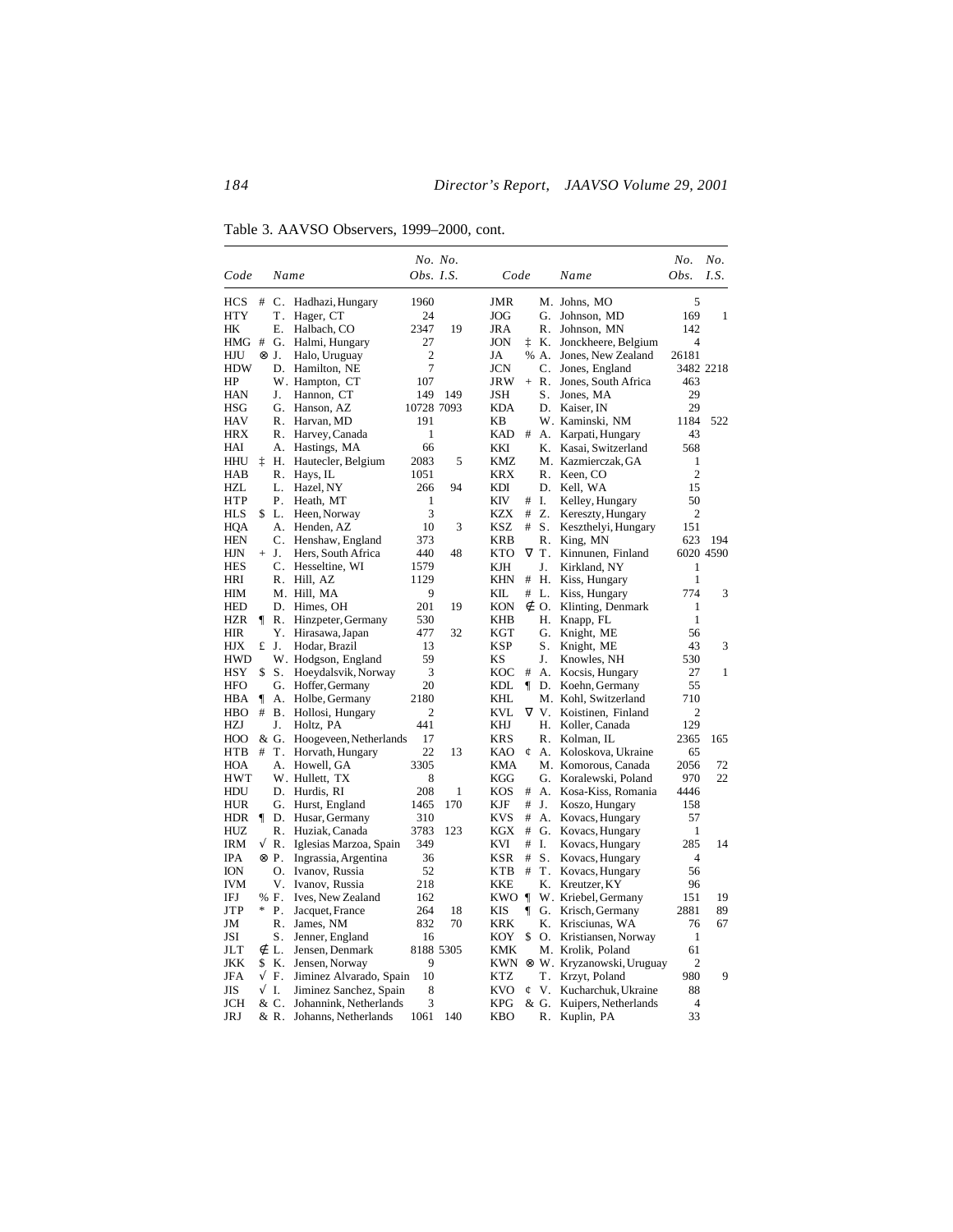Table 3. AAVSO Observers, 1999–2000, cont.

|                          |                   |                                 |                | No. No. |                                |                                    | No.            | No.       |
|--------------------------|-------------------|---------------------------------|----------------|---------|--------------------------------|------------------------------------|----------------|-----------|
| Code                     |                   | Name                            | Obs. I.S.      |         | Code                           | Name                               | Obs.           | I.S.      |
| KMI                      |                   | M. Kuzmin, Russia               | 25             |         | MN<br>Н.                       | Mason, CA                          | 224            |           |
| LDT<br>#                 | T.                | Ladanyi, Hungary                | 12             |         | MVK #<br>V.                    | Matis, Hungary                     | 10             |           |
| 1<br>LTO                 | Τ.                | Lange, Germany                  | 1521           |         | <b>MAV</b><br>D.               | Matsnev, Russia                    | 30             |           |
| LMF<br>£                 |                   | M. Lara, Brazil                 | 1              |         | <b>MTT</b><br>J.               | Mattei, MA                         | 1              |           |
| LVA<br>\$                | А.                | Lauvstad, Norway                | 19             |         | <b>MTM</b>                     | M. Mattei, MA                      | 8              |           |
| <b>LZT</b>               | Τ.                | Lazuka, IL                      | 1182           |         |                                | MMZ % M. Mattiazzo, Australia      | 13             |           |
| LEB<br>*                 |                   | R. Lebert, France               | 160            |         | $\P$<br>MPR<br>Ρ.              | Maurer, Germany                    | 1239           | 73        |
| LFC<br>İ                 | F.                | Lecoyer, Belgium                | $\overline{4}$ |         | MGE<br>G.                      | Mavrofridis, Greece                | 652            | 33        |
| LMT                      |                   | M. Legutko, Poland              | 14             |         | <b>MJW</b><br>J.               | Mayer, PA                          | 1055           | 93        |
| <b>LNZ</b>               | G.                | Lenz, CT                        | 368            |         | Τ.<br>MGU                      | McCague, IL                        | 36             |           |
| LJL                      | J.                | Leonard, IL                     | 51             |         | S.<br>MOS                      | McCann, England                    | $\overline{2}$ |           |
| LSI                      | S.                | Leonini, Italy                  | 343            |         | MOC<br>Q.                      | McCleery, NC                       | 3              |           |
| LMO                      |                   | M. Lessard, Canada              | 24             |         | <b>MDP</b><br>Р.               | McDonald, Canada                   | 703            | 55        |
| <b>LRV</b>               | £ R.              | Levai, Brazil                   | 2              |         | MGH<br>Н.                      | McGee, England                     | 2319           | 810       |
| <b>LEV</b><br><b>LVY</b> | А.                | Leveque, CA                     | 120            |         | MGG<br>G.<br>J.                | McGinnis, WA                       | 16<br>741      | 5         |
| LIW                      | D.                | Levy, AZ<br>W. Liller, Chile    | 85<br>126      | 79      | MKJ<br>MIB<br>\$<br>Ι.         | McKenna, NJ                        | 1              | 150       |
| LMK                      |                   | M. Linnolt, CA                  | 431            | 40      | <b>MED</b><br>Κ.               | Mediaas, Norway<br>Medway, England | 1769           |           |
| LLZ<br>#                 | L.                | Liziczai, Hungary               | 246            |         | MXC £ C.                       | Meluzzi, Brazil                    | $\overline{c}$ |           |
| <b>LOB</b><br>λ          | J.                | Lobo-Rodriguez, Spain           | 88             |         | G.<br>MGO                      | Menali, MA                         | 10             |           |
| LCS<br>£                 | S.                | Lomonaco Carvalho, Brazil       | 4              |         | MHI<br>Н.                      | Menali. MA                         | 63             |           |
| LMG                      |                   | M. Looby, IL                    | 4              |         | MMD £                          | M. Mendes, Brazil                  | 51             |           |
| LKE                      |                   | K. Loomis, NM                   | 1              |         | MZX<br>А.                      | Menzl, WA                          | 21             |           |
| LEO                      | Е.                | Lopata, CA                      | 10             |         | $MZN$ #<br>А.                  | Meszaros, Hungary                  | 1              |           |
| LRD                      |                   | D. Loring, UT                   | 1868           |         | MTK<br>Τ.                      | Michalik, VA                       | 387            |           |
| LEJ                      | Ε.                | Los, NH                         | 32             |         | *<br>MІН<br>А.                 | Michalski, France                  | 7              |           |
| √<br>LRG                 | R.                | Losada Menendez, Spain          | 16             |         | <b>MDI</b><br>I.               | Middlemist, England                | 44             |           |
| LMS                      |                   | M. Loucas, Greece               | 68             |         | MOK \$<br>О.                   | Midtskogen, Norway                 | 1419           | 182       |
| LX                       |                   | W. Lowder, NY                   | 3              |         | G.<br>MGB                      | Milani, Italy                      | 3              |           |
| LTB                      | Τ.                | Lubbers, MN                     | 572            |         | <b>MKD</b><br>Κ.               | Millyard, FL                       | 5              | 2         |
| LBG                      |                   | G. Lubcke, WI                   | 1332           |         | <b>MZS</b><br>#<br>А.          | Mizser, Hungary                    | 1092           | 21        |
| <b>LKA</b>               | Κ.                | Luedeke, NM                     | 54             |         | #<br>$C_{\cdot}$<br><b>MZE</b> | Mizser, Hungary                    | 12             |           |
| LJU                      | J.                | Luengo, PA                      | 111            |         | Е.<br>MCE                      | Mochizuki, Japan                   | 46             |           |
| LMJ                      |                   | V M. Luostarinen, Finland       | 121            | 1       | <b>MRV</b><br>R.               | Modic, OH                          | 590            | 260       |
| LME                      |                   | M. Lyons, England               | 193            |         | MMI<br>ſ                       | M. Moeller, Germany                | 5              |           |
| MDW                      |                   | W. MacDonald, Canada            | 165            | 2       | MSG<br>А.                      | Molina Saorin, Spain               | 11             |           |
| MTX                      | Т.                | Mackenzie, Canada               | 1              |         | MOL<br>J.                      | Molnar, VA                         | 1878           |           |
| MFA<br>¢                 |                   | Alexandr A. Maidyk, Ukraine 156 |                |         | MLF<br>Β.<br>$\qquad \qquad +$ | Monard, South Africa               |                | 3813 1763 |
| MQA<br>¢                 |                   | Alexandr S. Maidyk, Ukraine 950 |                |         | MDM<br>D.                      | Moody, Scotland                    | 1              |           |
| MZA<br>¢                 |                   | Anastasia Maidyk, Ukraine       | 53<br>367      |         | <b>MXJ</b><br>J.<br>*<br>Е.    | Morden, Canada<br>Morillon, France | 3<br>685       |           |
| MQN<br>¢<br>MVL          | N.                | Maidyk, Ukraine                 | 303            |         | MOI<br><b>MOW</b>              | W. Morrison, Canada                | 5230           | 278       |
| ¢<br>$\P$<br>MZG         | V.<br>G.          | Maidyk, Ukraine                 | 362            |         | <b>MDA</b><br>А.               | Morton, WA                         | 26             | 5         |
| МLI                      | L.                | Maintz, Germany<br>Maisler, NY  | 310            | 17      | MHR £<br>D.                    | Mota, Brazil                       | $\overline{2}$ |           |
| MVO<br>V                 | V.                | Makela, Finland                 | 18             |         | MKH<br>S.                      | Mukherjee, India                   | 380            |           |
| MNV                      | $\mathfrak{C}$ N. | Maksimenko, Ukraine             | 125            |         | MMU                            | M. Munkacsy, RI                    | 257            |           |
| MPH                      | Ρ.                | Manker, GA                      | 40             |         | ţ<br><b>MUY</b><br>Е.          | Muyllaert, Belgium                 |                | 8586 3074 |
| мот                      | $\nabla$ O.       | Manner, Finland                 | 8              |         | NGY<br>#<br>А.                 | Nagy, Hungary                      | 1              |           |
| MKE                      | R.                | Manske, WI                      | 168            |         | <b>NAG</b><br>#<br>G.          | Nagy, Hungary                      | 3              |           |
| MZY #                    | Z.                | Margyarics, Hungary             | 100            |         | <b>NZO</b><br>#<br>Z.          | Nagy, Hungary                      | 65             | 4         |
| MKW                      | А.                | Markiewicz, Poland              | 1546           |         | <b>NDA</b><br>D.               | Nance, AL                          | 64             |           |
| MXS #                    | S.                | Marosi, Hungary                 | 533            |         | <b>NTA</b><br>£<br>Т.          | Napoleao, Brazil                   | 34             |           |
| MMN                      |                   | M. Martignoni, Italy            | 33             | 19      | <b>NLX</b><br>% P.             | Nelson, Australia                  | 241            | 138       |
| MXR                      | R.                | Martin, MD                      | 115            |         | <b>NJO</b><br>$\P$<br>J.       | Neumann, Germany                   | 1615           |           |
| MRX ¶                    | Н.                | Marx, Germany                   | 967            | 79      | <b>NFD</b><br>& F.             | Nieuwenhout, Netherlands           | 76             |           |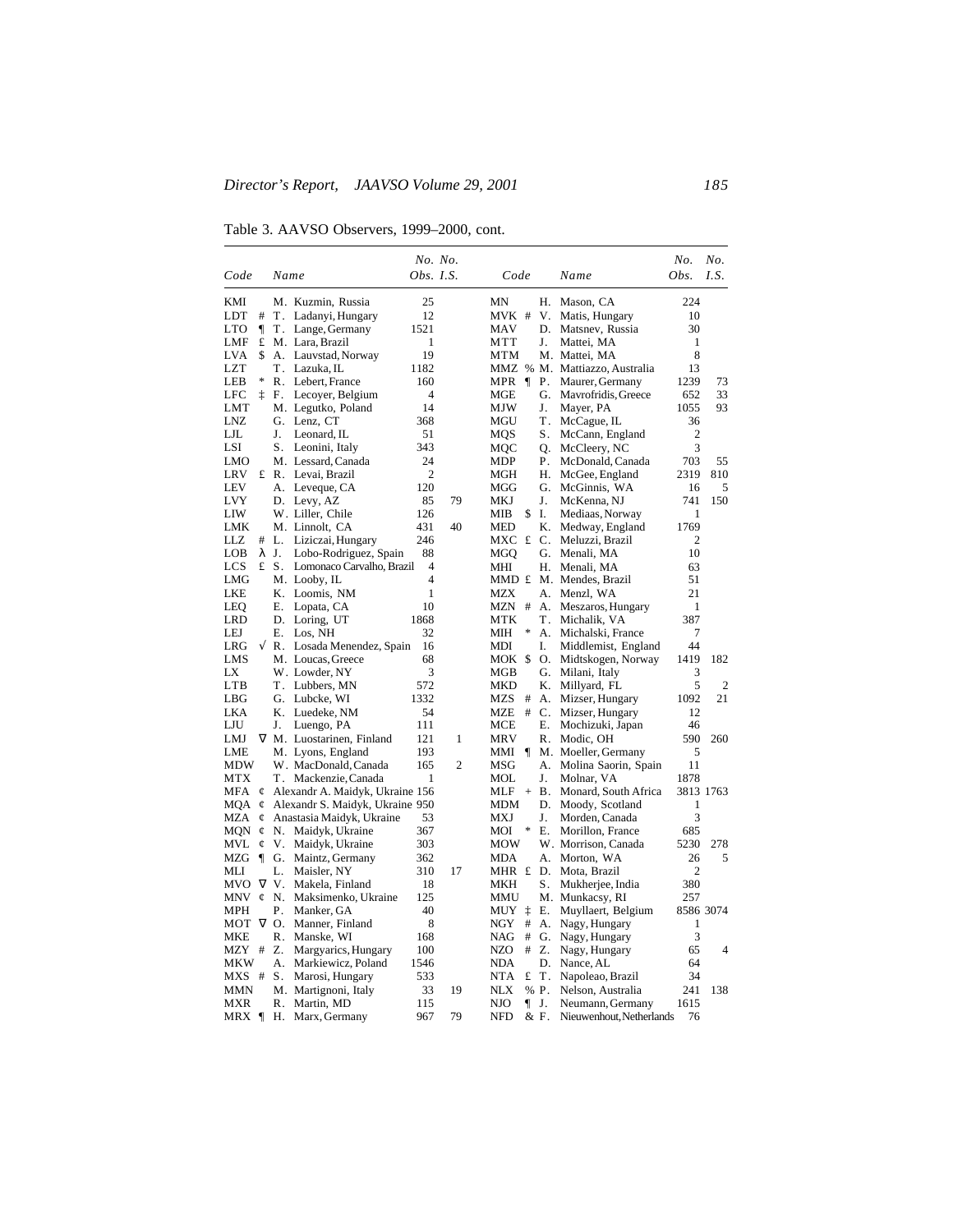Table 3. AAVSO Observers, 1999–2000, cont.

|                          |    |                |                            | No. No.          |                |                          |            |              |                                 | No.              | No.          |
|--------------------------|----|----------------|----------------------------|------------------|----------------|--------------------------|------------|--------------|---------------------------------|------------------|--------------|
| Code                     |    | Name           |                            | <i>Obs. I.S.</i> |                | Code                     |            |              | Name                            | Obs.             | I.S.         |
| NAW i                    |    | А.             | Nieuwlandt, Belgium        | 25               |                | <b>PMK</b>               |            |              | M. Pust, Yugoslavia             | 15               |              |
| <b>NBJ</b>               |    | В.             | Nikolau, IA                | 2                |                | QW                       | ſ          |              | W. Quester, Germany             | 8                | 6            |
| <b>NPM</b>               |    | Р.             | Norris, MA                 | 1                |                | QPF                      |            | Р.           | Quinn, WI                       | 46               |              |
| NTM #                    |    | Τ.             | Noszek, Hungary            | 5                |                | RSU                      |            | % S.         | Rae, New Zealand                | 25               |              |
| NGZ                      |    | G.             | Nowak, Poland              | 31               |                | RKE                      | ſ          | Κ.           | Raetz, Germany                  | 236              |              |
| <b>NHK</b>               |    | $\nabla$ H.    | Nylander, Finland          | 2304             | 240            | RCH                      | *          | C.           | Ramillon, France                | 501              |              |
| <b>OCN</b>               |    | S.             | O'Connor, Canada           | 1615 1150        |                | <b>RRB</b>               |            | R.           | Raphael, ME                     | 439              | 127          |
| <b>OMA</b>               |    |                | M. Oefelein, IL            | 196              |                | <b>RZS</b>               | #          | Z.           | Reiczigel, Hungary              | 102              |              |
| <b>OFA</b>               |    | А.             | O'Fearghail, Ireland       | 52               | 33             | <b>REP</b>               |            | Ρ.           | Reinhard, Austria               | 525              |              |
| OER                      |    | Е.             | Ofek, Israel               | 123              |                | RFP                      |            | £P.          | Reis-Fernandes, Brazil          | 480              | 9            |
| OJO                      | ∉  | J.             | Olesen, Denmark            | 271              |                | RMO                      |            |              | M. Reszelski, Poland            |                  | 2260 1015    |
| <b>OPJ</b>               |    | £P.            | Oliveira, Brazil           | 1                |                | <b>RNA</b>               | #          | N.           | Rezsabek, Hungary               | 7                |              |
| <b>ONJ</b>               |    | J.             | O'Neill, Ireland           | 140              |                | <b>RJG</b>               |            | J.           | Ribeiro, Portugal               | 48               |              |
| OV                       |    | Е.             | Oravec, NY                 | 2086             |                | <b>RIX</b>               |            | % T.         | Richards, Australia             | 63               |              |
| <b>OPR</b>               |    | Ρ.             | Ossowski, Poland           | 8                |                | RO                       |            | C.           | Ricker, MI                      | 114              |              |
| <b>OSV</b>               |    | # L.           | Osvald, Hungary            | 8                |                | RRZ                      | #          | R.           | Ricza, Hungary                  | 1232             |              |
| <b>OSE</b>               |    | ⊗ S.           | Otero, Argentina           | 1541             |                | OJR                      |            | λJ.          | Ripero Osorio, Spain            | 2276             | 930          |
| OJJ                      |    | J.             | Ott, TX                    | 15               | 1              | RAS                      |            | ⊗ A.         | Risi, Argentina                 | $\boldsymbol{2}$ |              |
| OВ                       |    | + D.           | Overbeek, South Africa     | 5625             | $\overline{2}$ | RBA                      |            | В.           | Risman, Canada                  | 57               |              |
| OCI                      |    | $\mathbf{C}$ . | Ovidiu, Romania            | 1                |                | RMU                      | $\upsilon$ |              | M. Rodriguez Marco, Spain       | 13               |              |
| <b>PAY</b>               |    | $A_{\cdot}$    | Pace, Malta                | 1                |                | RSO                      | $\sqrt{}$  | $\Omega$ .   | Rodriguez Santana, Spain        | 1                |              |
| <b>PLA</b>               |    | £ A.           | Padilla Filho, Brazil      | 602              |                | <b>RJA</b>               | *          | J.           | Rohart, France                  | 60               |              |
| <b>PSE</b>               |    | S.             | Palmer, TX                 | 16               |                | <b>RBC</b>               | #          | <b>B.</b>    | Romsics, Hungary                | $\mathfrak{2}$   |              |
| PAB                      | #  | А.             | Papp, Hungary              | 7                |                | RCX                      |            | C.           | Rose, MS                        | 32               |              |
| <b>PPS</b>               | #  | S.             | Papp, Hungary              | 2737             | 304            | ROG                      |            | G.           | Ross, MI                        | 141              | 73           |
| <b>PEX</b>               |    | % A.           | Pearce, Australia          | 7610 5850        |                | <b>RJQ</b>               |            | J.           | Rowe, Canada                    | $\mathbf{1}$     |              |
| PN                       |    | А.             | Pearlmutter, MA            | 25               |                | RR                       |            | R.           | Royer, CA                       | 348              | 152          |
| PTI                      |    | N.             | Peattie, CA                | 138              |                | RMO                      |            |              | ⊗ M. Rozada, Venezuela          | 1                |              |
| PPB                      |    | ⊗ P.           | Pecorelli, Argentina       | 1479             |                | RGY                      |            | G.           | Rubright, PA                    | $\mathbf{1}$     |              |
| PEI                      |    | ∉ E.           | Pedersen, Denmark          | 182              | 3              | RRP                      |            | λR.          | Ruiz, Spain                     | $\overline{7}$   | 5            |
| PEG                      | *  | $\mathbf{C}$ . | Peguet, France             | 187              |                | <b>RJV</b>               | *          | J.           | Ruiz Fernandez, Spain           | 166              |              |
| <b>PWD</b>               |    |                | W. Pellerin, TX            | 19               |                | <b>RPH</b>               |            | Н.           | Rumball-Petre, CA               | 18               |              |
| <b>PFD</b>               |    | ⊗ F.           | Pfaffendorf, Argentina     | 5                |                | SJU                      | ∗          |              | J.-L. Saint-Jouan, France       | 3                | 1            |
| PKT                      |    | J.             | Pickett, AZ                | 75               | 23             | SSU                      |            | S.           | Sakuma, Japan                   | 1143             | 175          |
| <b>PYS</b>               | İ. | Y.             | Piersman, Belgium          | 20               |                | <b>SVP</b>               |            | V.           | Sallares Pujol, Spain           | 33               |              |
| PEY                      |    | Е.             | Piggott, AZ                | 44               |                | <b>SFV</b>               |            | F.           | Salvaggio, Italy                | 89               |              |
| PGU                      |    | @ G.           | Pinazzi, Italy             | 62               |                | SQL                      |            | ⊗ R.         | Salvo, Uruguay                  | 34               |              |
| PHT                      |    | Н.             | Pinkston, VA               | 1                |                | <b>SAH</b>               |            | G.           | Samolyk, WI                     | 7288             |              |
| PIJ                      | #  | J.             | Piriti, Hungary            | 341              |                | SNU                      |            | $\otimes$ J. | Sanchez, Argentina              | 1                |              |
| PPL                      |    | Ρ.             | Plante, OH                 | 162              |                | <b>SGX</b>               |            | # G.         | Santa, Hungary                  | 31               |              |
| AST                      |    | ⊗ R.           | Podesta, Paraguay          | 15               |                | <b>STC</b>               |            | G.           | Santacana, PR                   | 5                |              |
| <b>POH</b>               | ¶  | Τ.             | Posch, Germany             | 18               |                | SYA                      | √          | А.           | Santana Robaina, Spain          | 5                |              |
| PGG                      | #  | G.             | Posztpisl, Hungary         | 82               |                | SQQ                      |            |              | ⊗ M. Santander, Argentina       | 600              |              |
| <b>PWR</b>               |    | R.             | Powaski, OH                | 41               |                | <b>SIA</b>               |            | ⊗ L.         | Sarmiento, Argentina            | 24               |              |
| <b>POX</b>               |    |                | M. Poxon, England          | 862              | 164            | SKI                      |            | # K.         | Sarneczky, Hungary              | 149              | 16           |
| <b>PYG</b>               |    | G.             | Poyner, England            | 11091 7583       |                | SGE                      |            | G.           | Sarty, Canada                   | 25               |              |
| PCJ                      |    | C.             | Predom, CT                 | 2                |                | <b>SXK</b>               | ¶          |              | M. Schabacher, Germany          | 329              |              |
| <b>PAH</b>               |    | А.             | Price, MA                  | 60               |                | SDY                      | ſ          | D.           | Scharnhorst, Germany            | 372              | 96           |
| <b>PFJ</b>               |    | F.             | Price, NY                  | 4                |                | <b>SFK</b>               |            | F.           | Scheder, MD                     | 461              | 113          |
| PMC                      |    |                | M. Proctor, AZ             | 1<br>4           | $\overline{4}$ | <b>SXT</b><br><b>SFS</b> |            | Τ.           | Schieding, MA                   | 91<br>30         | $\mathbf{1}$ |
| PEF                      | ∗  | @ E.           | Prosperi, Italy            |                  |                |                          |            | S.           | Schiff, LA                      |                  |              |
| <b>PDO</b><br><b>PUJ</b> |    | D.<br>λ F.     | Proust, France             | 16               | 1<br>80        | <b>SPK</b><br><b>SHV</b> | #          | Ρ.<br>A.     | Schmeer, Germany                | 155<br>1004      | 33<br>11     |
| <b>PCH</b>               |    | C.             | Pujol, Spain<br>Pullen, CA | 203<br>247       | 5              | SQR                      |            | R.           | Schmidt, Hungary<br>Schmude, GA | 6099             |              |
| PFR                      | #  | F.             | Puskas, Hungary            | 443              |                | <b>SAO</b>               |            | & A.         | Scholten, Netherlands           | 9                |              |
|                          |    |                |                            |                  |                |                          |            |              |                                 |                  |              |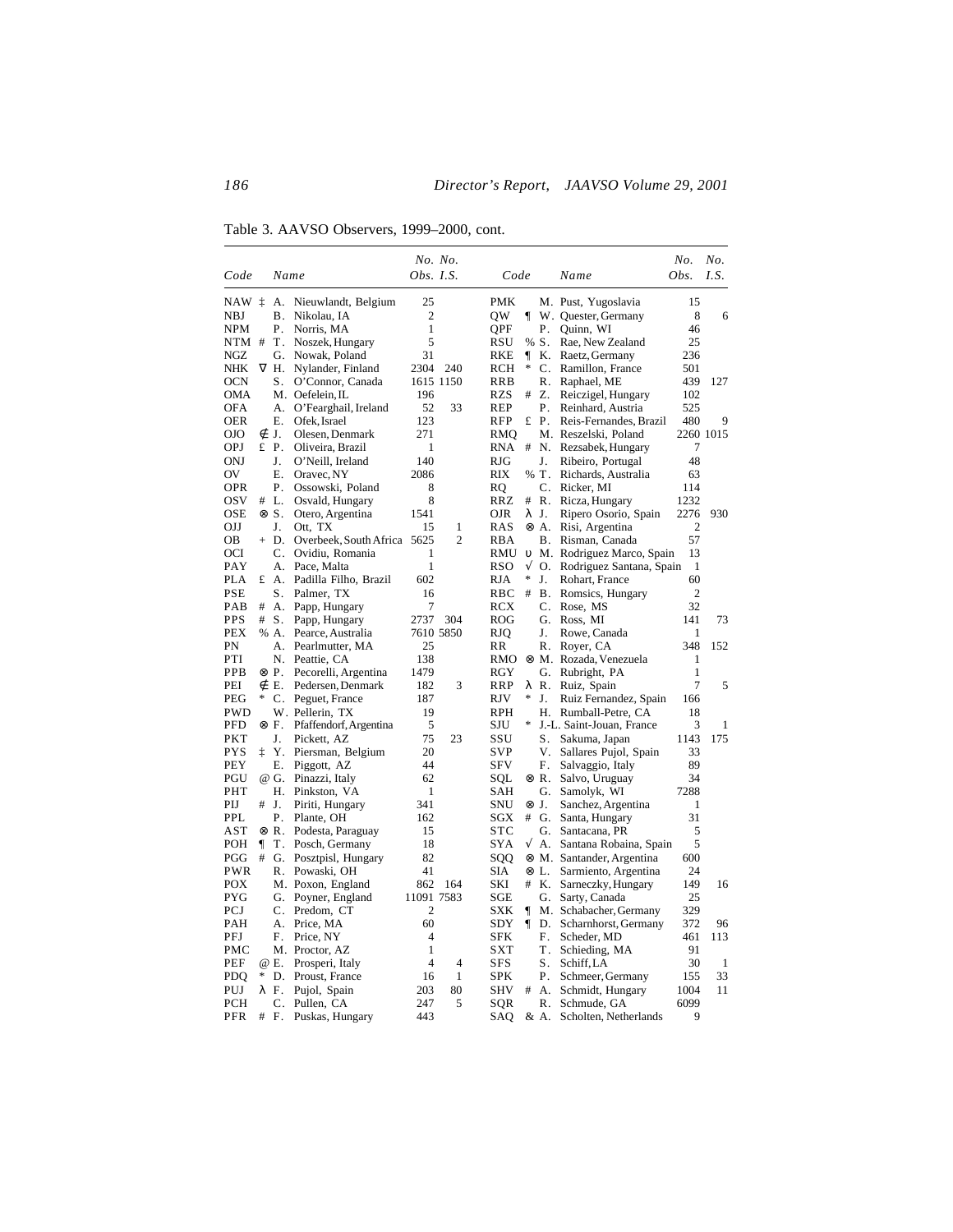Table 3. AAVSO Observers, 1999–2000, cont.

|                   |    |              |                                      |                | No. No. |                   |           |                |                                 | No.              | No.  |
|-------------------|----|--------------|--------------------------------------|----------------|---------|-------------------|-----------|----------------|---------------------------------|------------------|------|
| Code              |    | Name         |                                      | Obs. I.S.      |         | Code              |           |                | Name                            | Obs.             | I.S. |
| SHX               | 1  | Н.           | Schubert, Germany                    | 13             |         | <b>SOO</b>        |           | R.             | Stuber, IL                      | 232              |      |
| SCZ               | *  | Е.           | Schweitzer, France                   | 383            | 1       | SUK               |           |                | M. Stuka, CA                    | 12               |      |
| SBQ               |    | В.           | Scott, CT                            | 100            |         | <b>SAC</b>        |           | А.             | Sturm, Germany                  | 184              |      |
| <b>SCE</b>        |    | C.           | Scovil, CT                           | 191            | 88      | <b>SUX</b>        | $\sqrt{}$ |                | M. Suarez Tejero, Spain         | 286              |      |
| <b>SVW</b>        |    | V.           | Scurtu, Romania                      | 200            |         | <b>SUS</b>        | ¶         | D.             | Suessmann, Germany              | 1319             |      |
| SVJ               |    | J.           | Seevers, IL                          | 10             |         | SQC               |           | C.             | Suslavage, CA                   | 99               |      |
| SNQ               |    | $\otimes$ N. | Servachi, Uruguay                    | $\mathfrak{2}$ |         | SWV               |           | D.             | Swann, TX                       | 485              |      |
| SDF               |    | D.           | Shackleford, CA                      | 245            |         | ssw               |           | S.             | Swierczynski, Poland            | 3828             |      |
| SHS               |    | S.           | Sharpe, ME                           | 2560           | 45      | <b>SSH</b>        | #         |                | Gabor Szabo, Hungary            | 4                |      |
| SDP               |    | D.           | Sharples, NY                         | 3              |         | SGO               | #         |                | Gyula Szabo, Hungary            | 55               | 1    |
| SSA               |    | А.           | Sharpless, WA                        | 118            |         | <b>SZW</b>        |           | R.             | Szaj, Poland                    | 596              | 42   |
| SQN               |    | L.           | Shaw, CA                             | 130            | 36      | SZX               | #         | Z.             | Szalma, Hungary                 | 74               |      |
| <b>SPT</b>        |    | Ρ.           | Sheldrick, France                    | 20             | 4       | SAO               | $\#$      | А.             | Szauer, Hungary                 | 138              |      |
| SHW               |    |              | W. Sherman, IN                       | 7              |         | SXZ               | #         | К.             | Sziladi, Hungary                | 1                |      |
| SGQ               |    | C.           | Sigismondi, Italy                    | 64             |         | TDB               |           | D.             | Taylor, Canada                  | 368              | 114  |
| SBN               |    | £ A.         | Silva Barros, Brazil                 | 2103           |         | <b>TPV</b>        |           | Р.             | Temple, AZ                      | 3                |      |
| <b>SNE</b>        |    | N.           | Simmons, WI                          | 104            |         | <b>TPS</b>        | #         | Ι.             | Tepliczky, Hungary              | 1                |      |
| SXN               |    |              | M. Simonsen, MI                      | 4822           | 2053    | TTU               |           | Τ.             | Tezel, Turkey                   | 5                |      |
| <b>SXE</b>        |    | Е.           | Simou, Greece                        | 11             |         | <b>TGG</b>        |           | G.             | Thomas, CA                      | 68               | 8    |
| SGZ               |    | G.           | Simpson, OH                          | 15             |         | THR               |           | R.             | Thompson, Canada                | 762              |      |
| SOT               |    | Τ.           | Sinor, LA                            | 62             |         | <b>THU</b>        | *         | Β.             | Thouet, France                  | 34               |      |
| SBI               | #  | В.           | Sipocz, Hungary                      | 22             |         | <b>TKV</b>        |           | Κ.             | Thyrion, WI                     | 6                |      |
| swo               |    |              | W. Sizensky, NY                      | 23             |         | <b>TIA</b>        | #         | А.             | Timar, Hungary                  | 24               |      |
| sov               | \$ | О.           | Skilbrei, Norway                     | 5              |         | TTF               |           | Τ.             | Tobal, Spain                    | 7                |      |
| SLQ               | *  | L.           | Smelcer, Czech Republic              | 230            | 6       | <b>TVG</b>        |           | $\otimes$ V.   | Tombotto, Argentina             | 346              |      |
| SJX               |    | $+$ J.       | Smit, South Africa                   | 1611           |         | TRT               | #         | T.             | Tordai, Hungary                 | 9                |      |
| SMI               |    | А.           | Smith, England                       | 9              | 5       | <b>TTK</b>        | $\#$      | Κ.             | Toth, Hungary                   | 81               |      |
| SDZ               |    | D.           | Smith, AZ                            | 260            |         | TOZ               | #         | Z.             | Toth, Hungary                   | 67               | 15   |
| SJE               |    | J.           | Smith, CA                            | 219            |         | <b>TSC</b><br>TRF |           | S.             | Tracy, CT                       | 776              | 293  |
| SKZ<br><b>SPV</b> |    | £ K.         | Soares, Brazil                       | 8              |         |                   | \$        | C.<br>О.       | Trefzger, Switzerland           | 147              | 63   |
| SKA               |    | Ρ.<br>Κ.     | Sobotka, Czech Republic              | 1<br>25        |         | TRO<br>TLU        |           | ⊗L.            | Trondal, Norway                 | 51<br>39         | 15   |
| SBX               | *  | А.           | Sokolovsky, Russia<br>Sonka, Romania | 3132           |         | TSJ               |           | S.             | Trumper, Argentina              | 3                |      |
| SOH               |    | ∉ H.         | Sorensen, Denmark                    | 136            |         | TUB               | #         | V.             | Tsuji, Japan<br>Tuboly, Hungary | 82               | 12   |
| SJZ               |    | J.           | Speil, Poland                        | 2008           | 1       | <b>TVL</b>        |           | V.             | Tudose, Romania                 | 31               |      |
| <b>SPC</b>        |    | % C.         | Spell, New Zealand                   | 1              |         | TUC               | $+$       | C <sub>1</sub> | Turk, South Africa              | 256              |      |
| <b>SPO</b>        | \$ | J.           | Spongsveen, Norway                   | 16             |         | <b>TYS</b>        |           | R.             | Tyson, NY                       | 437              |      |
| SXR               | #  |              | M. Sragner, Hungary                  | 8              |         | VFR               | *         | F.             | Vaclic, Czech Republic          | 89               |      |
| SOO               |    | О.           | Staiger, Switzerland                 | $\mathbf{1}$   |         | Vbe               |           | & E.           | Van Ballegoij, Aruba            | 1195             |      |
| STR               |    | R.           | Stanton, CA                          | 57             | 54      | <b>VBR</b>        |           | Н.             | Van Bemmel, Canada              | 128              | 14   |
| SVD               |    | V.           | Steblina. WA                         | 94             | 6       | VDL               | ţ         | J.             | Van Der Looy, Belgium           | 3207             |      |
| SKS               |    | Τ.           | Steckner, Canada                     | 5              |         | VDE               |           | & E.           | Van Dijk, Netherlands           | 420              | 13   |
| SXH               |    | Н.           | Steele, WI                           | 11             |         | VNL               | İ.        | F.             | Van Loo, Belgium                | 1049             | 24   |
| STF               |    | G.           | Stefanopoulos, Greece                | 706            |         | VPJ               |           | J.             | Van Poucker, MI                 | 124              | 8    |
| STI               |    | Ρ.           | Steffey, FL                          | 30             |         | vws               | ţ         | J.             | Van Wassenhove, Belgium         | $\overline{4}$   |      |
| SGP               |    | Ρ.           | Stegmann, NJ                         | $\mathbf{1}$   |         | VKG               | $\#$      | G.             | Vaskuti, Hungary                | 3                |      |
| SAA               |    | A.           | Stephan, FL                          | 16             |         | <b>VSB</b>        | *         | $S_{-}$        | Vasselle, France                | 35               |      |
| <b>SET</b>        |    | C.           | Stephan, FL                          | 1749           | 24      | VFO               |           | F.             | Vazquez Rodriguez, Spain        | $\boldsymbol{2}$ |      |
| <b>SWT</b>        |    | R.           | Stewart, NJ                          | 4              | 1       | VED               | *         | Ρ.             | Vedrenne, France                | 4795             |      |
| <b>STQ</b>        |    | N.           | Stoikidis, Greece                    | 323            |         | VKR               | Ć         | Κ.             | Velikazova, Ukraine             | 106              |      |
| SDI               |    | D.           | Storey, Isle of Man                  | 53             |         | VET               | *         |                | M. Verdenet, France             | 3069             | 1676 |
| SDV               |    | D.           | Stotz, TX                            | 7              |         | VIA               | ∗         | J.             | Vialle, France                  | 7                |      |
| SWK               |    |              | W. Strider, MD                       | 29             |         | VAN               | 1         | А.             | Viertel, Germany                | 134              |      |
| SHZ               | ¶  | Η.           | Struever, Germany                    | 62             |         | VII               | #         | I.             | Vincze, Hungary                 | 21               |      |
| SRX               |    | % R.         | Stubbings, Australia                 | 25736 17416    |         | VIT               | V         | F.             | Violat, Spain                   | 16               |      |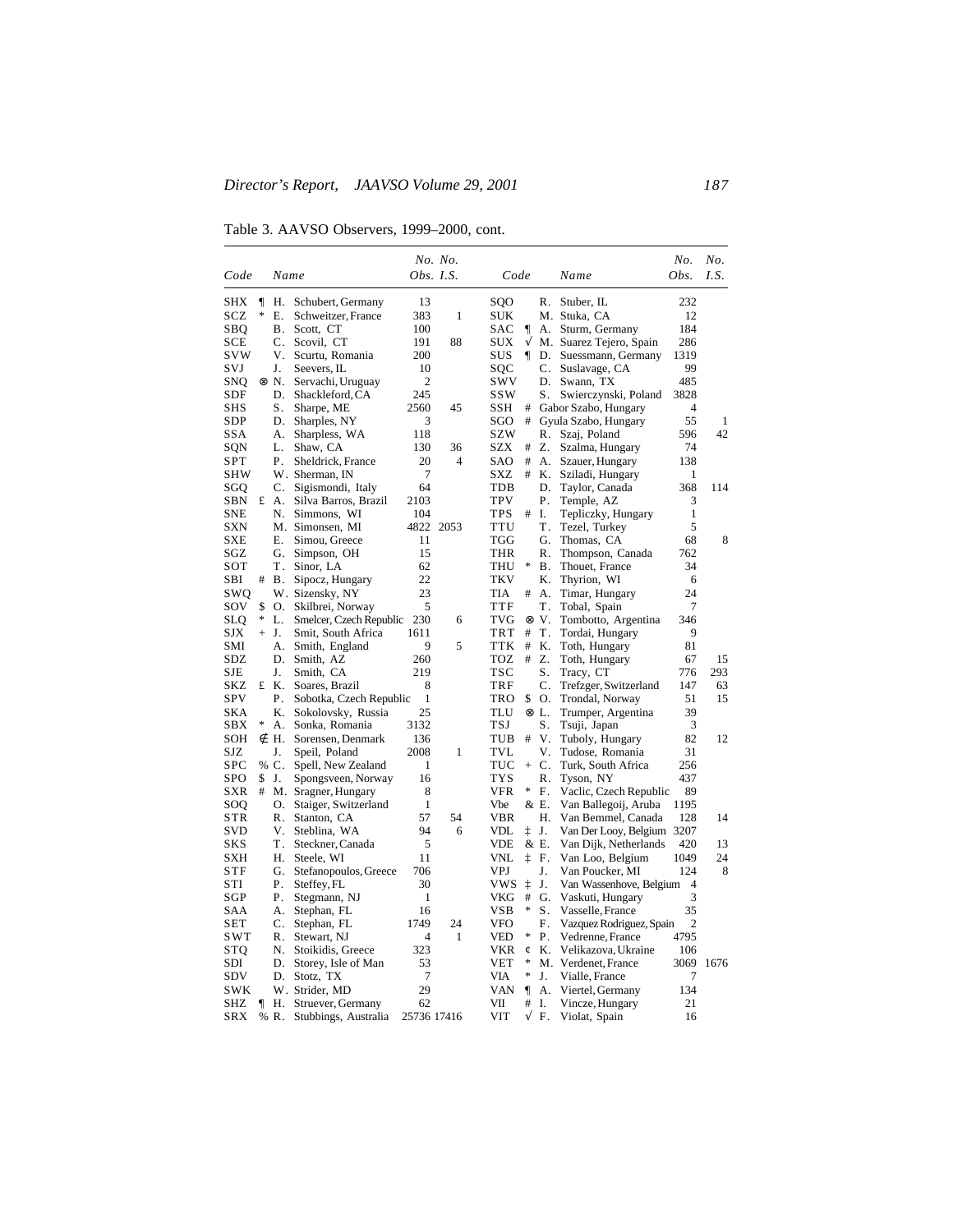Table 3. AAVSO Observers, 1999–2000, cont.

| Code                  | Name       |                        | No. No.<br><i>Obs. I.S.</i> |                | Code       |      |                | Name                 | No.<br>Obs.    | No.<br>I.S. |
|-----------------------|------------|------------------------|-----------------------------|----------------|------------|------|----------------|----------------------|----------------|-------------|
| <b>VJA</b><br>V       | J.         | Virtanen, Finland      | 216                         | 5              | <b>WDD</b> |      | D.             | Williams, MN         | 12             |             |
| £<br><b>VHC</b>       | Н.         | Vital, Brazil          | 66                          |                | WJL        |      | J.             | Williams, CA         | 3              |             |
| <b>VGK</b>            | G.         | Vithoulkas, Greece     | 1258                        |                | WPX        | $\%$ | Ρ.             | Williams, Australia  | 2293           | 737         |
| VFK<br>$\blacksquare$ | F.         | Vohla, Germany         | 1516                        | 3              | <b>WRX</b> |      | $\mathsf{R}$ . | Williams, MI         | 83             | 7           |
| <b>VOL</b>            |            | W. Vollmann, Austria   | 200                         | $\overline{4}$ | WLP 1      |      | Ρ.             | Wils, Belgium        | 7              |             |
| <b>WEO</b>            | Е.         | Waagen, MA             | 3                           |                | <b>WSN</b> |      | Т.             | Wilson, WV           | 439            | 126         |
| <b>WGR</b>            | G.         | Walker, MA             | 50                          | 27             | <b>WWJ</b> |      |                | W. Wilson, England   | 754            | 8           |
| <b>WSM</b><br>$^{+}$  | $S_{-}$    | Walsh, Zimbabwe        | 81                          | -1             | <b>WKM</b> |      |                | M. Wiskirken, ID     | 6              |             |
| WFR ¶                 | F.         | Walter, Germany        | 553                         |                | WUL ¶      |      | U.             | Witt, Germany        | 146            |             |
| <b>WAB</b>            | <b>B</b> . | Warner, CO             | 1                           |                | WRZ        |      | R.             | Wlodarczyk, Poland   | 157            |             |
| <b>WWE</b>            |            | W. Webb, CA            | 14                          | 2              | <b>WRQ</b> |      | R.             | Wojtek, Poland       | 44             |             |
| WER                   | R.         | Weber, KS              | 23                          |                | <b>WSV</b> |      | S.             | Wolfe, OH            | 22             |             |
| $WPT +$               | Ρ.         | Wedepohl, South Africa | 332                         |                | WJM        |      | J.             | Wood, CA             | 320            |             |
| <b>WEI</b>            | D.         | Weier, WI              | 319                         | 107            | WPF        |      | Ρ.             | Wright, MN           | 64             |             |
| <b>WMC</b>            | М.         | Weier. WI              | 17                          | 1              | <b>WUB</b> |      | $\&$ E.        | Wubbena, Netherlands | $\overline{c}$ |             |
| WС                    | R.         | Wend, IL               | 1094                        |                | YRK        |      | D.             | York, NM             |                | 3639 2208   |
| WWO ¶                 |            | W. Wenzel, Germany     | 17                          |                | YKA        |      | Κ.             | Young, CA            | 17             |             |
| WEF                   | F.         | West, PA               | 1104                        |                | ZAG        | #    | G.             | Zajacz, Hungary      | 32             |             |
| WJD                   | J.         | West, OK               | 7                           |                | <b>ZAM</b> |      |                | @ M. Zanotta, Italy  | $\overline{4}$ |             |
| WDM §                 | Μ.         | Westlund, Sweden       | 325                         | 7              | ZWD        |      |                | W. Zeilstra, IA      | 20             |             |
| <b>WAH</b>            | А.         | Whiting, MD            | 87                          |                | ZXI        |      | Х.             | Zhu, PA              | 3              |             |
| WTK #                 | Κ.         | Wieszt, Hungary        | 1                           |                | ZRE        |      | R.             | Zissell, MA          |                | 3057 1233   |
| <b>WBO</b>            | Β.         | Williams, GA           | 114                         |                |            |      |                |                      |                |             |
| WI                    | D.         | Williams, IN           | 1669                        | 1              |            |      |                |                      |                |             |

These symbols, which appear in Table 3 (AAVSO Observers 1999–2000), indicate observers are also affiliated with the groups below:

- ^ Agrupacia Astronomica Albireo of Seville (Spain)
- √ Asociacion de Variabilistas de Espagne (Spain)
- Association Française des Observateurs d'Étoiles Variables (France)
- + Astronomical Society of Southern Africa, Variable Star Section
- ∉ Astronomisk Selskab (Scandinavia)
- £ Brazilian Observational Network REA
- ¶ Bundesdeutsche Arbeitsgemeinschaft für Veränderliche Sterne e.V. (BAV) (Germany)
- ξ Grupo Astronomico Silos (Zaragoza, Spain)
- ⊗ Liga Ibero-Americana de Astronomia (South America)
- λ Madrid Astronomical Association M1 (Spain)
- # Magyar Csillagàszati Egyesület, Valtozócsillag Szakcsoport (Hungary)
- & Nederlandse Vereniging Voor Weer-en Sterrenkunde, Werkgroep Veranderlijke Sterren (Netherlands)
- \$ Norwegian Astronomical Society, Variable Star Section
- % Royal Astronomical Society of New Zealand, Variable Star Section
- υ Sociedad Astronomica 'Syrma' (Valladolid, Spain)
- § Svensk Amator Astronomisk Förening, variabelsektionen (Sweden)
- ¢ Ukraine Astronomical Group, Variable Star Section
- @ Unione Astrofili Italiani (Italy)
- ∇ URSA Astronomical Association, Variable Star Section (Finland)
- ‡ Vereniging Voor Sterrenkunde, Werkgroep Veranderlijke Sterren (Belgium)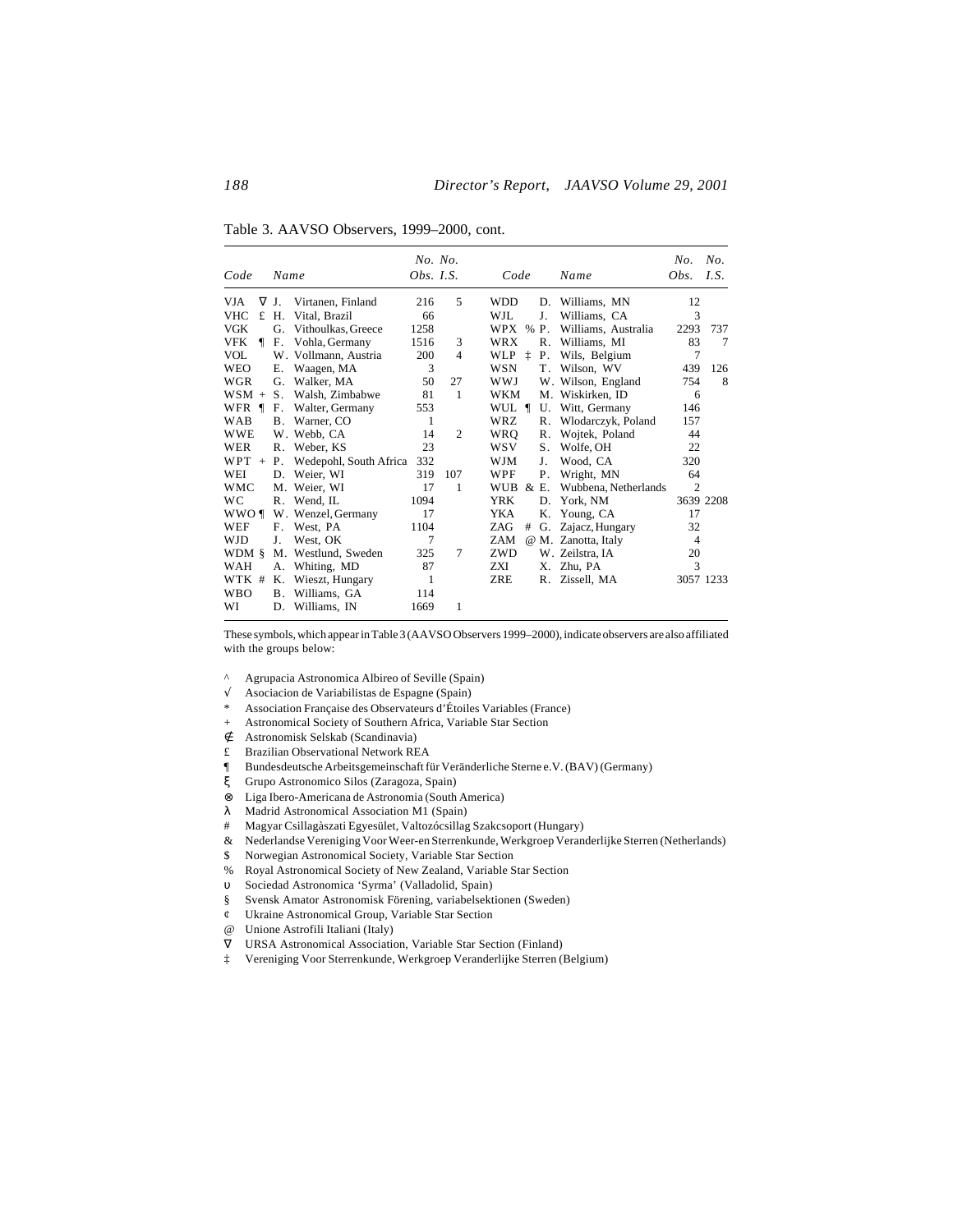| <i><b>Observations</b></i><br>(increments of 1000) | No. Observations<br>per increment | % of All<br><i><b>Observations</b></i> | No. Observers<br>per increment |
|----------------------------------------------------|-----------------------------------|----------------------------------------|--------------------------------|
| $1 - 999$                                          | 76864                             | 17%                                    | 604                            |
| 1000-1999                                          | 68707                             | 16%                                    | 50                             |
| 2000-2999                                          | 42004                             | 10%                                    | 18                             |
| 3000-3999                                          | 40973                             | 9%                                     | 12                             |
| 4000-4999                                          | 18114                             | 4%                                     | 4                              |
| 5000-5999                                          | 27038                             | 6%                                     | 5                              |
| 6000-6999                                          | 31090                             | 7%                                     | 5                              |
| 7000-7999                                          | 14898                             | 3%                                     | $\overline{c}$                 |
| 8000-8999                                          | 16774                             | 4%                                     | $\overline{c}$                 |
| 9000-9999                                          | $\Omega$                          | 0%                                     | $\theta$                       |
| $10.000+$                                          | 103637                            | 24%                                    | 6                              |

Table 4. Observation statistics for fiscal year 1999–2000 (see Figures 5, 6, and 7).

Table 5. Individuals requesting AAVSO data during fiscal year 1999–2000.\*

| Name        |                  | Affiliation/Location                            |
|-------------|------------------|-------------------------------------------------|
|             | C. Akan          | Ege University, Turkey                          |
|             | R. Alvarez       | Universite Libre de Bruxelles, Belgium          |
|             | J. Astro         | email only                                      |
|             | M. Augustus      | email only                                      |
|             | A. Baransky      | Kyiv, Ukraine                                   |
|             | G. Barie         | Stuttgart, Germany                              |
|             | N. Basilchuck    | Burlington Free Press Newspaper, Burlington, VT |
|             | D. Baskil $(2)$  | Leicester University, United Kingdom            |
| E.          | Baze             | Selah, WA                                       |
|             | T. Beck          | Stony Brook, NY                                 |
|             | T. Bedding       | University of Sydney, Australia                 |
|             | M. Benitez       | Buenos Aires, Argentina                         |
|             | R. Berg          | St. Poway, CA                                   |
|             | R. Biello        | Rhode Island                                    |
| L.          | Bing             | Natick, MA                                      |
|             | P. Bojda         | Rzeszow, Poland                                 |
| J.          | Bonjorni         | Smith College, MA                               |
| $J_{\cdot}$ | <b>Boon</b>      | Carmarthenshire, United Kingdom                 |
|             | C. Bowles        | Sydney, OH                                      |
|             | B. Brazel $(11)$ | Shawnee State University, OH                    |
|             | K. Brown         | University of Puget Sound, WA                   |
|             | S. Bryan         | Victor Valley College, CA                       |
| J.          | Bush             | Palm Beach, FL                                  |
|             | M. Butasek       | Alexandria, VA                                  |
|             | A. Cabrerra      | Space.com                                       |
|             | C. Carla         | Ozark, MO                                       |
|             | M. Castelaz (3)  | East Tennessee State University, TN             |
|             | D. Christian     | Space Telescope Science Institute, MD           |
|             | D. Ciardi $(2)$  | University of Florida, FL                       |
|             | B. Cline         | Greer, SC                                       |

*\*List does not include individuals obtaining data or information directly from the AAVSO website. A number in parentheses after the name indicates multiple requests.*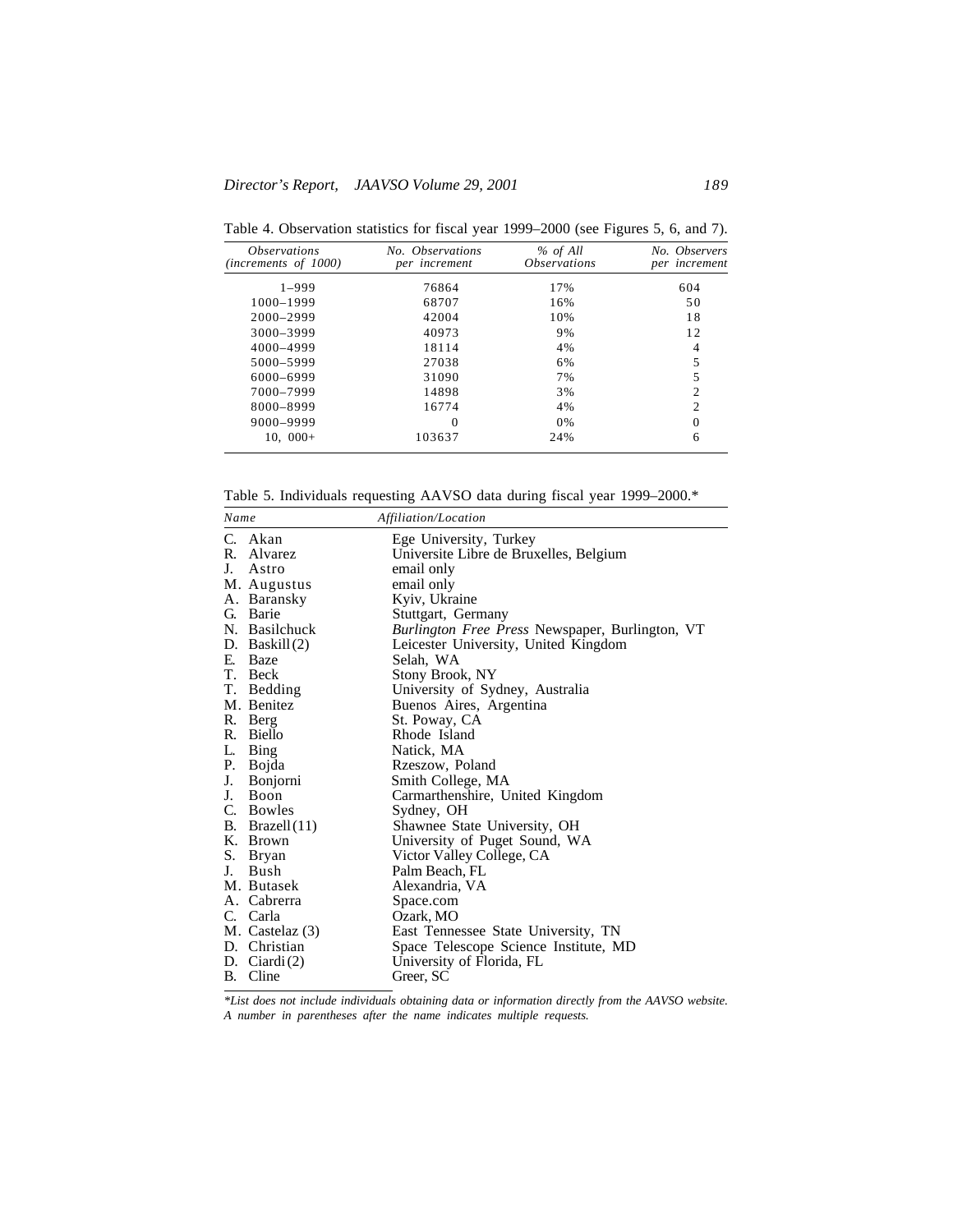Table 5. Individuals requesting AAVSO data during fiscal year 1999–2000, cont.

| Name |                   | Affiliation/Location                              |
|------|-------------------|---------------------------------------------------|
|      | L. Cook           | Concord, CA                                       |
|      | D. Cornell        | Principia College, IL                             |
|      | A. Correia        | Esposende, Portugal                               |
|      | M. Covington      | University of Georgia, GA                         |
|      |                   |                                                   |
| J.   | T. Danos<br>Davis | Lockport, LA                                      |
|      |                   | email only                                        |
| J.   | Day               | Leicester, United Kingdom                         |
|      | E. Dengiz         | Cankaya Ankara Turkiye, Turkey                    |
|      | A. Dennis         | Benson High School, MN                            |
|      | P. Diamond        | Jodrell Bank Observatory, United Kingdom          |
|      | J. DiMarco        | Amenia, NY                                        |
|      | R. Downes         | Space Telescope Science Institute, MD             |
|      | D. Edwards        | El Paso, Texas                                    |
|      | M. Eftimova       | Chicago, IL                                       |
| J.   | Fahey             | Mainville, OH                                     |
| J.   | Favaron (2)       | Sao Paulo, Brazil                                 |
| J.   | Fertig            | Reed College, OR                                  |
|      | P. Fieseler       | Jet Propulsion Laboratory, CA                     |
|      | D. Foster         | email only                                        |
|      | C. Gage           | Tulsa, OK                                         |
|      | W. Gao            | email only                                        |
|      | A. Gashau         | email only                                        |
|      | R. Gasparis       | email only                                        |
|      | M. Glennon        | Rathangan, Ireland                                |
|      | J. Greaves (4)    | Northampton, United Kingdom                       |
|      | D. Green $(5)$    | IAU Circulars, Central Bureau for Ast. Telegrams, |
|      |                   | Cambridge, MA                                     |
| Р.   | Groot             | Harvard-Smithsonian Center for Astrophysics, MA   |
|      | P. Grosso         | Associacion Argentina Amigos de la Astronomia     |
| Р.   | Grudniewski (2)   | Ostrowiec, Poland                                 |
|      | A. Guller $(2)$   | Izmir, Turkey                                     |
|      | D. Hack           | Monash University, Australia                      |
|      | M. Haltuf         | Kolin, Czech Republic                             |
|      | R. Harvey         | Victoria, BC, Canada                              |
|      | H. Hautecler      | Boutersem, Belgium                                |
|      | M. Heald (2)      | Laredo, TX                                        |
|      | H. Heishman       | Lebanon, PA                                       |
|      | C. Hellier $(2)$  | Keele University, United Kingdom                  |
|      | B. Herbert        | Greenfield Center, NY                             |
|      | Y. Herstein       | Amstelveen, The Netherlands                       |
|      | P. Hettiarac      | Gampaha, Sri Lanka                                |
|      | S. Howell (2)     | Planetary Science Institute, AZ                   |
| Р.   | Hughes            | Plano, TX                                         |
|      | R. Irion          | phone only                                        |
|      | K. Johnson        | Batavia, IL                                       |
|      | A. Jorissen       | Universite Libre de Bruxelles, Belgium            |
|      | Y. Joshi          | Tata Institute for Fundamental Research, India    |
|      | D. Kaiser         | Columbus, IN                                      |
|      | M. Karovska       | Harvard-Smithsonian Center for Astrophysics, MA   |
| S.   | Kawaler           | Iowa State University, IA                         |
|      |                   |                                                   |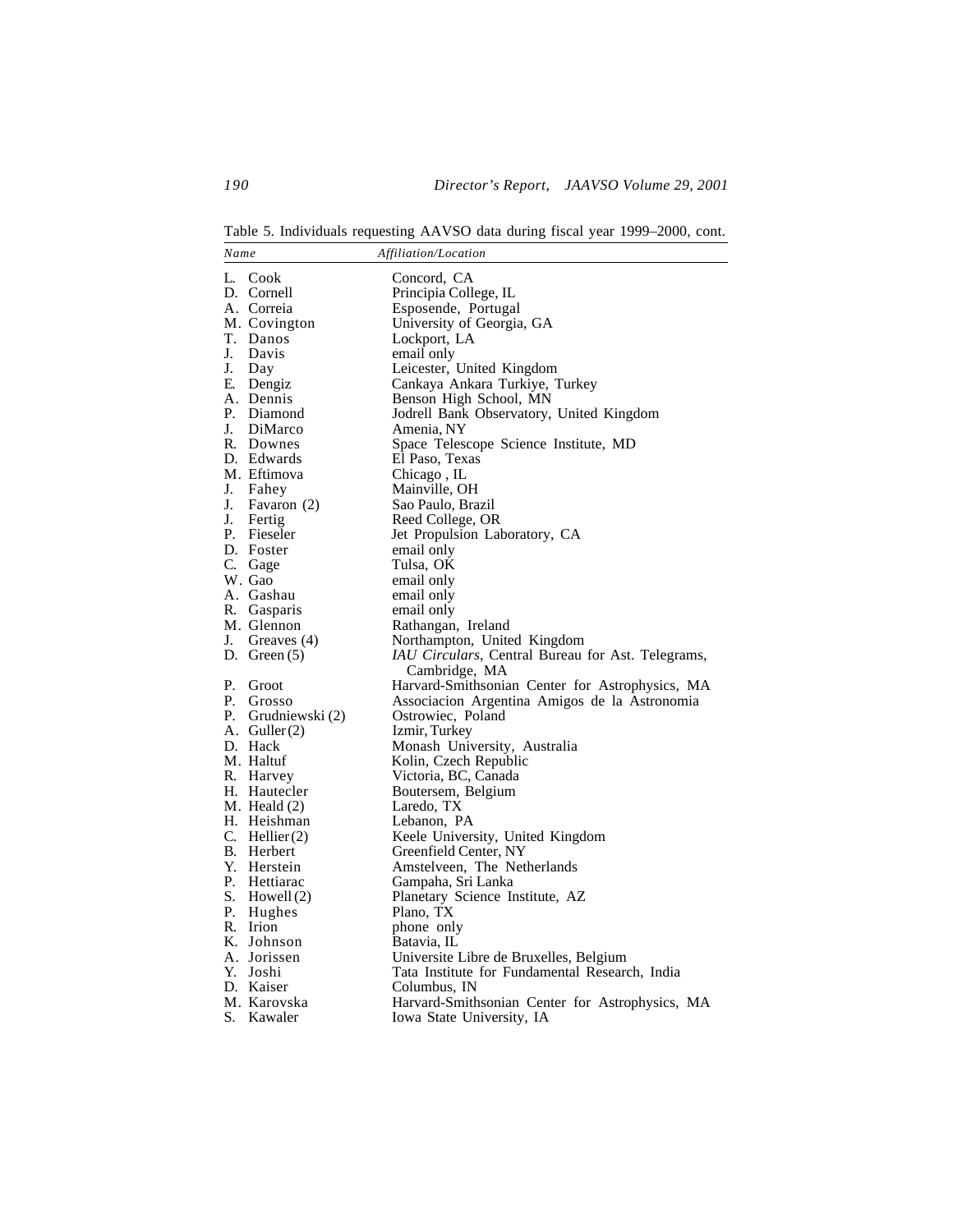Table 5. Individuals requesting AAVSO data during fiscal year 1999–2000, cont.

| Name  |                    | Affiliation/Location                             |
|-------|--------------------|--------------------------------------------------|
|       | K. Kevin           | Kent, WA                                         |
| S.    | Kimeswenger        | University of Innsbruck, Austria                 |
| T.    | Kipper             | Tartu Observatory, Estonia                       |
| E.    | Kirk               | Chicago, IL                                      |
|       | K. Kokkonen        | Tuorla Observatory, Finland                      |
|       | S. Komonjinda (6)  | Bangkok, Thailand                                |
|       | V. Krstulja        | Rijeka, Croatia                                  |
|       | E. La Bombard      | Ellenburg Center, NY                             |
|       | A. Lauren          | email only                                       |
|       | T. Lebzelter $(2)$ | University of Vienna, Austria                    |
|       | T. Lewis           | Spencerport, NY                                  |
|       | T. Lister          | University of St. Andrews, Scotland              |
|       | N. Lloyd           | МA                                               |
|       | R. Loidl           | University of Vienna, Austria                    |
|       | K. Long (13)       | Space Telescope Science Institute, MD            |
|       | R. Ludwig          | Westbury, New York                               |
|       | M. Lysaght         | Univeristy of Massachusetts, MA                  |
|       | R. Macnaughton     | Bolton, Ontario, Canada                          |
|       | K. Marasinghe (9)  | Iowa State University, IA                        |
|       | T. Marsh           | Southampton University, United Kingdom           |
| I.    | Martinez-Pais      | Instituto de Astrofísica de Canarias, Spain      |
|       | C. Mauche (40)     | Lawrence Livermore National Laboratory, CA       |
|       | J. McKenna         | Annandale, NJ                                    |
|       | M. McKinnon        | email only                                       |
| J.    | McSaveney          | University of Canterbury, New Zealand            |
|       | R. Merrell (2)     | Wentworth Falls, N. S. W., Australia             |
| J.    | Metz               | Mannington, WV                                   |
| Mike  |                    | email only                                       |
|       | C. Miller $(40)$   | Iowa State University, IA                        |
|       | S. Moch            | Weston, CT                                       |
|       | J. Monnier         | Harvard-Smithsonian Center for Astrophysics, MA  |
|       | L. Morales-Rueda   | University of Southampton, United Kingdom        |
|       | C. More            | Washington, NC                                   |
|       | S. Mulki           | Tampa, FL                                        |
|       | B. Mullins         | Charlottesville, VA                              |
|       | D. Myrick          | Pittsburgh, PA                                   |
|       | T. Nellis          | University of Missouri, MO                       |
|       | R. North           | University of Southampton, United Kingdom        |
|       | J. Oberle          | Carrollton, TX                                   |
|       | M. O' Brian        | Hopkinton, MA                                    |
|       | L. Ondra           | Brno, Czech Republic                             |
|       | J. Padukka         | Pugoda, Sri Lanka                                |
|       | H. Park            | Lawrence Livermore National Laboratory, CA       |
| J.    | Pasachoff          | Williams College, MA                             |
|       | S. Patterson (9)   | Iowa State University, IA                        |
| Paula |                    | email only                                       |
|       | C. Pavlou          | London, United Kingdom                           |
| J.    | Percy              | University of Toronto, Ontario, Canada           |
|       | C. Peterson        | Sky & Telescope Magazine, Cambridge, MA          |
| R.    | Pickard            | British Astronomical Association, United Kingdom |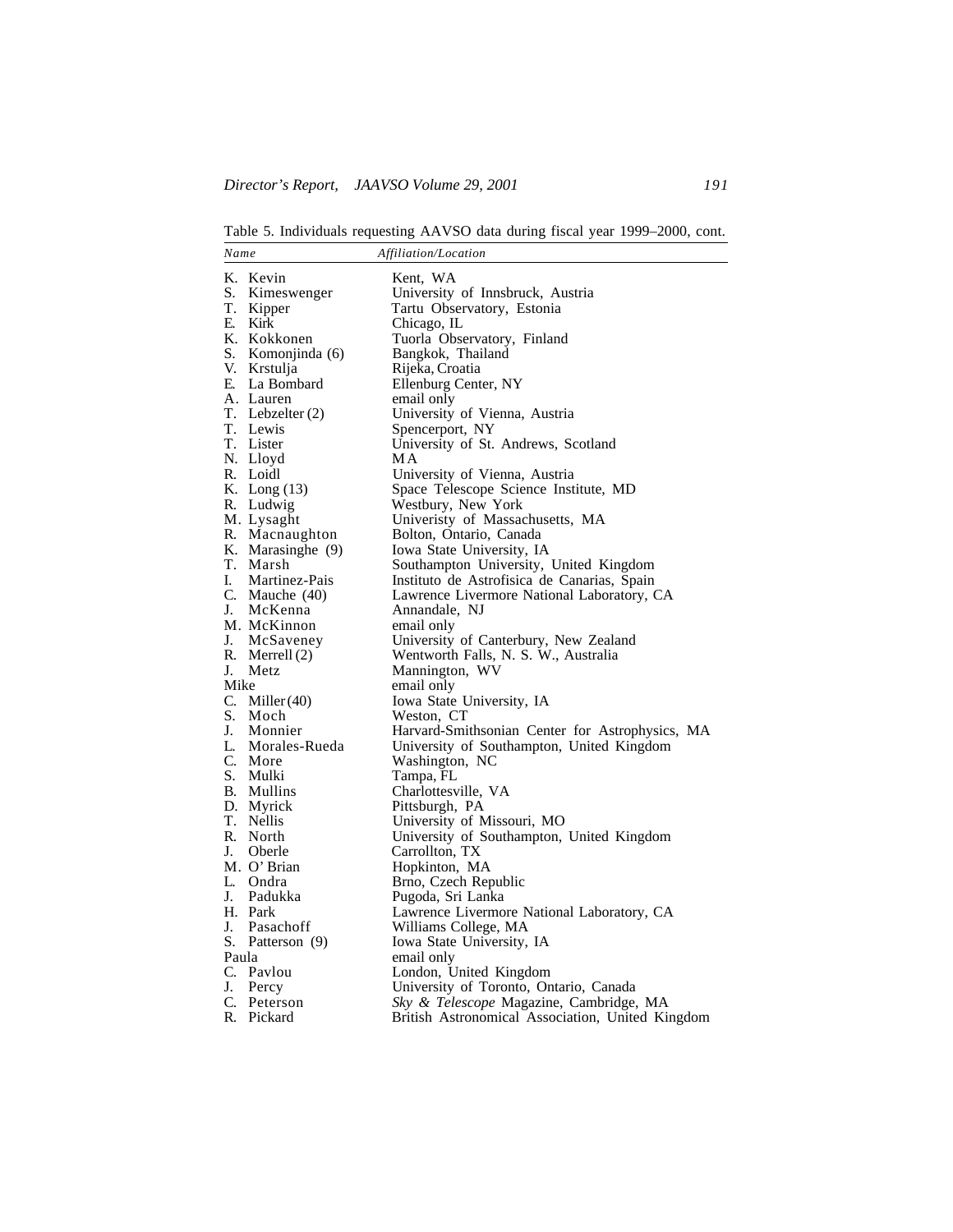Table 5. Individuals requesting AAVSO data during fiscal year 1999–2000, cont.

| Name                       | Affiliation/Location                             |
|----------------------------|--------------------------------------------------|
| C. Pietro                  | Keele University, United Kingdom                 |
| L.<br>Piovan               | Padova, Italy                                    |
| M. Pontefract              | Blackett Laboratory, United Kingdom              |
| T. Punyawardana            | Pugoda, Sri Lanka                                |
| M. Quick                   | Columbus, IN                                     |
| S. Quin                    | University of Leicester, United Kingdom          |
| S. Ramkishun               | New York, NY                                     |
| G. Ramsay                  | Mullard Space Science Laboratory, United Kingdom |
| S. Reddy                   | Herald-Sun Newspaper, Durham, NC                 |
| J.<br>Regester             | Whitin Observatory, Wellesley College, MA        |
| T. Richards (2)            | Eltham, Australia                                |
| W. Richter (2)             | Hot Springs, AR                                  |
| G. Riegler $(2)$           | NASA Headquarters, Washington, DC                |
| G. Righetti (2)            | Bologna, Italy                                   |
| M. Rinkoski (46)           | East Tennessee State University, TN              |
| T. Robertson               | Ventura County Astronomical Society, CA          |
| B. Rodgers                 | University of Washington, WA                     |
| Р.<br>Rosenzweig (2)       | Indiana University, IN                           |
| J.<br>Ross                 | Edwards, CA                                      |
| F. Salvaggio               | Catania, Italy                                   |
| P. Samanala                | Sri Lanka                                        |
| M. Sanderson               | Victoria, BC, Canada                             |
| E. Schweitzer              | AFOEV, France                                    |
| A. Scott                   | Glasgow, KY                                      |
| M. Scott                   | University Space Research Association, AL        |
| M. Seims                   | United Kingdom                                   |
| A. Sellar                  | Sri Lanka                                        |
| P. Selvelli                | Astronomical Observatory of Trieste, Italy       |
| S. Shabazz                 | Sheridan, OR                                     |
| M. Shorten                 | Chicago, IL                                      |
| M. Silvestri               | Piceno, Italy                                    |
| T. Sinor                   | Murphy, TX                                       |
| E. Sion/P. Szkody (19)     | Villanova U., PA; U. Washington, WA              |
| B. Smith                   | East Tennessee State University, TN              |
| D. Smith                   | Centre d'Etudes Nucleaires, France               |
| R. Smith                   | Somerville, NJ                                   |
| L. Snyder                  | Incline Village, NV                              |
| P. Sobotka                 | Brno, Czech Republic                             |
| K. Sohl                    | University of Leicester, United Kingdom          |
| G. Sokol                   | Sternberg Astronomical Institute, Russia         |
| J.<br>Sokoloski (4)        | University of California, Berkeley, CA           |
| K. Spencer                 | email only                                       |
| A. Stanton                 | Fullerton, CA                                    |
| Z. Stelting<br>M. Stettner | Columbus, IN                                     |
| M. Stoddard                | Ardmore, PA<br>Greenville, SC                    |
| B. Strider                 | Gaithersburg, MD                                 |
| V. Surdin                  | Sternberg Astronomical Institute, Russia         |
| D. Swann                   | Carrollton, TX                                   |
| R.<br>Szaj                 | Teresin, Poland                                  |
|                            |                                                  |